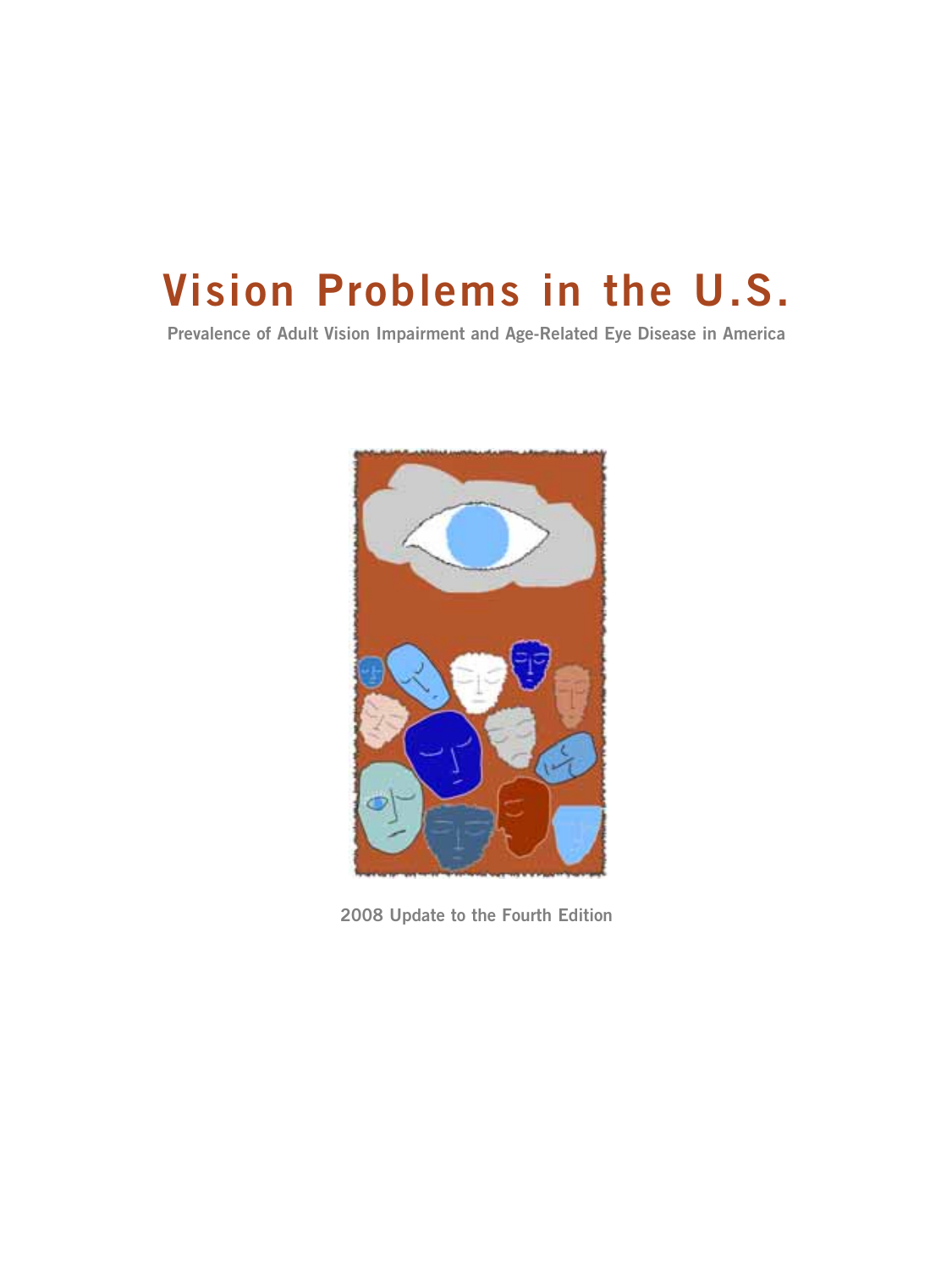

Founded in 1908, Prevent Blindness America is the nation's leading volunteer eye health and safety organization dedicated to fighting blindness and saving sight. Focused on promoting a continuum of vision care, Prevent Blindness America touches the lives of millions of people each year through public and professional education, advocacy, certified vision screening, training, community and patient service programs and research.

These services are made possible through the generous support of the American public. Together with a network of affiliates, divisions and chapters, Prevent Blindness America is committed to eliminating preventable blindness in the U.S.



The National Eye Institute (NEI), a component of the National Institutes of Health (NIH), supports and conducts research aimed at improving the prevention, treatment, and rehabilitation of diseases that affect the eye and vision. The NIH, a Federal government agency, is part of the U.S. Department of Health and Human Services. Research is conducted on the NIH campus in Bethesda, Maryland, and at universities, medical schools, hospitals, and other institutions throughout the United States and abroad.

Vision Problems in the U.S. © 2008, 2002 Prevent Blindness America All rights reserved.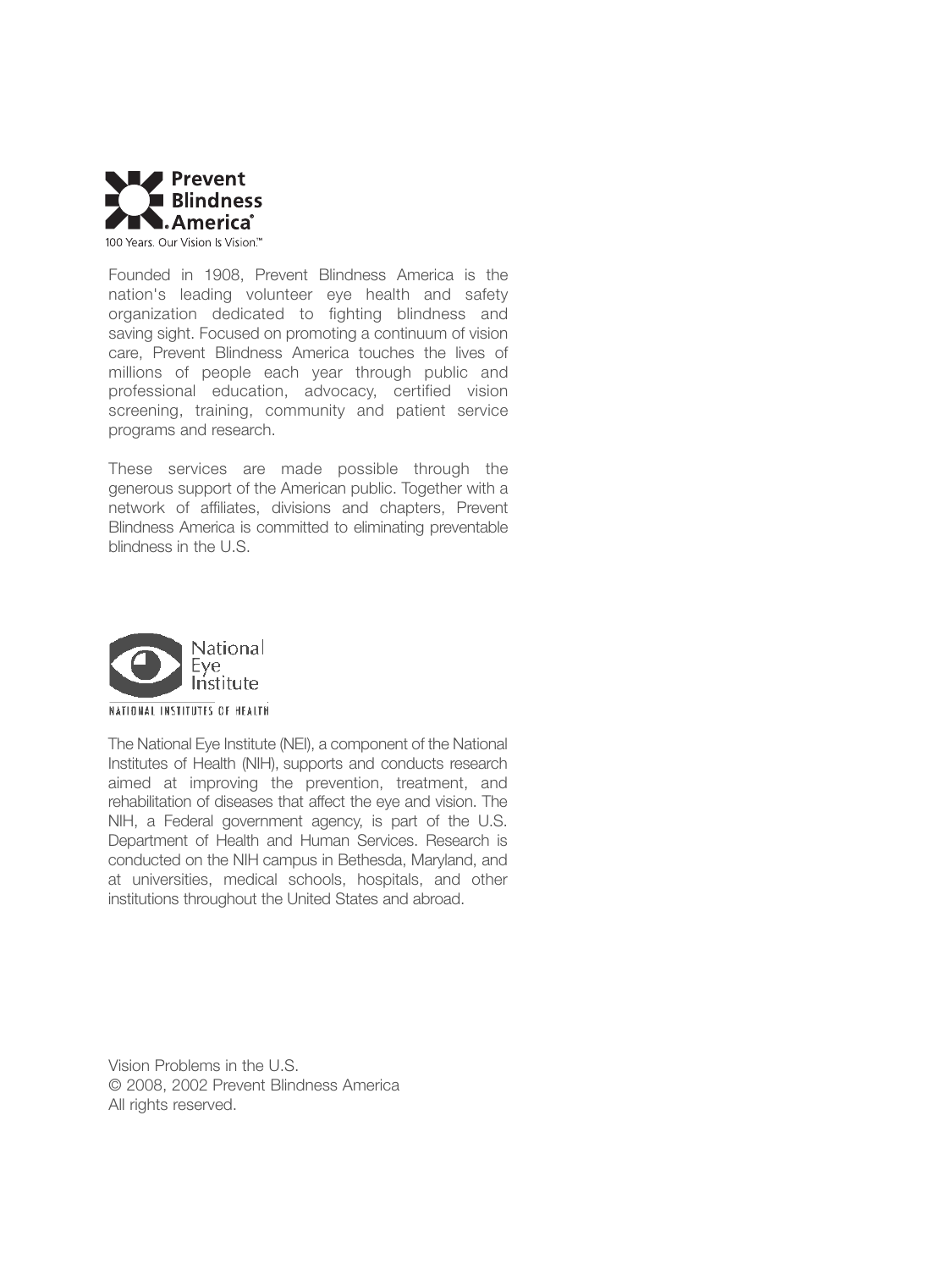# **Contents**

- **Introduction 1**
- **Vision Impairment and Blindness 4**
	- **Refractive Error 12**
- **Age-related Macular Degeneration 18**
	- **Cataract 22**
	- **Diabetic Retinopathy 26**
		- **Glaucoma 30**
			- **Glossary 34**
	- **Methods and Sources 36**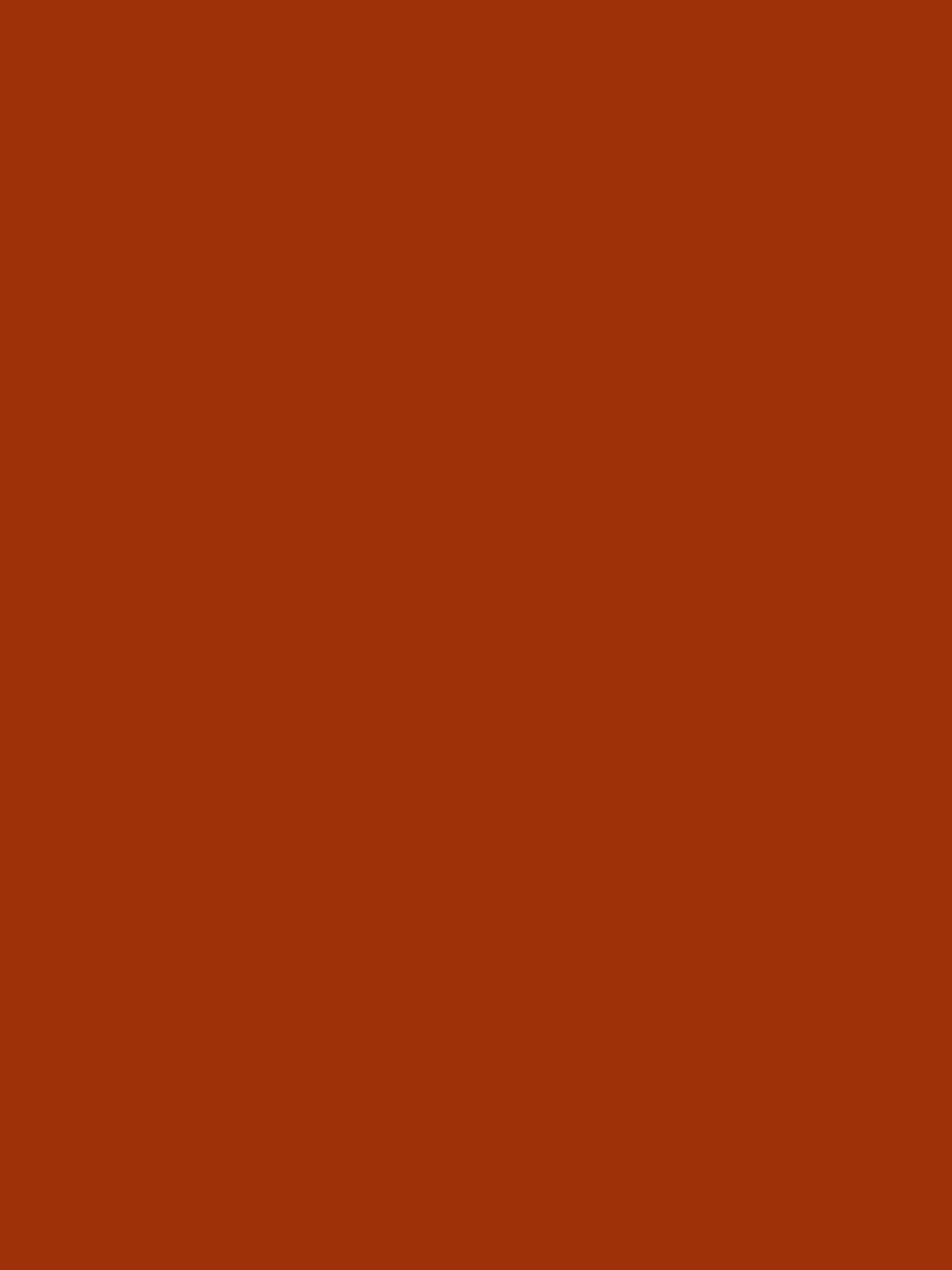

**Introduction** Vision impairment is one of the most feared disabilities. Although it is believed that half of all blindness can be prevented, the number of people in America who suffer from vision loss continues to increase.

**The leading causes of vision impairment and blindness in the United States are primarily age-related eye diseases.** The number of Americans at risk for age-related eye diseases is increasing as the baby boomer generation ages. These conditions, including age-related macular degeneration, cataract, diabetic retinopathy and glaucoma, affect more Americans than ever before. Disturbingly, the number of Americans with age-related eye disease and the vision impairment that results is expected to double within the next three decades. As of the year 2004, there were estimated to be more than 130 million people in the United States in this age group. The table on the following pages provides an overview of the U.S. population age 40 and older by race and sex.

**Awareness of vision impairment and its causes is important to all of us.**

We must be aware of our own personal risk of vision loss and take steps to preserve and protect our precious eyesight. Our communities must be informed so they may prepare the treatment and rehabilitation services that will be needed. Most important, our nation's leaders must comprehend the scope of eye problems in our country so that adequate government resources can be devoted to research, treatment and prevention.

Vision Problems in the U.S., the 2008 Update to the Fourth Edition, provides useful estimates of the prevalence of sight-threatening eye diseases in Americans age 40 and older. This report includes information on the prevalence of blindness and vision impairment, significant refractive error, and the four leading eye diseases affecting older Americans: age-related macular degeneration, cataract, diabetic retinopathy and glaucoma.

The numbers in this 2008 Update to the Fourth Edition are slightly different from the numbers in the original fourth edition for two reasons. First, the projections in this edition use published prevalence rates (based primarily on the same studies as were used to generate the numbers for the original publication). Second, the projections in this edition use 2004 population projections rather than 2000 census data. The 2004 projections reflect the growth and changing racial, ethnic and age composition of the United States population.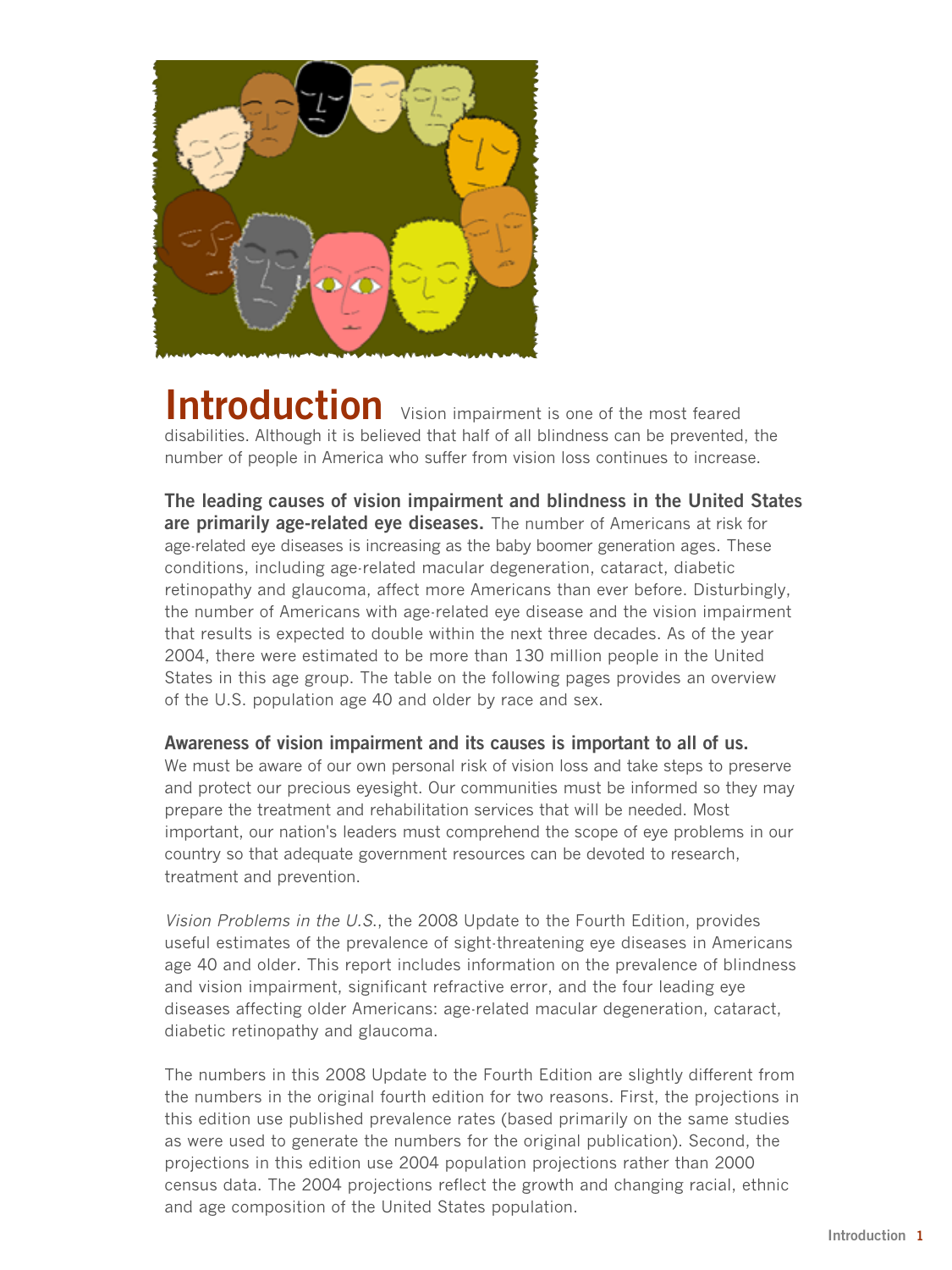#### **U.S. Census 2004 Population Age 40 and Older by State, Race and Sex**

| <b>State</b>         | <b>Total</b> | <b>Female</b> | <b>Male</b> | White      | <b>Black</b> | Hispanic   | <b>Other</b> |
|----------------------|--------------|---------------|-------------|------------|--------------|------------|--------------|
| <b>Total U.S.</b>    | 130,048,048  | 68,978,846    | 61,069,202  | 99,340,825 | 13,412,332   | 11,303,843 | 5,991,048    |
| Alabama              | 2,071,075    | 1,115,005     | 956,070     | 1,571,897  | 451,889      | 22,488     | 24,801       |
| Alaska               | 265,454      | 129,986       | 135,468     | 202,051    | 7,293        | 7,676      | 48,434       |
| Arizona              | 2,405,858    | 1,257,539     | 1,148,319   | 1,832,191  | 63,499       | 385,184    | 124,984      |
| Arkansas             | 1,255,239    | 668,756       | 586,483     | 1,060,658  | 152,929      | 24,421     | 17,231       |
| California           | 14,727,069   | 7,718,106     | 7,008,963   | 8,559,134  | 906,735      | 3,267,756  | 1,993,444    |
| Colorado             | 1,908,575    | 985,983       | 922,592     | 1,565,837  | 62,955       | 224,690    | 55,093       |
| Connecticut          | 1,679,637    | 902,596       | 777,041     | 1,416,959  | 119,909      | 101,556    | 41,213       |
| Delaware             | 382,017      | 203,450       | 178,567     | 300,475    | 62,013       | 10,369     | 9,160        |
| District of Columbia | 235,485      | 128,949       | 106,536     | 69,063     | 146,875      | 13,389     | 6,158        |
| Florida              | 8,515,691    | 4,526,374     | 3,989,317   | 6,184,440  | 904,495      | 1,252,586  | 174,170      |
| Georgia              | 3,544,731    | 1,883,897     | 1,660,834   | 2,466,138  | 876,644      | 111,710    | 90,239       |
| Hawaii               | 591,052      | 311,724       | 279,328     | 169,049    | 7,408        | 24,174     | 390,421      |
| Idaho                | 589,225      | 303,164       | 286,061     | 548,917    | 1,804        | 26,220     | 12,284       |
| <b>Illinois</b>      | 5,500,934    | 2,935,552     | 2,565,382   | 4,174,178  | 700,981      | 422,455    | 203,320      |
| Indiana              | 2,751,826    | 1,460,327     | 1,291,499   | 2,467,572  | 192,269      | 60,198     | 31,787       |
| lowa                 | 1,397,723    | 739,587       | 658,136     | 1,340,549  | 20,143       | 21,598     | 15,433       |
| Kansas               | 1,216,292    | 640,395       | 575,897     | 1,083,459  | 55,642       | 48,870     | 28,321       |
| Kentucky             | 1,890,127    | 1,005,443     | 884,684     | 1,740,399  | 114,866      | 17,647     | 17,215       |
| Louisiana            | 1,948,580    | 1,046,421     | 902,159     | 1,340,463  | 530,510      | 43,563     | 34,044       |
| Maine                | 671,647      | 354,735       | 316,912     | 658,613    | 2,648        | 3,488      | 6,898        |
| Maryland             | 2,507,094    | 1,347,975     | 1,159,119   | 1,684,609  | 627,230      | 79,660     | 115,595      |
| Massachusetts        | 2,976,886    | 1,600,768     | 1,376,118   | 2,620,882  | 133,278      | 123,031    | 99,695       |
| Michigan             | 4,558,748    | 2,413,457     | 2,145,291   | 3,839,817  | 531,131      | 91,441     | 96,359       |
| Minnesota            | 2,281,798    | 1,188,617     | 1,093,181   | 2,130,562  | 53,756       | 34,962     | 62,518       |
| Mississippi          | 1,248,788    | 673,835       | 574,953     | 850,345    | 372,712      | 13,185     | 12,546       |
| Missouri             | 2,640,166    | 1,407,503     | 1,232,663   | 2,323,976  | 240,094      | 36,460     | 39,636       |
| Montana              | 457,710      | 236,588       | 221,122     | 429,123    | 1,055        | 6,036      | 21,496       |
| Nebraska             | 780,550      | 411,324       | 369,226     | 719,922    | 23,510       | 24,611     | 12,507       |
| Nevada               | 989,474      | 498,162       | 491,312     | 735,196    | 61,182       | 121,292    | 71,804       |
| New Hampshire        | 624,094      | 324,952       | 299,142     | 604,992    | 3,668        | 6,810      | 8,624        |
| New Jersey           | 4,026,135    | 2,162,596     | 1,863,539   | 2,925,705  | 449,962      | 407,928    | 242,540      |
| New Mexico           | 847,726      | 446,597       | 401,129     | 470,095    | 14,045       | 296,625    | 66,961       |
| New York             | 8,746,820    | 4,735,175     | 4,011,645   | 6,038,595  | 1,165,442    | 1,007,242  | 535,541      |
| North Carolina       | 3,725,433    | 1,996,481     | 1,728,952   | 2,851,491  | 696,496      | 89,198     | 88,248       |
| North Dakota         | 300,686      | 157,325       | 143,361     | 287,316    | 884          | 1,923      | 10,563       |
| Ohio                 | 5,297,128    | 2,833,828     | 2,463,300   | 4,643,808  | 515,728      | 66,896     | 70,696       |
| Oklahoma             | 1,584,104    | 839,158       | 744,946     | 1,312,747  | 94,672       | 48,422     | 128,263      |
| Oregon               | 1,640,840    | 857,739       | 783,101     | 1,486,093  | 21,890       | 66,103     | 66,754       |
| Pennsylvania         | 6,062,941    | 3,261,416     | 2,801,525   | 5,346,310  | 489,620      | 123,389    | 103,622      |
| Rhode Island         | 506,313      | 273,698       | 232,615     | 450,199    | 17,925       | 27,324     | 10,865       |
| South Carolina       | 1,885,379    | 1,013,319     | 872,060     | 1,363,136  | 471,068      | 27,856     | 23,319       |
| South Dakota         | 353,344      | 184,383       | 168,961     | 330,213    | 1,444        | 3,246      | 18,441       |
| Tennessee            | 2,681,788    | 1,432,133     | 1,249,655   | 2,258,401  | 354,901      | 35,414     | 33,072       |
| <b>Texas</b>         | 8,871,622    | 4,645,473     | 4,226,149   | 5,521,246  | 908,697      | 2,140,900  | 300,779      |
| Utah                 | 795,338      | 410,343       | 384,995     | 712,601    | 5,254        | 50,917     | 26,566       |
| Vermont              | 312,233      | 163,621       | 148,612     | 305,645    | 1,265        | 2,111      | 3,212        |
| Virginia             | 3,333,499    | 1,769,536     | 1,563,963   | 2,516,265  | 575,215      | 103,377    | 138,642      |
| Washington           | 2,767,216    | 1,437,187     | 1,330,029   | 2,378,415  | 74,757       | 111,173    | 202,871      |
| West Virginia        | 913,208      | 484,025       | 429,183     | 876,705    | 25,234       | 4,992      | 6,277        |
| Wisconsin            | 2,542,159    | 1,330,618     | 1,211,541   | 2,350,577  | 97,384       | 50,915     | 43,283       |
| Wyoming              | 240,591      | 123,025       | 117,566     | 223,796    | 1,326        | 10,366     | 5,103        |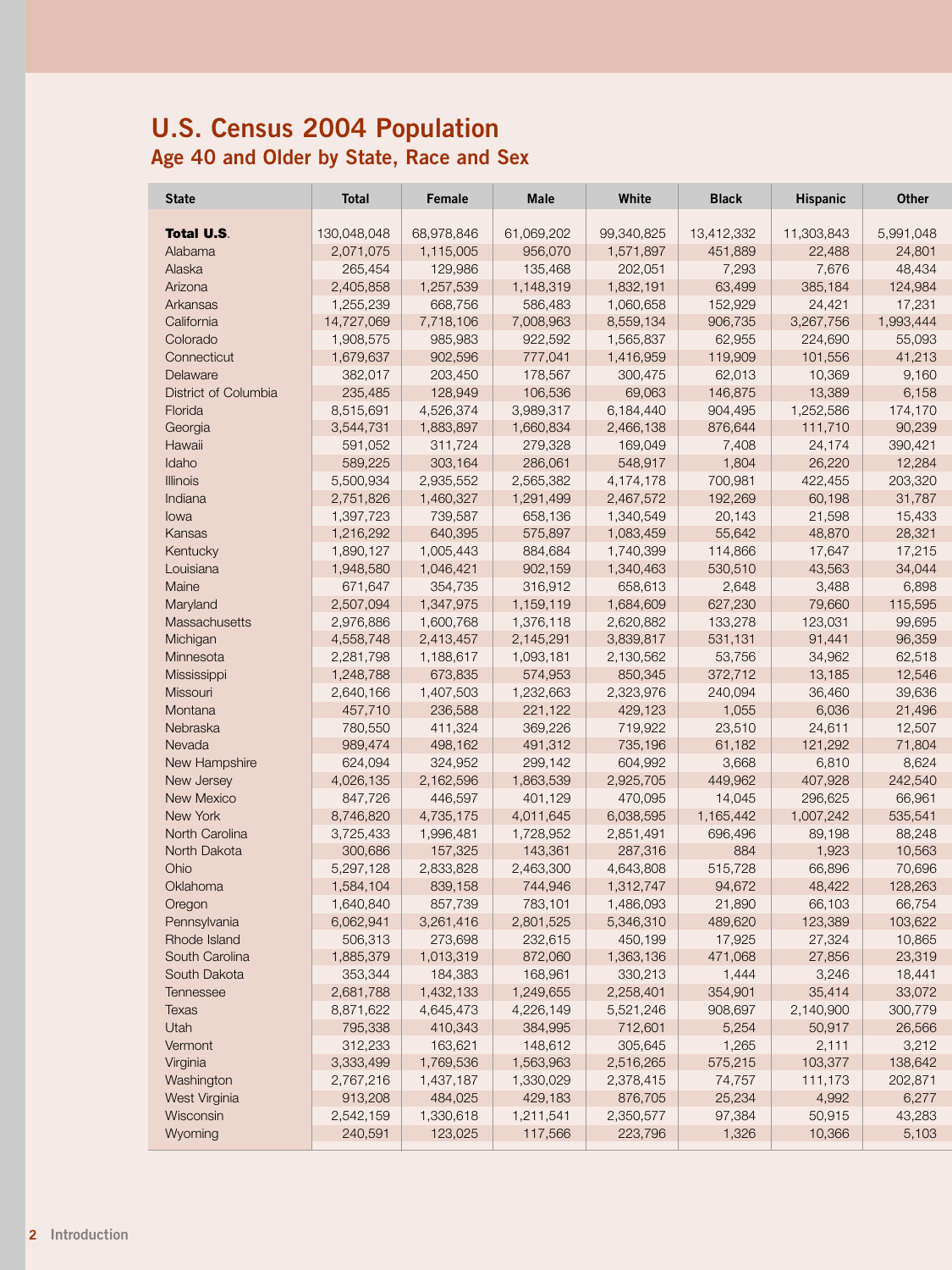| <b>White Female</b> | <b>White Male</b> | <b>Black Female</b> | <b>Black Male</b> | Hisp. Female | Hisp. Male | <b>Other Female</b> | <b>Other Male</b> | <b>State</b>         |
|---------------------|-------------------|---------------------|-------------------|--------------|------------|---------------------|-------------------|----------------------|
| 52,474,400          | 46,866,425        | 7,484,533           | 5,927,799         | 5,805,226    | 5,498,617  | 3,214,687           | 2,776,361         | <b>Total U.S.</b>    |
| 833,702             | 738,195           | 257,251             | 194,638           | 10,456       | 12,032     | 13,596              | 11,205            | Alabama              |
| 96,893              | 105,158           | 3,500               | 3,793             | 3,758        | 3,918      | 25,835              | 22,599            | Alaska               |
| 961,894             | 870,297           | 31,359              | 32,140            | 195,014      | 190,170    | 69,272              | 55,712            | Arizona              |
| 562,477             | 498,181           | 85,774              | 67,155            | 11,148       | 13,273     | 9,357               | 7,874             | Arkansas             |
| 4,468,053           | 4,091,081         | 486,179             | 420,556           | 1,683,684    | 1,584,072  | 1,080,190           | 913,254           | California           |
|                     |                   |                     |                   |              |            |                     |                   | Colorado             |
| 812,521             | 753,316           | 30,866              | 32,089            | 112,210      | 112,480    | 30,386              | 24,707            |                      |
| 759,478             | 657,481           | 67,779              | 52,130            | 54,186       | 47,370     | 21,153              | 20,060            | Connecticut          |
| 159,056             | 141,419           | 34,506              | 27,507            | 5,019        | 5,350      | 4,869               | 4,291             | Delaware             |
| 33,868              | 35,195            | 84,761              | 62,114            | 6,861        | 6,528      | 3,459               | 2,699             | District of Columbia |
| 3,270,114           | 2,914,326         | 495,800             | 408,695           | 664,895      | 587,691    | 95,565              | 78,605            | Florida              |
| 1,294,997           | 1,171,141         | 492,482             | 384,162           | 48,932       | 62,778     | 47,486              | 42,753            | Georgia              |
| 82,946              | 86,103            | 2,917               | 4,491             | 12,659       | 11,515     | 213,202             | 177,219           | Hawaii               |
| 283,527             | 265,390           | 716                 | 1,088             | 12,193       | 14,027     | 6,728               | 5,556             | Idaho                |
| 2,222,201           | 1,951,977         | 400,555             | 300,426           | 205,285      | 217,170    | 107,511             | 95,809            | <b>Illinois</b>      |
| 1,308,485           | 1,159,087         | 106,588             | 85,681            | 28,371       | 31,827     | 16,883              | 14,904            | Indiana              |
| 711,066             | 629,483           | 10,050              | 10,093            | 10,141       | 11,457     | 8,330               | 7,103             | lowa                 |
| 572,488             | 510,971           | 29,443              | 26,199            | 23,380       | 25,490     | 15,084              | 13,237            | Kansas               |
| 925,399             | 815,000           | 63,041              | 51,825            | 7,897        | 9,750      | 9,106               | 8,109             | Kentucky             |
| 707,518             | 632,945           | 298,770             | 231,740           | 22,505       | 21,058     | 17,628              | 16,416            | Louisiana            |
| 348,023             | 310,590           | 1,095               | 1,553             | 1,814        | 1,674      | 3,803               | 3,095             | Maine                |
| 890,566             | 794,043           | 354,164             | 273,066           | 41,397       | 38,263     | 61,848              | 53,747            | Maryland             |
| 1,410,362           | 1,210,520         | 72,642              | 60,636            | 66,356       | 56,675     | 51,408              | 48,287            | Massachusetts        |
| 2,020,424           | 1,819,393         | 298,279             | 232,852           | 44,776       | 46,665     | 49,978              | 46,381            | Michigan             |
| 1,113,672           | 1,016,890         | 25,957              | 27,799            | 16,066       | 18,896     | 32,922              | 29,596            | Minnesota            |
| 450,915             | 399,430           | 209,984             | 162,728           | 5,987        | 7,198      | 6,949               | 5,597             | Mississippi          |
| 1,231,906           | 1,092,070         | 136,232             | 103,862           | 18,017       | 18,443     | 21,348              | 18,288            | Missouri             |
| 221,362             | 207,761           | 410                 | 645               | 3,175        | 2,861      | 11,641              | 9,855             | Montana              |
| 380,519             | 339,403           | 12,473              | 11,037            | 11,426       | 13,185     | 6,906               | 5,601             | Nebraska             |
| 368,058             | 367,138           | 31,184              | 29,998            | 58,609       | 62,683     | 40,311              | 31,493            | Nevada               |
| 315,245             | 289,747           | 1,638               | 2,030             | 3,535        | 3,275      | 4,534               | 4,090             | New Hampshire        |
| 1,568,499           | 1,357,206         | 254,934             | 195,028           | 213,754      | 194,174    | 125,409             | 117,131           | New Jersey           |
| 247,963             | 222,132           | 6,622               | 7,423             | 154,759      | 141,866    | 37,253              | 29,708            | New Mexico           |
| 3,233,606           | 2,804,989         | 676,326             | 489,116           | 550,508      | 456,734    | 274,735             | 260,806           | New York             |
| 1,517,457           | 1,334,034         | 393,169             | 303,327           | 38,141       | 51,057     | 47,714              | 40,534            | North Carolina       |
| 150,176             | 137,140           | 324                 | 560               | 976          | 947        | 5,849               | 4,714             | North Dakota         |
| 2,473,535           | 2,170,273         | 289,102             | 226,626           | 33,694       | 33,202     | 37,497              | 33,199            | Ohio                 |
| 695,824             | 616,923           | 51,042              | 43,630            | 22,802       | 25,620     | 69,490              | 58,773            | Oklahoma             |
| 780,608             | 705,485           | 10,423              | 11,467            | 30,496       | 35,607     | 36,212              | 30,542            | Oregon               |
| 2,865,709           | 2,480,601         | 278,455             | 211,165           | 63,004       | 60,385     | 54,248              | 49,374            | Pennsylvania         |
| 243,880             | 206,319           | 9,324               | 8,601             | 14,833       | 12,491     | 5,661               | 5,204             | Rhode Island         |
| 721,591             | 641,545           | 266,390             | 204,678           | 12,432       | 15,424     | 12,906              | 10,413            | South Carolina       |
| 172,249             | 157,964           | 495                 | 949               | 1,549        | 1,697      | 10,090              | 8,351             | South Dakota         |
|                     |                   | 200,527             | 154,374           |              | 19,713     | 17,693              | 15,379            |                      |
| 1,198,212           | 1,060,189         |                     |                   | 15,701       |            |                     |                   | Tennessee            |
| 2,890,115           | 2,631,131         | 497,181             | 411,516           | 1,100,096    | 1,040,804  | 158,081             | 142,698           | Texas                |
| 369,149             | 343,452           | 2,157               | 3,097             | 24,682       | 26,235     | 14,355              | 12,211            | Utah                 |
| 160,241             | 145,404           | 548                 | 717               | 1,087        | 1,024      | 1,745               | 1,467             | Vermont              |
| 1,322,866           | 1,193,399         | 318,120             | 257,095           | 52,428       | 50,949     | 76,122              | 62,520            | Virginia             |
| 1,236,211           | 1,142,204         | 34,874              | 39,883            | 52,970       | 58,203     | 113,132             | 89,739            | Washington           |
| 464,627             | 412,078           | 13,597              | 11,637            | 2,493        | 2,499      | 3,308               | 2,969             | West Virginia        |
| 1,229,659           | 1,120,918         | 53,952              | 43,432            | 23,952       | 26,963     | 23,055              | 20,228            | Wisconsin            |
| 114,488             | 109,308           | 576                 | 750               | 5,117        | 5,249      | 2,844               | 2,259             | Wyoming              |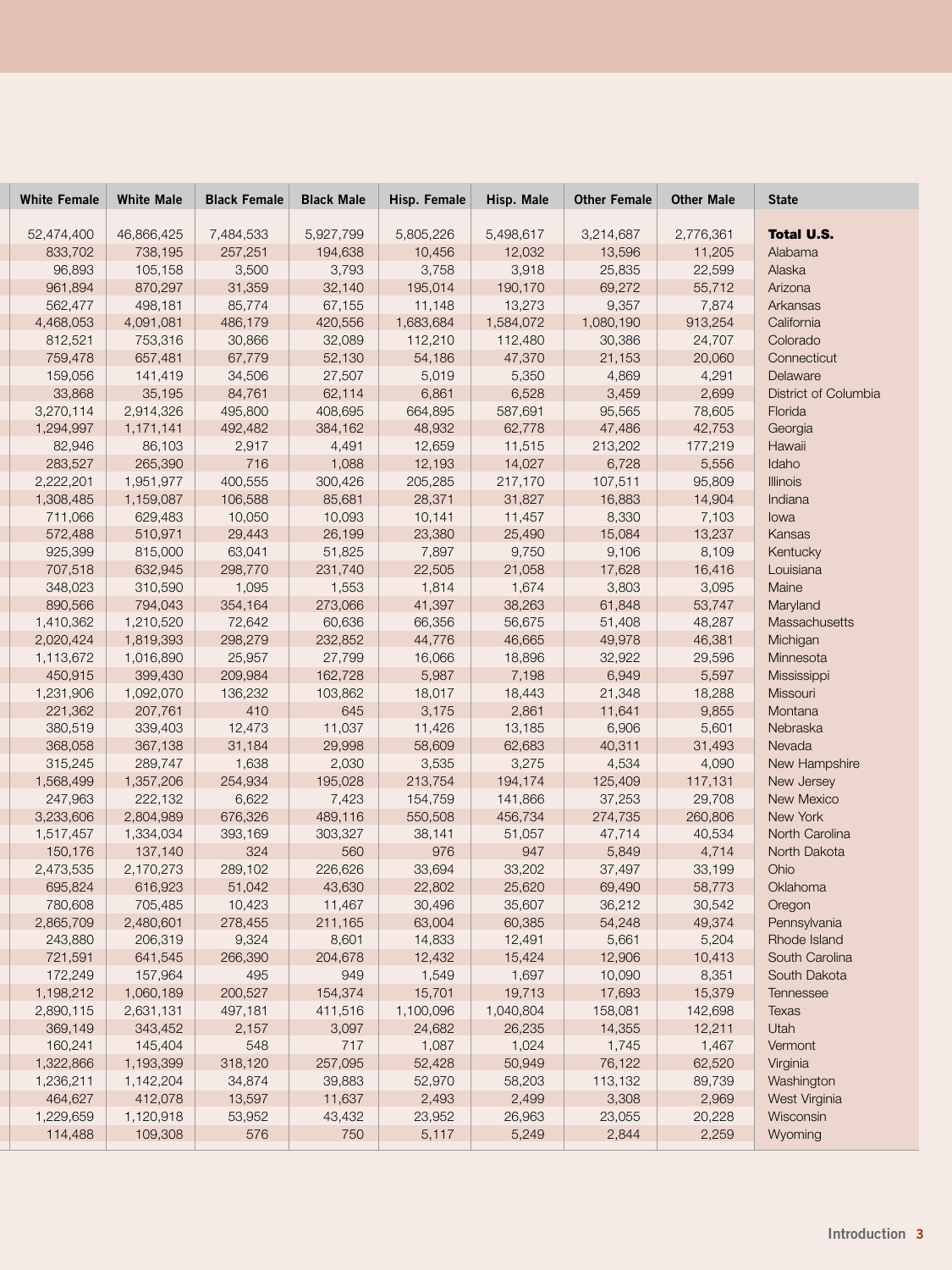# **VisionImpairment**

and **Blindness** The term "blindness" can have many connotations and is difficult to define precisely. To many people, blindness refers to the complete loss of vision with no remaining perception of light. However, this ultimate form of complete blindness is rare. Far more people have permanent loss of some, but not all, of their eyesight. The severity of vision loss can vary widely and may result in equally varying degrees of functional impairment.

"Legal blindness" represents an artificial distinction and has little value for rehabilitation, but it is significant in that it determines eligibility for certain disability benefits from the federal government. In the United States, it is typically defined as visual acuity with best correction in the better eye worse than or equal to 20/200 or a visual field extent of less than 20 degrees in diameter. These overly simple criteria for visual impairment are far from comprehensive in defining the visual function deficits that can cause difficulties for daily living tasks.

Vision impairment is defined as having 20/40 or worse vision in the better eye even with eyeglasses. People with the least degree of vision impairment may still face challenges in everyday life. For instance, people with vision worse than 20/40 cannot obtain an unrestricted driver's license in most states.

Almost everyone with blindness or vision impairment can benefit from vision rehabilitation, which can help make the most of whatever vision remains.

Unfortunately, blindness and vision impairment represent a significant burden, not only to those affected by sight loss, but to our national economy as well. Prevent Blindness America's 2007 study, *The Economic Impact of Vision Problems: The Toll of Major Adult Eye Disorders, Visual Impairment and Blindness on the U.S. Economy* estimates the costs associated with adult vision problems in the United States at \$51.4 billion.

Blindness, as defined above, affects more than one million Americans age 40 and older (see table on pages 8 and 9). The visually impaired, including those who are blind, total more than 3.6 million older Americans (see table on pages 6 and 7). Blindness affects Blacks more frequently than Whites and Hispanics (see chart on page 5). Hispanics, however, have higher rates of vision impairment than other races. The prevalence of blindness and vision impairment increases rapidly in the later years, particularly after age 75.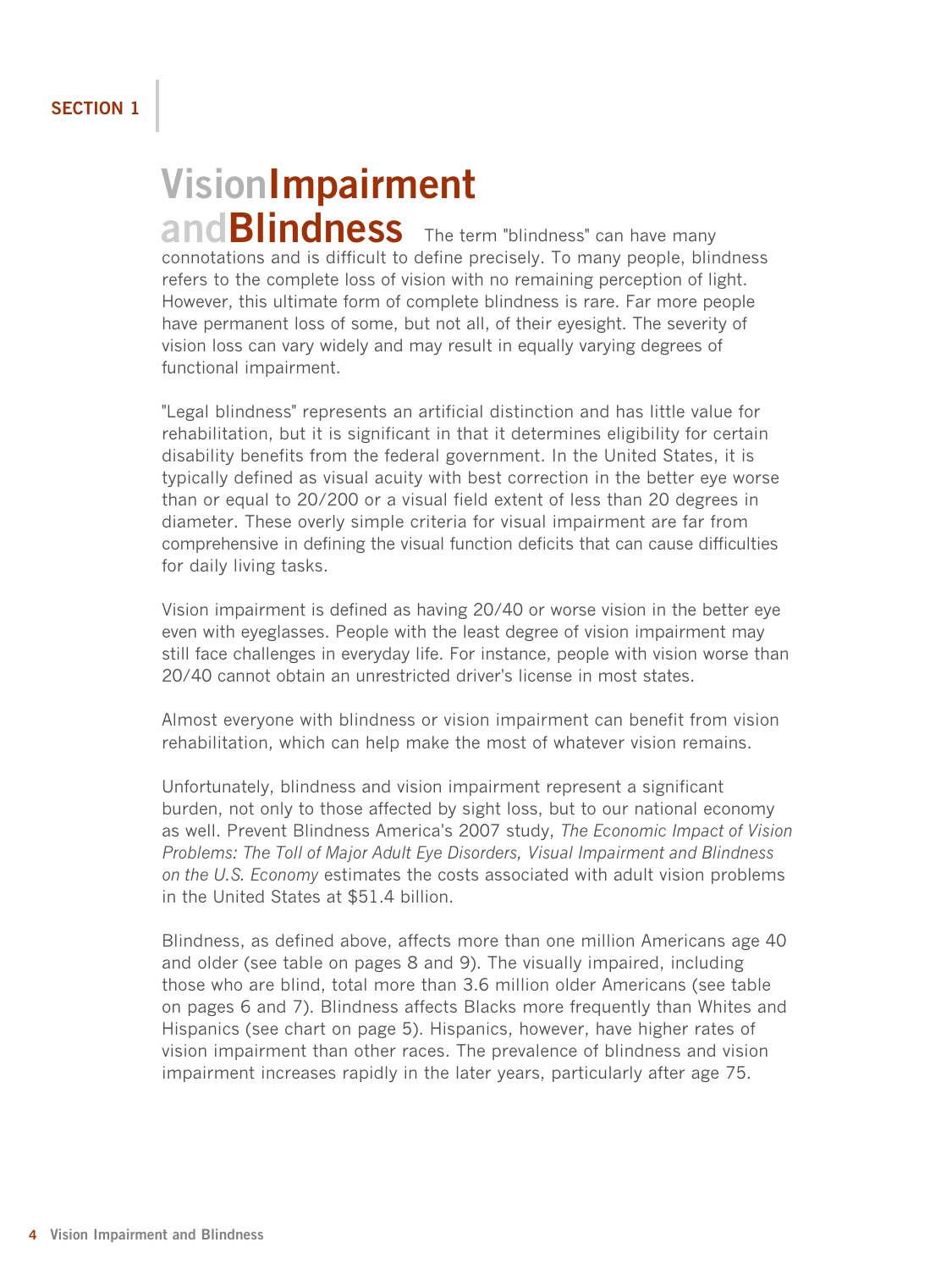

**Estimated Specific Prevalence Rates for Vision Impairment and Blindness**

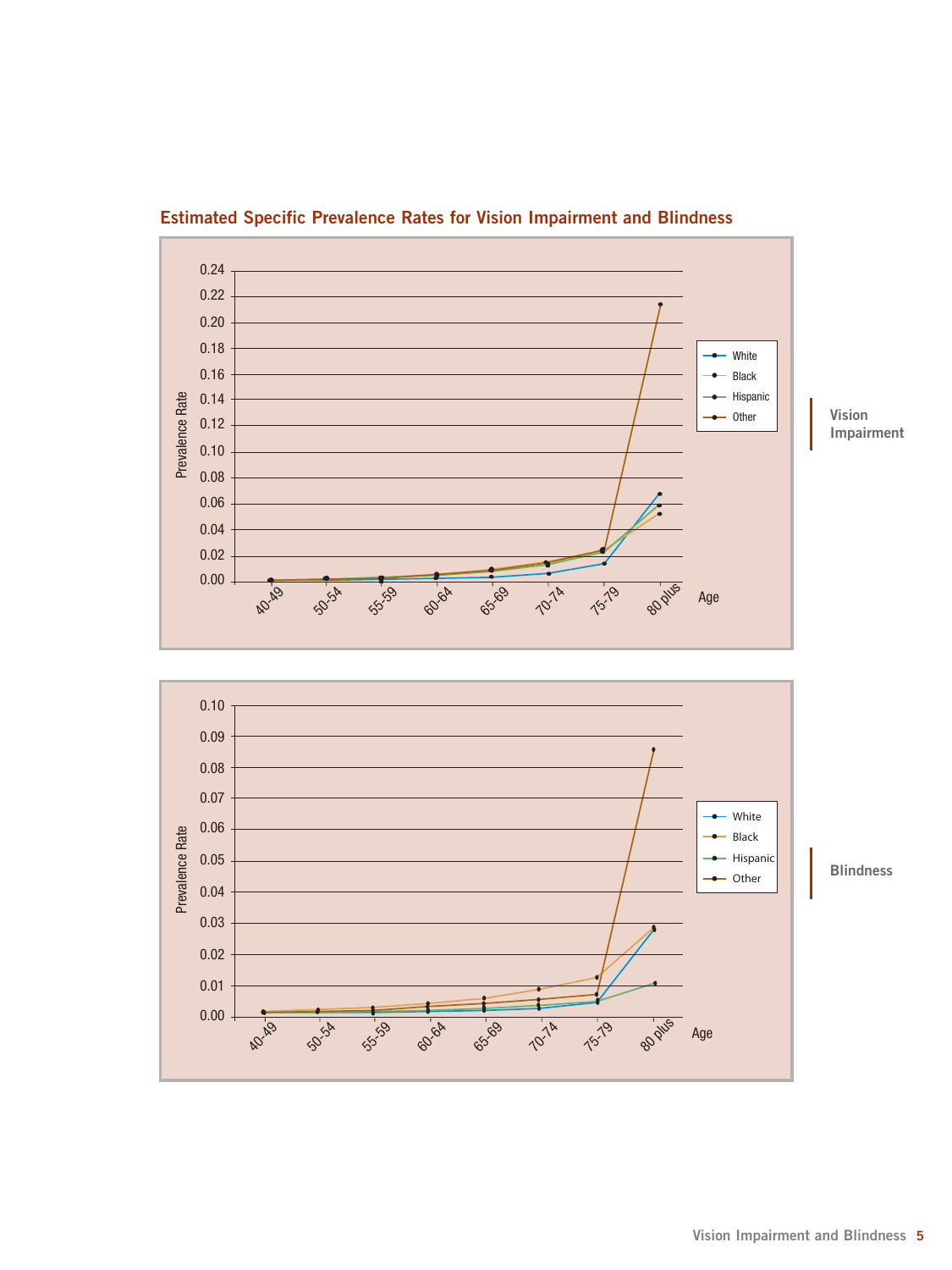#### **Estimated Number of Cases of Vision Impairment (including Blindness) in the U.S. Population Age 40 and Older by State, Race and Sex**

| <b>Total U.S.</b><br>3,638,186<br>2,380,848<br>1,257,338<br>2,829,010<br>303,016<br>226,139<br>280,021<br>52,935<br>34,399<br>18,536<br>40,545<br>11,150<br>437<br>803<br>Alabama<br>4,692<br>1,749<br>2,665<br>101<br>92<br>1,834<br>2,943<br>Alaska<br>67,811<br>43,406<br>54,371<br>1,239<br>24,405<br>7,110<br>5,091<br>Arizona<br>22,388<br>11,510<br>29,142<br>3,781<br>366<br>609<br>33,898<br>Arkansas<br>161,166<br>255,851<br>20,236<br>63,380<br>108,340<br>California<br>447,807<br>286,641<br>35,939<br>1,184<br>43,715<br>28,557<br>15,158<br>4,425<br>2,167<br>Colorado<br>34,242<br>16,715<br>45,308<br>2,525<br>1,744<br>1,380<br>50,957<br>Connecticut<br>6,515<br>8,323<br>1,296<br>167<br>Delaware<br>10,102<br>3,587<br>316<br>7,061<br>4,139<br>2,922<br>1,875<br>4,604<br>258<br>324<br>District of Columbia<br>275,412<br>175,135<br>100,277<br>18,809<br>Florida<br>217,181<br>33,257<br>6,165<br>27,301<br>56,253<br>17,172<br>1,564<br>2,461<br>77,450<br>50,149<br>Georgia<br>25,504<br>4,129<br>123<br>439<br>35,652<br>40,343<br>14,839<br>Hawaii<br>25<br>14,999<br>9,727<br>5,272<br>14,057<br>370<br>547<br>Idaho<br>102,057<br>16,342<br>6,811<br>154,097<br>52,040<br>122,765<br>8,179<br><b>Illinois</b><br>49,506<br>24,176<br>67,013<br>4,562<br>1,059<br>1,048<br>73,682<br>Indiana<br>42,516<br>405<br>352<br>43,716<br>29,648<br>14,068<br>443<br>lowa<br>23,924<br>11,988<br>32,802<br>1,264<br>874<br>972<br>35,912<br>Kansas<br>2,683<br>297<br>515<br>46,133<br>31,050<br>15,083<br>42,638<br>Kentucky<br>49,218<br>31,266<br>17,952<br>34,645<br>12,265<br>1,053<br>1,255<br>Louisiana<br>11,802<br>5,853<br>17,361<br>44<br>67<br>Maine<br>17,655<br>183<br>65,204<br>41,564<br>23,640<br>46,579<br>12,728<br>1,399<br>4,498<br>Maryland<br>60,970<br>80,917<br>2,809<br>4,098<br>Massachusetts<br>89,861<br>28,891<br>2,037<br>80,826<br>42,275<br>105,210<br>12,916<br>1,691<br>3,284<br>Michigan<br>123,101<br>763<br>506<br>62,252<br>41,618<br>20,634<br>58,867<br>2,116<br>Minnesota<br>31,505<br>20,217<br>11,288<br>21,997<br>8,778<br>267<br>463<br>Mississippi<br>72,234<br>48,018<br>24,216<br>5,573<br>679<br>Missouri<br>64,498<br>1,484 |
|------------------------------------------------------------------------------------------------------------------------------------------------------------------------------------------------------------------------------------------------------------------------------------------------------------------------------------------------------------------------------------------------------------------------------------------------------------------------------------------------------------------------------------------------------------------------------------------------------------------------------------------------------------------------------------------------------------------------------------------------------------------------------------------------------------------------------------------------------------------------------------------------------------------------------------------------------------------------------------------------------------------------------------------------------------------------------------------------------------------------------------------------------------------------------------------------------------------------------------------------------------------------------------------------------------------------------------------------------------------------------------------------------------------------------------------------------------------------------------------------------------------------------------------------------------------------------------------------------------------------------------------------------------------------------------------------------------------------------------------------------------------------------------------------------------------------------------------------------------------------------------------------------------------------------------------------------------------------------------------------------------------------------------------------------------------------------------------------------------------------------------------------------------------------------------------------------|
|                                                                                                                                                                                                                                                                                                                                                                                                                                                                                                                                                                                                                                                                                                                                                                                                                                                                                                                                                                                                                                                                                                                                                                                                                                                                                                                                                                                                                                                                                                                                                                                                                                                                                                                                                                                                                                                                                                                                                                                                                                                                                                                                                                                                      |
|                                                                                                                                                                                                                                                                                                                                                                                                                                                                                                                                                                                                                                                                                                                                                                                                                                                                                                                                                                                                                                                                                                                                                                                                                                                                                                                                                                                                                                                                                                                                                                                                                                                                                                                                                                                                                                                                                                                                                                                                                                                                                                                                                                                                      |
|                                                                                                                                                                                                                                                                                                                                                                                                                                                                                                                                                                                                                                                                                                                                                                                                                                                                                                                                                                                                                                                                                                                                                                                                                                                                                                                                                                                                                                                                                                                                                                                                                                                                                                                                                                                                                                                                                                                                                                                                                                                                                                                                                                                                      |
|                                                                                                                                                                                                                                                                                                                                                                                                                                                                                                                                                                                                                                                                                                                                                                                                                                                                                                                                                                                                                                                                                                                                                                                                                                                                                                                                                                                                                                                                                                                                                                                                                                                                                                                                                                                                                                                                                                                                                                                                                                                                                                                                                                                                      |
|                                                                                                                                                                                                                                                                                                                                                                                                                                                                                                                                                                                                                                                                                                                                                                                                                                                                                                                                                                                                                                                                                                                                                                                                                                                                                                                                                                                                                                                                                                                                                                                                                                                                                                                                                                                                                                                                                                                                                                                                                                                                                                                                                                                                      |
|                                                                                                                                                                                                                                                                                                                                                                                                                                                                                                                                                                                                                                                                                                                                                                                                                                                                                                                                                                                                                                                                                                                                                                                                                                                                                                                                                                                                                                                                                                                                                                                                                                                                                                                                                                                                                                                                                                                                                                                                                                                                                                                                                                                                      |
|                                                                                                                                                                                                                                                                                                                                                                                                                                                                                                                                                                                                                                                                                                                                                                                                                                                                                                                                                                                                                                                                                                                                                                                                                                                                                                                                                                                                                                                                                                                                                                                                                                                                                                                                                                                                                                                                                                                                                                                                                                                                                                                                                                                                      |
|                                                                                                                                                                                                                                                                                                                                                                                                                                                                                                                                                                                                                                                                                                                                                                                                                                                                                                                                                                                                                                                                                                                                                                                                                                                                                                                                                                                                                                                                                                                                                                                                                                                                                                                                                                                                                                                                                                                                                                                                                                                                                                                                                                                                      |
|                                                                                                                                                                                                                                                                                                                                                                                                                                                                                                                                                                                                                                                                                                                                                                                                                                                                                                                                                                                                                                                                                                                                                                                                                                                                                                                                                                                                                                                                                                                                                                                                                                                                                                                                                                                                                                                                                                                                                                                                                                                                                                                                                                                                      |
|                                                                                                                                                                                                                                                                                                                                                                                                                                                                                                                                                                                                                                                                                                                                                                                                                                                                                                                                                                                                                                                                                                                                                                                                                                                                                                                                                                                                                                                                                                                                                                                                                                                                                                                                                                                                                                                                                                                                                                                                                                                                                                                                                                                                      |
|                                                                                                                                                                                                                                                                                                                                                                                                                                                                                                                                                                                                                                                                                                                                                                                                                                                                                                                                                                                                                                                                                                                                                                                                                                                                                                                                                                                                                                                                                                                                                                                                                                                                                                                                                                                                                                                                                                                                                                                                                                                                                                                                                                                                      |
|                                                                                                                                                                                                                                                                                                                                                                                                                                                                                                                                                                                                                                                                                                                                                                                                                                                                                                                                                                                                                                                                                                                                                                                                                                                                                                                                                                                                                                                                                                                                                                                                                                                                                                                                                                                                                                                                                                                                                                                                                                                                                                                                                                                                      |
|                                                                                                                                                                                                                                                                                                                                                                                                                                                                                                                                                                                                                                                                                                                                                                                                                                                                                                                                                                                                                                                                                                                                                                                                                                                                                                                                                                                                                                                                                                                                                                                                                                                                                                                                                                                                                                                                                                                                                                                                                                                                                                                                                                                                      |
|                                                                                                                                                                                                                                                                                                                                                                                                                                                                                                                                                                                                                                                                                                                                                                                                                                                                                                                                                                                                                                                                                                                                                                                                                                                                                                                                                                                                                                                                                                                                                                                                                                                                                                                                                                                                                                                                                                                                                                                                                                                                                                                                                                                                      |
|                                                                                                                                                                                                                                                                                                                                                                                                                                                                                                                                                                                                                                                                                                                                                                                                                                                                                                                                                                                                                                                                                                                                                                                                                                                                                                                                                                                                                                                                                                                                                                                                                                                                                                                                                                                                                                                                                                                                                                                                                                                                                                                                                                                                      |
|                                                                                                                                                                                                                                                                                                                                                                                                                                                                                                                                                                                                                                                                                                                                                                                                                                                                                                                                                                                                                                                                                                                                                                                                                                                                                                                                                                                                                                                                                                                                                                                                                                                                                                                                                                                                                                                                                                                                                                                                                                                                                                                                                                                                      |
|                                                                                                                                                                                                                                                                                                                                                                                                                                                                                                                                                                                                                                                                                                                                                                                                                                                                                                                                                                                                                                                                                                                                                                                                                                                                                                                                                                                                                                                                                                                                                                                                                                                                                                                                                                                                                                                                                                                                                                                                                                                                                                                                                                                                      |
|                                                                                                                                                                                                                                                                                                                                                                                                                                                                                                                                                                                                                                                                                                                                                                                                                                                                                                                                                                                                                                                                                                                                                                                                                                                                                                                                                                                                                                                                                                                                                                                                                                                                                                                                                                                                                                                                                                                                                                                                                                                                                                                                                                                                      |
|                                                                                                                                                                                                                                                                                                                                                                                                                                                                                                                                                                                                                                                                                                                                                                                                                                                                                                                                                                                                                                                                                                                                                                                                                                                                                                                                                                                                                                                                                                                                                                                                                                                                                                                                                                                                                                                                                                                                                                                                                                                                                                                                                                                                      |
|                                                                                                                                                                                                                                                                                                                                                                                                                                                                                                                                                                                                                                                                                                                                                                                                                                                                                                                                                                                                                                                                                                                                                                                                                                                                                                                                                                                                                                                                                                                                                                                                                                                                                                                                                                                                                                                                                                                                                                                                                                                                                                                                                                                                      |
|                                                                                                                                                                                                                                                                                                                                                                                                                                                                                                                                                                                                                                                                                                                                                                                                                                                                                                                                                                                                                                                                                                                                                                                                                                                                                                                                                                                                                                                                                                                                                                                                                                                                                                                                                                                                                                                                                                                                                                                                                                                                                                                                                                                                      |
|                                                                                                                                                                                                                                                                                                                                                                                                                                                                                                                                                                                                                                                                                                                                                                                                                                                                                                                                                                                                                                                                                                                                                                                                                                                                                                                                                                                                                                                                                                                                                                                                                                                                                                                                                                                                                                                                                                                                                                                                                                                                                                                                                                                                      |
|                                                                                                                                                                                                                                                                                                                                                                                                                                                                                                                                                                                                                                                                                                                                                                                                                                                                                                                                                                                                                                                                                                                                                                                                                                                                                                                                                                                                                                                                                                                                                                                                                                                                                                                                                                                                                                                                                                                                                                                                                                                                                                                                                                                                      |
|                                                                                                                                                                                                                                                                                                                                                                                                                                                                                                                                                                                                                                                                                                                                                                                                                                                                                                                                                                                                                                                                                                                                                                                                                                                                                                                                                                                                                                                                                                                                                                                                                                                                                                                                                                                                                                                                                                                                                                                                                                                                                                                                                                                                      |
|                                                                                                                                                                                                                                                                                                                                                                                                                                                                                                                                                                                                                                                                                                                                                                                                                                                                                                                                                                                                                                                                                                                                                                                                                                                                                                                                                                                                                                                                                                                                                                                                                                                                                                                                                                                                                                                                                                                                                                                                                                                                                                                                                                                                      |
|                                                                                                                                                                                                                                                                                                                                                                                                                                                                                                                                                                                                                                                                                                                                                                                                                                                                                                                                                                                                                                                                                                                                                                                                                                                                                                                                                                                                                                                                                                                                                                                                                                                                                                                                                                                                                                                                                                                                                                                                                                                                                                                                                                                                      |
|                                                                                                                                                                                                                                                                                                                                                                                                                                                                                                                                                                                                                                                                                                                                                                                                                                                                                                                                                                                                                                                                                                                                                                                                                                                                                                                                                                                                                                                                                                                                                                                                                                                                                                                                                                                                                                                                                                                                                                                                                                                                                                                                                                                                      |
| 12,012<br>7,849<br>4,163<br>11,167<br>18<br>109<br>718<br>Montana                                                                                                                                                                                                                                                                                                                                                                                                                                                                                                                                                                                                                                                                                                                                                                                                                                                                                                                                                                                                                                                                                                                                                                                                                                                                                                                                                                                                                                                                                                                                                                                                                                                                                                                                                                                                                                                                                                                                                                                                                                                                                                                                    |
| 15,336<br>482<br>383<br>Nebraska<br>22,959<br>7,623<br>21,668<br>426                                                                                                                                                                                                                                                                                                                                                                                                                                                                                                                                                                                                                                                                                                                                                                                                                                                                                                                                                                                                                                                                                                                                                                                                                                                                                                                                                                                                                                                                                                                                                                                                                                                                                                                                                                                                                                                                                                                                                                                                                                                                                                                                 |
| 23,018<br>14,168<br>8,850<br>17,033<br>1,288<br>1,943<br>2,754<br>Nevada                                                                                                                                                                                                                                                                                                                                                                                                                                                                                                                                                                                                                                                                                                                                                                                                                                                                                                                                                                                                                                                                                                                                                                                                                                                                                                                                                                                                                                                                                                                                                                                                                                                                                                                                                                                                                                                                                                                                                                                                                                                                                                                             |
| 111<br>10,022<br>55<br>268<br>New Hampshire<br>15,109<br>5,087<br>14,675                                                                                                                                                                                                                                                                                                                                                                                                                                                                                                                                                                                                                                                                                                                                                                                                                                                                                                                                                                                                                                                                                                                                                                                                                                                                                                                                                                                                                                                                                                                                                                                                                                                                                                                                                                                                                                                                                                                                                                                                                                                                                                                             |
| 78,243<br>39,912<br>91,913<br>10,130<br>7,732<br>8,380<br>118,155<br>New Jersey                                                                                                                                                                                                                                                                                                                                                                                                                                                                                                                                                                                                                                                                                                                                                                                                                                                                                                                                                                                                                                                                                                                                                                                                                                                                                                                                                                                                                                                                                                                                                                                                                                                                                                                                                                                                                                                                                                                                                                                                                                                                                                                      |
| 14,872<br>8,250<br>12,814<br>318<br>New Mexico<br>23,122<br>7,128<br>2,862                                                                                                                                                                                                                                                                                                                                                                                                                                                                                                                                                                                                                                                                                                                                                                                                                                                                                                                                                                                                                                                                                                                                                                                                                                                                                                                                                                                                                                                                                                                                                                                                                                                                                                                                                                                                                                                                                                                                                                                                                                                                                                                           |
| 171,568<br>New York<br>259,421<br>87,853<br>188,443<br>27,377<br>21,297<br>22,304                                                                                                                                                                                                                                                                                                                                                                                                                                                                                                                                                                                                                                                                                                                                                                                                                                                                                                                                                                                                                                                                                                                                                                                                                                                                                                                                                                                                                                                                                                                                                                                                                                                                                                                                                                                                                                                                                                                                                                                                                                                                                                                    |
| North Carolina<br>94,758<br>62,098<br>32,660<br>73,944<br>16,428<br>1,183<br>3,203                                                                                                                                                                                                                                                                                                                                                                                                                                                                                                                                                                                                                                                                                                                                                                                                                                                                                                                                                                                                                                                                                                                                                                                                                                                                                                                                                                                                                                                                                                                                                                                                                                                                                                                                                                                                                                                                                                                                                                                                                                                                                                                   |
| $\overline{2}$<br>North Dakota<br>9,495<br>6,401<br>3,094<br>9,133<br>36<br>324<br>Ohio<br>148,515<br>98,864<br>49,651<br>131,722<br>12,897<br>1,309<br>2,587                                                                                                                                                                                                                                                                                                                                                                                                                                                                                                                                                                                                                                                                                                                                                                                                                                                                                                                                                                                                                                                                                                                                                                                                                                                                                                                                                                                                                                                                                                                                                                                                                                                                                                                                                                                                                                                                                                                                                                                                                                        |
| 731<br>44,909<br>29,472<br>15,437<br>35,853<br>2,069<br>6,256<br>Oklahoma                                                                                                                                                                                                                                                                                                                                                                                                                                                                                                                                                                                                                                                                                                                                                                                                                                                                                                                                                                                                                                                                                                                                                                                                                                                                                                                                                                                                                                                                                                                                                                                                                                                                                                                                                                                                                                                                                                                                                                                                                                                                                                                            |
| 46,769<br>30,712<br>16,057<br>42,504<br>445<br>982<br>2,838<br>Oregon                                                                                                                                                                                                                                                                                                                                                                                                                                                                                                                                                                                                                                                                                                                                                                                                                                                                                                                                                                                                                                                                                                                                                                                                                                                                                                                                                                                                                                                                                                                                                                                                                                                                                                                                                                                                                                                                                                                                                                                                                                                                                                                                |
| 193,167<br>130,152<br>63,015<br>174,171<br>12,851<br>2,221<br>3,924<br>Pennsylvania                                                                                                                                                                                                                                                                                                                                                                                                                                                                                                                                                                                                                                                                                                                                                                                                                                                                                                                                                                                                                                                                                                                                                                                                                                                                                                                                                                                                                                                                                                                                                                                                                                                                                                                                                                                                                                                                                                                                                                                                                                                                                                                  |
| 16,566<br>11,316<br>5,250<br>15,280<br>366<br>466<br>454<br>Rhode Island                                                                                                                                                                                                                                                                                                                                                                                                                                                                                                                                                                                                                                                                                                                                                                                                                                                                                                                                                                                                                                                                                                                                                                                                                                                                                                                                                                                                                                                                                                                                                                                                                                                                                                                                                                                                                                                                                                                                                                                                                                                                                                                             |
| 46,972<br>30,160<br>16,812<br>34,626<br>11,138<br>452<br>South Carolina<br>756                                                                                                                                                                                                                                                                                                                                                                                                                                                                                                                                                                                                                                                                                                                                                                                                                                                                                                                                                                                                                                                                                                                                                                                                                                                                                                                                                                                                                                                                                                                                                                                                                                                                                                                                                                                                                                                                                                                                                                                                                                                                                                                       |
| 11,162<br>7,474<br>3,688<br>22<br>56<br>South Dakota<br>10,432<br>652                                                                                                                                                                                                                                                                                                                                                                                                                                                                                                                                                                                                                                                                                                                                                                                                                                                                                                                                                                                                                                                                                                                                                                                                                                                                                                                                                                                                                                                                                                                                                                                                                                                                                                                                                                                                                                                                                                                                                                                                                                                                                                                                |
| 562<br>65,673<br>43,632<br>22,041<br>56,354<br>7,778<br>979<br>Tennessee                                                                                                                                                                                                                                                                                                                                                                                                                                                                                                                                                                                                                                                                                                                                                                                                                                                                                                                                                                                                                                                                                                                                                                                                                                                                                                                                                                                                                                                                                                                                                                                                                                                                                                                                                                                                                                                                                                                                                                                                                                                                                                                             |
| 210,636<br>135,861<br>74,775<br>139,023<br>18,671<br>43,497<br>9,445<br><b>Texas</b>                                                                                                                                                                                                                                                                                                                                                                                                                                                                                                                                                                                                                                                                                                                                                                                                                                                                                                                                                                                                                                                                                                                                                                                                                                                                                                                                                                                                                                                                                                                                                                                                                                                                                                                                                                                                                                                                                                                                                                                                                                                                                                                 |
| 19,289<br>12,311<br>6,978<br>17,255<br>92<br>832<br>1,110<br>Utah                                                                                                                                                                                                                                                                                                                                                                                                                                                                                                                                                                                                                                                                                                                                                                                                                                                                                                                                                                                                                                                                                                                                                                                                                                                                                                                                                                                                                                                                                                                                                                                                                                                                                                                                                                                                                                                                                                                                                                                                                                                                                                                                    |
| 7,664<br>5,085<br>2,579<br>20<br>54<br>7,497<br>93<br>Vermont                                                                                                                                                                                                                                                                                                                                                                                                                                                                                                                                                                                                                                                                                                                                                                                                                                                                                                                                                                                                                                                                                                                                                                                                                                                                                                                                                                                                                                                                                                                                                                                                                                                                                                                                                                                                                                                                                                                                                                                                                                                                                                                                        |
| 81,444<br>52,555<br>28,889<br>61,953<br>1,531<br>13,320<br>4,640<br>Virginia                                                                                                                                                                                                                                                                                                                                                                                                                                                                                                                                                                                                                                                                                                                                                                                                                                                                                                                                                                                                                                                                                                                                                                                                                                                                                                                                                                                                                                                                                                                                                                                                                                                                                                                                                                                                                                                                                                                                                                                                                                                                                                                         |
| 74,493<br>1,341<br>1,640<br>Washington<br>48,709<br>25,784<br>62,717<br>8,795                                                                                                                                                                                                                                                                                                                                                                                                                                                                                                                                                                                                                                                                                                                                                                                                                                                                                                                                                                                                                                                                                                                                                                                                                                                                                                                                                                                                                                                                                                                                                                                                                                                                                                                                                                                                                                                                                                                                                                                                                                                                                                                        |
| 24,651<br>16,506<br>8,145<br>23,506<br>737<br>134<br>274<br>West Virginia                                                                                                                                                                                                                                                                                                                                                                                                                                                                                                                                                                                                                                                                                                                                                                                                                                                                                                                                                                                                                                                                                                                                                                                                                                                                                                                                                                                                                                                                                                                                                                                                                                                                                                                                                                                                                                                                                                                                                                                                                                                                                                                            |
| 23,251<br>827<br>Wisconsin<br>70,901<br>47,650<br>66,728<br>1,739<br>1,607                                                                                                                                                                                                                                                                                                                                                                                                                                                                                                                                                                                                                                                                                                                                                                                                                                                                                                                                                                                                                                                                                                                                                                                                                                                                                                                                                                                                                                                                                                                                                                                                                                                                                                                                                                                                                                                                                                                                                                                                                                                                                                                           |
| 5,548<br>3,592<br>1,956<br>5,141<br>27<br>213<br>Wyoming<br>167                                                                                                                                                                                                                                                                                                                                                                                                                                                                                                                                                                                                                                                                                                                                                                                                                                                                                                                                                                                                                                                                                                                                                                                                                                                                                                                                                                                                                                                                                                                                                                                                                                                                                                                                                                                                                                                                                                                                                                                                                                                                                                                                      |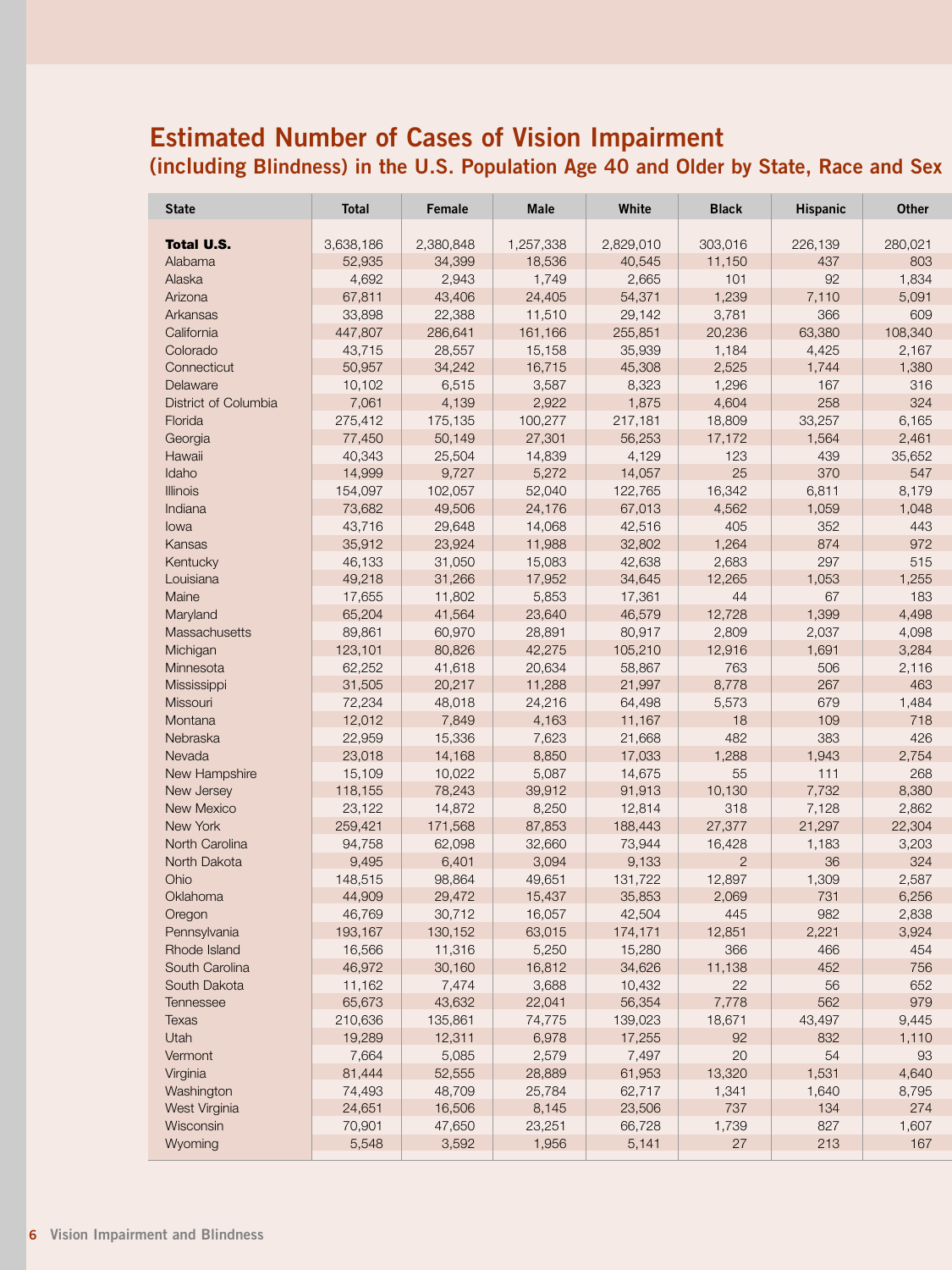| <b>White Female</b> | <b>White Male</b> | <b>Black Female</b> | <b>Black Male</b> | Hisp. Female | Hisp. Male | <b>Other Female</b> | <b>Other Male</b> | <b>State</b>         |
|---------------------|-------------------|---------------------|-------------------|--------------|------------|---------------------|-------------------|----------------------|
| 1,904,562           | 924,448           | 156,904             | 146,112           | 145,130      | 81,009     | 174,252             | 105,769           | <b>Total U.S.</b>    |
| 27,655              | 12,890            | 5,977               | 5,173             | 268          | 169        | 499                 | 304               | Alabama              |
| 1,649               |                   | 42                  |                   | 55           | 37         |                     | 637               |                      |
|                     | 1,016             |                     | 59                |              |            | 1,197               |                   | Alaska               |
| 35,084              | 19,287            | 570                 | 669               | 4,487        | 2,623      | 3,265               | 1,826             | Arizona              |
| 19,774              | 9,368             | 2,026               | 1,755             | 215          | 151        | 373                 | 236               | Arkansas             |
| 169,324             | 86,527            | 10,025              | 10,211            | 40,605       | 22,775     | 66,687              | 41,653            | California           |
| 23,866              | 12,073            | 549                 | 635               | 2,774        | 1,651      | 1,368               | 799               | Colorado             |
| 30,950              | 14,358            | 1,310               | 1,215             | 1,138        | 606        | 844                 | 536               | Connecticut          |
| 5,574               | 2,749             | 657                 | 639               | 101          | 66         | 183                 | 133               | Delaware             |
| 1,236               | 639               | 2,506               | 2,098             | 178          | 80         | 219                 | 105               | District of Columbia |
| 140,165             | 77,016            | 9,398               | 9,411             | 21,797       | 11,460     | 3,775               | 2,390             | Florida              |
| 38,552              | 17,701            | 9,146               | 8,026             | 931          | 633        | 1,520               | 941               | Georgia              |
| 2,588               | 1,541             | 46                  | $77 \,$           | 278          | 161        | 22,592              | 13,060            | Hawaii               |
| 9,167               | 4,890             | $\,8\,$             | 17                | 214          | 156        | 338                 | 209               | Idaho                |
| 84,373              | 38,392            | 8,416               | 7,926             | 4,130        | 2,681      | 5,138               | 3,041             | <b>Illinois</b>      |
| 45,902              | 21,111            | 2,313               | 2,249             | 626          | 433        | 665                 | 383               | Indiana              |
| 28,976              | 13,540            | 193                 | 212               | 212          | 140        | 267                 | 176               | lowa                 |
| 22,152              | 10,650            | 624                 | 640               | 534          | 340        | 614                 | 358               | Kansas               |
| 29,162              | 13,476            | 1,393               | 1,290             | 178          | 119        | 317                 | 198               | Kentucky             |
| 23,506              | 11,139            | 6,315               | 5,950             | 710          | 343        | 735                 | 520               | Louisiana            |
| 11,623              | 5,738             | 18                  | 26                | 44           | 23         | 117                 | 66                | Maine                |
| 31,384              | 15,195            | 6,503               | 6,225             | 921          | 478        | 2,756               | 1,742             | Maryland             |
| 55,684              | 25,233            | 1,425               | 1,384             | 1,332        | 705        | 2,529               | 1,569             | Massachusetts        |
| 71,256              | 33,954            | 6,511               | 6,405             | 1,025        | 666        | 2,034               | 1,250             | Michigan             |
| 39,656              | 19,211            | 342                 | 421               | 300          | 206        | 1,320               | 796               | Minnesota            |
| 15,193              | 6,804             | 4,584               | 4,194             | 165          | 102        | 275                 | 188               | Mississippi          |
| 43,752              | 20,746            | 2,919               | 2,654             | 422          | 257        | 925                 | 559               | Missouri             |
| 7,298               | 3,869             | $\overline{7}$      | 11                | 68           | 41         | 476                 | 242               | Montana              |
| 14,605              | 7,063             | 235                 | 247               | 224          | 159        | 272                 | 154               | Nebraska             |
| 10,679              | 6,354             | 573                 | 715               | 1,191        | 752        | 1,725               | 1,029             | Nevada               |
| 9,763               | 4,912             | 21                  | 34                | 71           | 40         | 167                 | 101               | New Hampshire        |
| 62,757              | 29,156            | 5,251               | 4,879             | 5,059        | 2,673      | 5,176               | 3,204             | New Jersey           |
| 8,375               | 4,439             | 144                 | 174               | 4,524        | 2,604      | 1,829               | 1,033             | New Mexico           |
| 128,590             | 59,853            | 14,876              | 12,501            | 14,506       | 6,791      | 13,596              | 8,708             | New York             |
| 50,473              | 23,471            | 8,839               | 7,589             | 687          | 496        | 2,099               | 1,104             | North Carolina       |
| 6,164               | 2,969             | $\overline{1}$      | $\mathbf{1}$      | 23           | 13         | 213                 | $111$             | North Dakota         |
| 89,823              | 41,899            | 6,590               | 6,307             | 810          | 499        | 1,641               | 946               | Ohio                 |
| 23,914              | 11,939            | 1,029               | 1,040             | 430          | 301        | 4,099               | 2,157             | Oklahoma             |
| 28,121              | 14,383            | 212                 | 233               | 587          | 395        | 1,792               | 1,046             | Oregon               |
| 119,480             | 54,691            | 6,872               | 5,979             | 1,400        | 821        | 2,400               | 1,524             | Pennsylvania         |
|                     | 4,728             | 173                 | 193               | 311          | 155        | 280                 | 174               | Rhode Island         |
| 10,552              |                   |                     |                   |              |            |                     |                   |                      |
| 23,482              | 11,144            | 5,901               | 5,237             | 275          | 177        | 502                 | 254               | South Carolina       |
| 6,989               | 3,443             | $\overline{7}$      | 15                | 36           | 20         | 442                 | 210               | South Dakota         |
| 38,560              | 17,794            | 4,106               | 3,672             | 342          | 220        | 624                 | 355               | Tennessee            |
| 92,856              | 46,167            | 9,491               | 9,180             | 27,729       | 15,768     | 5,785               | 3,660             | <b>Texas</b>         |
| 11,105              | 6,150             | 34                  | 58                | 516          | 316        | 656                 | 454               | Utah                 |
| 4,988               | 2,509             | 6                   | 14                | 34           | 20         | 57                  | 36                | Vermont              |
| 41,816              | 20,137            | 6,835               | 6,485             | 983          | 548        | 2,921               | 1,719             | Virginia             |
| 41,526              | 21,191            | 587                 | 754               | 977          | 663        | 5,619               | 3,176             | Washington           |
| 15,850              | 7,656             | 402                 | 335               | 85           | 49         | 169                 | 105               | West Virginia        |
| 45,238              | 21,490            | 862                 | 877               | 493          | 334        | 1,057               | 550               | Wisconsin            |
| 3,344               | 1,797             | 10                  | 17                | 130          | 83         | 108                 | 59                | Wyoming              |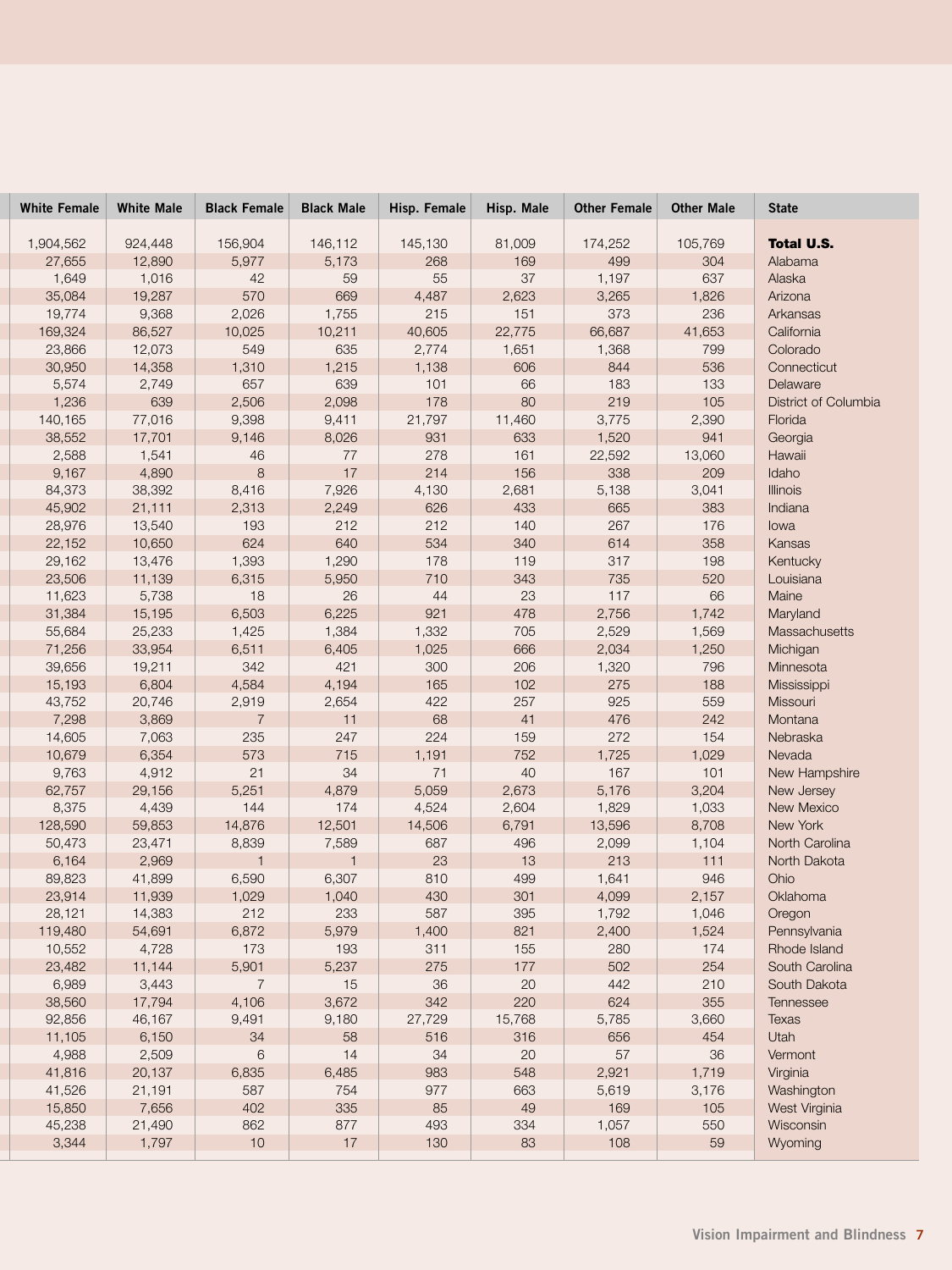#### **Estimated Number of Cases of Blindness in the U.S. Population Age 40 and Older by State, Race and Sex**

| <b>State</b>                   | <b>Total</b>    | <b>Female</b>  | <b>Male</b>    | White          | <b>Black</b> | <b>Hispanic</b> | <b>Other</b> |
|--------------------------------|-----------------|----------------|----------------|----------------|--------------|-----------------|--------------|
| <b>Total U.S.</b>              | 1,035,100       | 652,292        | 382,808        | 794,099        | 129,790      | 31,009          | 80,202       |
| Alabama                        | 16,232          | 9,709          | 6,523          | 11,254         | 4,686        | 60              | 232          |
| Alaska                         | 1,336           | 829            | 507            | 744            | 49           | 17              | 526          |
| Arizona                        | 18,145          | 11,464         | 6,681          | 15,143         | 558          | 987             | 1,457        |
| Arkansas                       | 9,929           | 6,296          | 3,633          | 8,108          | 1,592        | 53              | 176          |
| California                     | 120,684         | 74,639         | 46,045         | 72,218         | 8,811        | 8,693           | 30,962       |
| Colorado                       | 11,857          | 7,621          | 4,236          | 10,088         | 534          | 613             | 622          |
| Connecticut                    | 14,564          | 9,607          | 4,957          | 12,841         | 1,087        | 238             | 398          |
| Delaware                       | 2,999           | 1,834          | 1,165          | 2,322          | 563          | 23              | 91           |
| District of Columbia           | 2,547           | 1,171          | 1,376          | 530            | 1,892        | 32              | 93           |
| Florida                        | 75,132          | 45,801         | 29,331         | 60,705         | 8,190        | 4,470           | 1,767        |
| Georgia                        | 24,022          | 14,186         | 9,836          | 15,676         | 7,412        | 223             | 711          |
| Hawaii                         | 11,464          | 7,213          | 4,251          | 1,163          | 60           | 62              | 10,179       |
| Idaho                          | 4,169           | 2,718          | 1,451          | 3,944          | 12           | 54              | 159          |
| <b>Illinois</b>                | 44,885          | 28,444         | 16,441         | 34,594         | 6,975        | 966             | 2,350        |
| Indiana                        | 21,210          | 13,947         | 7,263          | 18,802         | 1,956        | 150             | 302          |
| lowa                           | 12,359          | 8,412          | 3,947          | 12,001         | 181          | 50              | 127          |
| Kansas                         | 10,205          | 6,729          | 3,476          | 9,252          | 551          | 123             | 279          |
| Kentucky                       | 13,225          | 8,740          | 4,485          | 11,889         | 1,146        | 44              | 146          |
| Louisiana                      | 15,414          | 8,802          | 6,612          | 9,659          | 5,252        | 141             | 362          |
| Maine                          | 4,935           | 3,322          | 1,613          | 4,856          | 20           | $\overline{7}$  | 52           |
| Maryland                       | 20,140          | 11,796         | 8,344          | 13,122         | 5,536        | 190             | 1,292        |
| <b>Massachusetts</b>           | 25,531          | 17,166         | 8,365          | 22,854         | 1,220        | 281             | 1,176        |
| Michigan                       | 36,295          | 22,859         | 13,436         | 29,571         | 5,543        | 236             | 945          |
| Minnesota                      | 17,664          | 11,819         | 5,845          | 16,620         | 360          | 72              | 612          |
| Mississippi                    | 10,009          | 5,734          | 4,275          | 6,102          | 3,736        | 37              | 134          |
| Missouri                       | 20,958          | 13,558         | 7,400          | 18,072         | 2,367        | 93              | 426          |
| Montana                        | 3,360           | 2,211          | 1,149          | 3,129          | 8            | 17              | 206          |
| Nebraska                       | 6,490           | 4,322          | 2,168          | 6,097          | 213          | 55              | 125          |
| Nevada                         | 6,339           | 3,772          | 2,567          | 4,705          | 577          | 276             | 781          |
| <b>New Hampshire</b>           | 4,245           | 2,830          | 1,415          | 4,124          | 26           | 18              | 77           |
| New Jersey                     | 33,721          | 21,461         | 12,260         | 25,922         | 4,329        | 1,059           | 2,411        |
| <b>New Mexico</b>              | 5,509           | 3,417          | 2,092          | 3,575          | 141          | 971             | 822          |
| <b>New York</b>                | 73,787          | 46,436         | 27,351         | 53,031         | 11,494       | 2,864           | 6,398        |
| <b>North Carolina</b>          | 28,636          | 17,533         | 11,103         | 20,611         | 6,931        | 171             | 923          |
| North Dakota                   | 2,671           | 1,817          | 854            | 2,574          | $\mathbf{1}$ | 3               | 93           |
| Ohio                           | 43,417          | 27,980         | 15,437         | 37,008         | 5,484        | 181             | 744          |
| <b>Oklahoma</b>                | 12,786          | 8,251          | 4,535          | 9,989          | 900          | 106             | 1,791        |
| Oregon                         | 13,123          | 8,633          | 4,490          | 11,972         | 199          | 139             | 813          |
| Pennsylvania                   | 55,869          | 36,829         | 19,040         | 49,057         | 5,374        | 308             | 1,130        |
| Rhode Island<br>South Carolina | 4,691           | 3,185          | 1,506          | 4,334          | 162          | 64<br>64        | 131<br>218   |
| South Dakota                   | 14,639<br>3,145 | 8,544<br>2,120 | 6,095<br>1,025 | 9,630<br>2,941 | 4,727<br>12  |                 | 187          |
| <b>Tennessee</b>               | 19,383          | 12,307         | 7,076          | 15,700         | 3,321        | 5<br>79         | 283          |
| <b>Texas</b>                   | 55,635          | 33,747         | 21,888         | 38,825         | 8,117        | 5,974           | 2,719        |
| Utah                           | 5,308           | 3,388          | 1,920          | 4,826          | 46           | 117             | 319          |
| Vermont                        | 2,142           | 1,433          | 709            | 2,101          | 10           | 4               | 27           |
| Virginia                       | 24,595          | 14,815         | 9,780          | 17,338         | 5,710        | 213             | 1,334        |
| Washington                     | 21,081          | 13,720         | 7,361          | 17,705         | 621          | 234             | 2,521        |
| <b>West Virginia</b>           | 6,942           | 4,630          | 2,312          | 6,539          | 305          | 18              | 80           |
| Wisconsin                      | 20,147          | 13,488         | 6,659          | 18,797         | 769          | 118             | 463          |
| Wyoming                        | 1,527           | 991            | 536            | 1,435          | 12           | 30              | 50           |
|                                |                 |                |                |                |              |                 |              |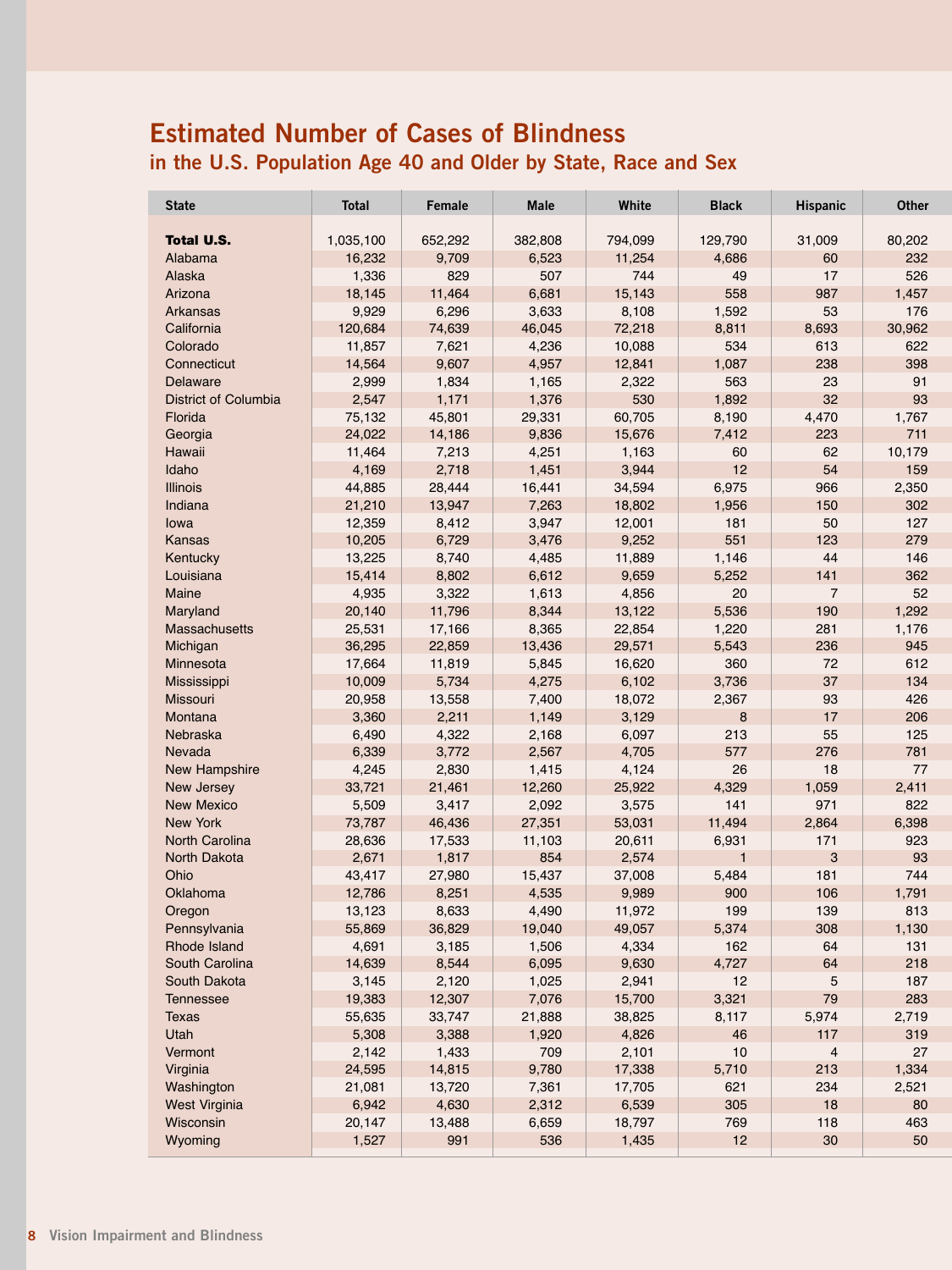| <b>White Female</b> | <b>White Male</b> | <b>Black Female</b> | <b>Black Male</b> | Hisp. Female     | Hisp. Male     | <b>Other Female</b> | <b>Other Male</b> | <b>State</b>                |
|---------------------|-------------------|---------------------|-------------------|------------------|----------------|---------------------|-------------------|-----------------------------|
| 539,404             | 254,695           | 47,246              | 82,544            | 15,923           | 15,086         | 49,719              | 30,483            | <b>Total U.S.</b>           |
| 7,752               | 3,502             | 1,784               | 2,902             | 29               | 31             | 144                 | 88                | Alabama                     |
| 466                 | 278               | 13                  | 36                | 8                | 9              | 342                 | 184               | Alaska                      |
| 9,864               | 5,279             | 174                 | 384               | 494              | 493            | 932                 | 525               | Arizona                     |
| 5,560               | 2,548             | 605                 | 987               | 24               | 29             | 107                 | 69                | Arkansas                    |
| 48,163              | 24,055            | 3,029               | 5,782             | 4,456            | 4,237          | 18,991              | 11,971            | California                  |
| 6,758               | 3,330             | 168                 | 366               | 305              | 308            | 390                 | 232               | Colorado                    |
| 8,843               | 3,998             | 397                 | 690               | 125              | 113            | 242                 | 156               | Connecticut                 |
| 1,571               | 751               | 200                 | 363               | 11               | 12             | 52                  | 39                | Delaware                    |
| 354                 | 176               | 735                 | 1,157             | 19               | 13             | 63                  | 30                | <b>District of Columbia</b> |
| 39,507              | 21,198            | 2,848               | 5,342             | 2,369            | 2,101          | 1,077               | 690               | Florida                     |
| 10,852              | 4,824             | 2,795               | 4,617             | 102              | 121            | 437                 | 274               | Georgia                     |
| 734                 | 429               | 15                  | 45                | 31               | 31             | 6,433               | 3,746             | Hawaii                      |
| 2,596               | 1,348             | $\mathbf{1}$        | 11                | 23               | 31             | 98                  | 61                | Idaho                       |
| 23,985              | 10,609            | 2,529               | 4,446             | 459              | 507            | 1,471               | 879               | <b>Illinois</b>             |
| 12,994              | 5,808             | 694                 | 1,262             | 69               | 81             | 190                 | 112               | Indiana                     |
| 8,254               | 3,747             | 59                  | 122               | 23               | 27             | 76                  | 51                | lowa                        |
| 6,305               | 2,947             | 188                 | 363               | 60               | 63             | 176                 | 103               | Kansas                      |
| 8,211               | 3,678             | 418                 | 728               | 21               | 23             | 90                  | 56                | Kentucky                    |
| 6,614               | 3,045             | 1,900               | 3,352             | 77               | 64             | 211                 | 151               | Louisiana                   |
| 3,280               | 1,576             | 5                   | 15                | 4                | 3              | 33                  | 19                | Maine                       |
| 8,918               | 4,204             | 1,989               | 3,547             | 100              | 90             | 789                 | 503               | Maryland                    |
| 15,863              | 6,991             | 432                 | 788               | 148              | 133            | 723                 | 453               | Massachusetts               |
| 20,209              | 9,362             | 1,955               | 3,588             | 112              | 124            | 583                 | 362               | Michigan                    |
| 11,298              | 5,322             | 108                 | 252               | 33               | 39             | 380                 | 232               | Minnesota                   |
| 4,263               | 1,839             | 1,374               | 2,362             | 18               | 19             | 79                  | 55                | Mississippi                 |
| 12,374              | 5,698             | 875                 | 1,492             | 45               | 48             | 264                 | 162               | Missouri                    |
| 2,066               | 1,063             | $\mathbf{1}$        | $\overline{7}$    | 8                | 9              | 136                 | 70                | Montana                     |
| 4,146               | 1,951             | 71                  | 142               | 26               | 29             | 79                  | 46                | Nebraska                    |
| 2,980               | 1,725             | 173                 | 404               | 132              | 144            | 487                 | 294               | Nevada                      |
| 2,767               | 1,357             | 6                   | 20                | 9                | 9              | 48                  | 29                | <b>New Hampshire</b>        |
| 17,843              | 8,079             | 1,580               | 2,749             | 558              | 501            | 1,480               | 931               | New Jersey                  |
| 2,359               | 1,216             | 42                  | 99                | 493              | 478            | 523                 | 299               | <b>New Mexico</b>           |
| 36,502              | 16,529            | 4,457               | 7,037             | 1,594            | 1,270          | 3,883               | 2,515             | New York                    |
| 14,208              | 6,403             | 2,647               | 4,284             | 76               | 95             | 602                 | 321               | North Carolina              |
| 1,754               | 820               |                     | 1                 | $\overline{c}$   | $\mathbf{1}$   | 61                  | 32                | North Dakota                |
| 25,455              | 11,553            | 1,966               | 3,518             | 89               | 92             | 470                 | 274               | Ohio                        |
| 6,721               | 3,268             | 311                 | 589               | 48               | 58             | 1,171               | 620               | Oklahoma                    |
| 7,993               | 3,979             | 64                  | 135               | 65               | 74             | 511                 | 302               | Oregon                      |
| 33,947              | 15,110            | 2,040               | 3,334             | 154              | 154            | 688                 | 442               | Pennsylvania                |
| 3,017               | 1,317             | 52                  | 110               | 35               | 29             | 81                  | 50                | Rhode Island                |
| 6,597               | 3,033             | 1,773               | 2,954             | 29               | 35             | 145                 | 73                | South Carolina              |
| 1,989               | 952               | 2                   | 10                | $\overline{c}$   | 3              | 127                 | 60                | South Dakota                |
| 10,851              | 4,849             | 1,239               | 2,082             | 37               | 42             | 180                 | 103               | <b>Tennessee</b>            |
| 26,169              | 12,656            | 2,881               | 5,236             | 3,043            | 2,931          | 1,654               | 1,065             | <b>Texas</b>                |
| 3,132               | 1,694             | 11                  | 35                | 57               | 60             | 188                 | 131               | Utah                        |
| 1,412               | 689               | 1                   | 9                 | $\overline{c}$   | $\overline{c}$ | 18                  | 9                 | Vermont                     |
| 11,815              | 5,523             | 2,055               | 3,655             | 109              | 104            | 836                 | 498               | Virginia                    |
| 11,827              | 5,878             | 182                 | 439               | 109              | 125            | 1,602               | 919               | Washington                  |
| 4,454               | 2,085             | 118                 | 187               | $\boldsymbol{9}$ | 9              | 49                  | 31                | West Virginia               |
| 12,865              | 5,932             | 265                 | 504               | 55               | 63             | 303                 | 160               | Wisconsin                   |
| 943                 | 492               | $\overline{c}$      | 10                | 14               | 16             | 32                  | 18                | Wyoming                     |
|                     |                   |                     |                   |                  |                |                     |                   |                             |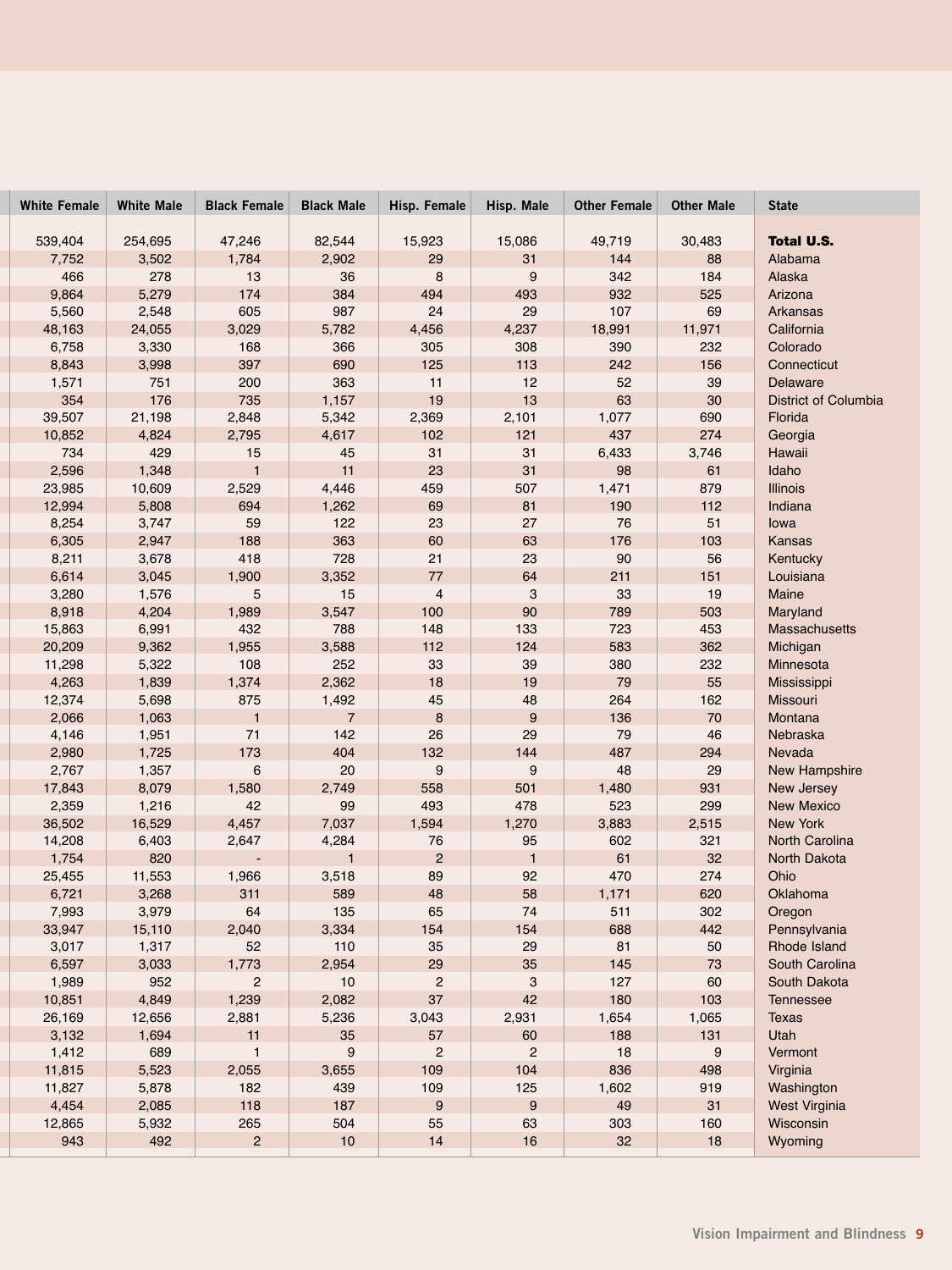#### **Estimated Prevalence Rates of Vision Impairment and Blindness for Persons Age 40 and Older by State**



The map above reflects estimated state-by-state prevalence rates of vision impairment, including blindness. The overall national rate is 2.80%. When this rate is applied to the total U.S. population age 40 and older of approximately 130 million, the result indicates that more than 3.6 million older Americans are blind or visually impaired. Eighteen states and the District of Columbia have rates above the national average, while 32 states have rates at or below the average. Hawaii and Rhode Island have the highest rates at 6.83% and 3.27% respectively. Alaska has the lowest rate at 1.77%. The largest majority of states (36 states and DC) are within the 2.5% to 3.5% range. Differences between states are likely due to demographic differences in age, race and/or gender distribution.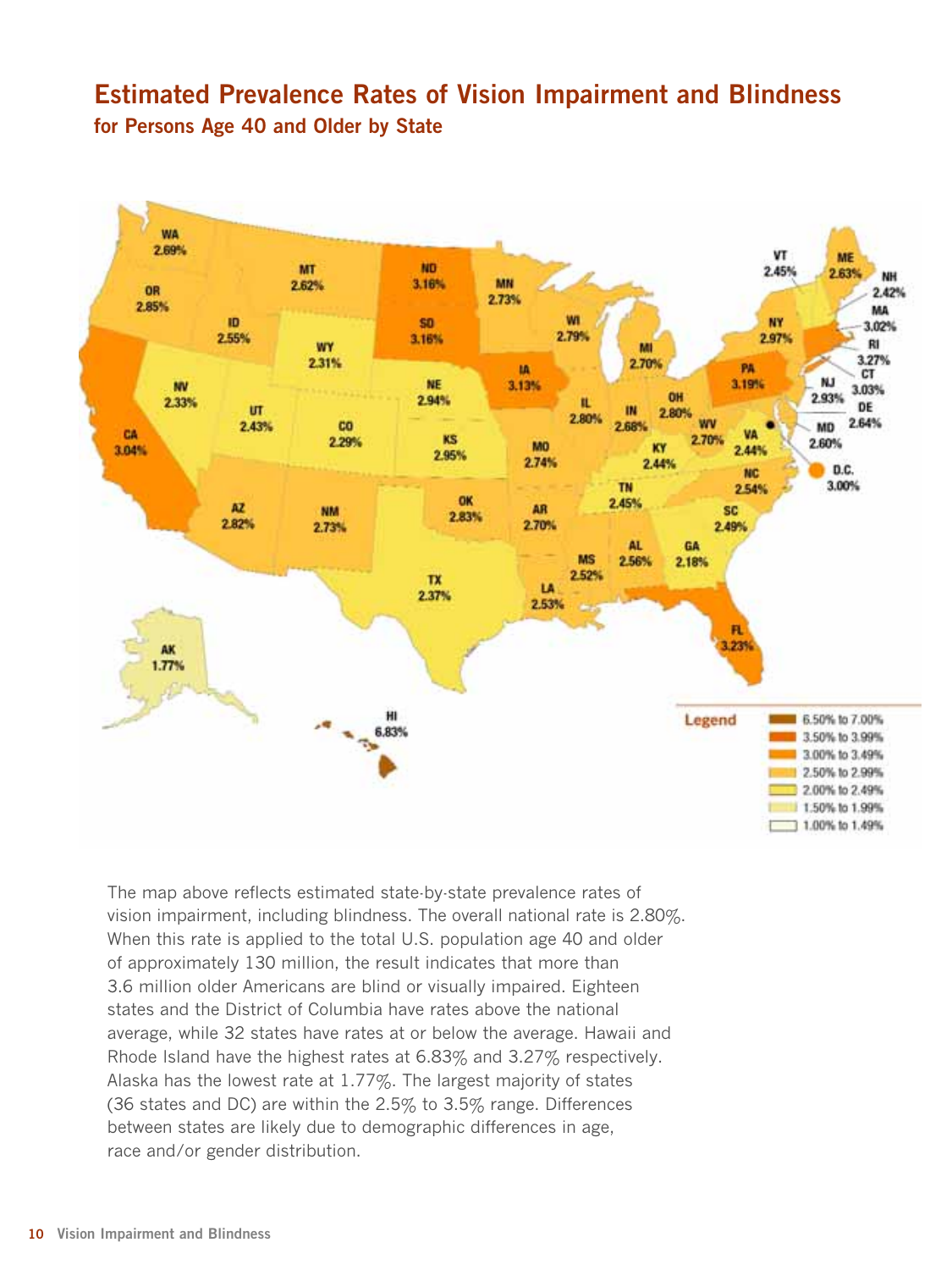| Total U.S.<br>0.0280<br>0.0256<br>Alabama<br>0.0177<br>Alaska<br>0.0282<br>Arizona<br>Arkansas<br>0.0270<br>California<br>0.0304<br>Colorado<br>0.0229<br>0.0303<br>Connecticut<br>0.0264<br>Delaware<br><b>District of Columbia</b><br>0.0300<br>Florida<br>0.0323<br>0.0218<br>Georgia<br>Hawaii<br>0.0683<br>Idaho<br>0.0255<br><b>Illinois</b><br>0.0280<br>Indiana<br>0.0268<br>0.0313<br>lowa<br>Kansas<br>0.0295<br>0.0244<br>Kentucky<br>0.0253<br>Louisiana<br>Maine<br>0.0263<br>0.0260<br>Maryland<br><b>Massachusetts</b><br>0.0302<br>Michigan<br>0.0270<br>Minnesota<br>0.0273<br>0.0252<br>Mississippi<br>Missouri<br>0.0274<br>Montana<br>0.0262<br>0.0294<br>Nebraska<br>0.0233<br>Nevada<br>0.0242<br>New Hampshire<br>0.0293<br><b>New Jersey</b><br><b>New Mexico</b><br>0.0273<br><b>New York</b><br>0.0297<br>North Carolina<br>0.0254<br><b>North Dakota</b><br>0.0316<br>Ohio<br>0.0280<br>Oklahoma<br>0.0283<br>0.0285<br>Oregon<br>Pennsylvania<br>0.0319<br>Rhode Island<br>0.0327<br>0.0249<br><b>South Carolina</b><br>South Dakota<br>0.0316<br>0.0245<br>Tennessee<br>0.0237<br>Texas<br>0.0243<br>Utah<br>0.0245<br>Vermont<br>Virginia<br>0.0244<br>0.0269<br>Washington<br>West Virginia<br>0.0270<br>0.0279<br>Wisconsin | <b>State</b> | Rate   |
|-------------------------------------------------------------------------------------------------------------------------------------------------------------------------------------------------------------------------------------------------------------------------------------------------------------------------------------------------------------------------------------------------------------------------------------------------------------------------------------------------------------------------------------------------------------------------------------------------------------------------------------------------------------------------------------------------------------------------------------------------------------------------------------------------------------------------------------------------------------------------------------------------------------------------------------------------------------------------------------------------------------------------------------------------------------------------------------------------------------------------------------------------------------------------------------------------------------------------------------------------------------|--------------|--------|
|                                                                                                                                                                                                                                                                                                                                                                                                                                                                                                                                                                                                                                                                                                                                                                                                                                                                                                                                                                                                                                                                                                                                                                                                                                                             |              |        |
|                                                                                                                                                                                                                                                                                                                                                                                                                                                                                                                                                                                                                                                                                                                                                                                                                                                                                                                                                                                                                                                                                                                                                                                                                                                             |              |        |
|                                                                                                                                                                                                                                                                                                                                                                                                                                                                                                                                                                                                                                                                                                                                                                                                                                                                                                                                                                                                                                                                                                                                                                                                                                                             |              |        |
|                                                                                                                                                                                                                                                                                                                                                                                                                                                                                                                                                                                                                                                                                                                                                                                                                                                                                                                                                                                                                                                                                                                                                                                                                                                             |              |        |
|                                                                                                                                                                                                                                                                                                                                                                                                                                                                                                                                                                                                                                                                                                                                                                                                                                                                                                                                                                                                                                                                                                                                                                                                                                                             |              |        |
|                                                                                                                                                                                                                                                                                                                                                                                                                                                                                                                                                                                                                                                                                                                                                                                                                                                                                                                                                                                                                                                                                                                                                                                                                                                             |              |        |
|                                                                                                                                                                                                                                                                                                                                                                                                                                                                                                                                                                                                                                                                                                                                                                                                                                                                                                                                                                                                                                                                                                                                                                                                                                                             |              |        |
|                                                                                                                                                                                                                                                                                                                                                                                                                                                                                                                                                                                                                                                                                                                                                                                                                                                                                                                                                                                                                                                                                                                                                                                                                                                             |              |        |
|                                                                                                                                                                                                                                                                                                                                                                                                                                                                                                                                                                                                                                                                                                                                                                                                                                                                                                                                                                                                                                                                                                                                                                                                                                                             |              |        |
|                                                                                                                                                                                                                                                                                                                                                                                                                                                                                                                                                                                                                                                                                                                                                                                                                                                                                                                                                                                                                                                                                                                                                                                                                                                             |              |        |
|                                                                                                                                                                                                                                                                                                                                                                                                                                                                                                                                                                                                                                                                                                                                                                                                                                                                                                                                                                                                                                                                                                                                                                                                                                                             |              |        |
|                                                                                                                                                                                                                                                                                                                                                                                                                                                                                                                                                                                                                                                                                                                                                                                                                                                                                                                                                                                                                                                                                                                                                                                                                                                             |              |        |
|                                                                                                                                                                                                                                                                                                                                                                                                                                                                                                                                                                                                                                                                                                                                                                                                                                                                                                                                                                                                                                                                                                                                                                                                                                                             |              |        |
|                                                                                                                                                                                                                                                                                                                                                                                                                                                                                                                                                                                                                                                                                                                                                                                                                                                                                                                                                                                                                                                                                                                                                                                                                                                             |              |        |
|                                                                                                                                                                                                                                                                                                                                                                                                                                                                                                                                                                                                                                                                                                                                                                                                                                                                                                                                                                                                                                                                                                                                                                                                                                                             |              |        |
|                                                                                                                                                                                                                                                                                                                                                                                                                                                                                                                                                                                                                                                                                                                                                                                                                                                                                                                                                                                                                                                                                                                                                                                                                                                             |              |        |
|                                                                                                                                                                                                                                                                                                                                                                                                                                                                                                                                                                                                                                                                                                                                                                                                                                                                                                                                                                                                                                                                                                                                                                                                                                                             |              |        |
|                                                                                                                                                                                                                                                                                                                                                                                                                                                                                                                                                                                                                                                                                                                                                                                                                                                                                                                                                                                                                                                                                                                                                                                                                                                             |              |        |
|                                                                                                                                                                                                                                                                                                                                                                                                                                                                                                                                                                                                                                                                                                                                                                                                                                                                                                                                                                                                                                                                                                                                                                                                                                                             |              |        |
|                                                                                                                                                                                                                                                                                                                                                                                                                                                                                                                                                                                                                                                                                                                                                                                                                                                                                                                                                                                                                                                                                                                                                                                                                                                             |              |        |
|                                                                                                                                                                                                                                                                                                                                                                                                                                                                                                                                                                                                                                                                                                                                                                                                                                                                                                                                                                                                                                                                                                                                                                                                                                                             |              |        |
|                                                                                                                                                                                                                                                                                                                                                                                                                                                                                                                                                                                                                                                                                                                                                                                                                                                                                                                                                                                                                                                                                                                                                                                                                                                             |              |        |
|                                                                                                                                                                                                                                                                                                                                                                                                                                                                                                                                                                                                                                                                                                                                                                                                                                                                                                                                                                                                                                                                                                                                                                                                                                                             |              |        |
|                                                                                                                                                                                                                                                                                                                                                                                                                                                                                                                                                                                                                                                                                                                                                                                                                                                                                                                                                                                                                                                                                                                                                                                                                                                             |              |        |
|                                                                                                                                                                                                                                                                                                                                                                                                                                                                                                                                                                                                                                                                                                                                                                                                                                                                                                                                                                                                                                                                                                                                                                                                                                                             |              |        |
|                                                                                                                                                                                                                                                                                                                                                                                                                                                                                                                                                                                                                                                                                                                                                                                                                                                                                                                                                                                                                                                                                                                                                                                                                                                             |              |        |
|                                                                                                                                                                                                                                                                                                                                                                                                                                                                                                                                                                                                                                                                                                                                                                                                                                                                                                                                                                                                                                                                                                                                                                                                                                                             |              |        |
|                                                                                                                                                                                                                                                                                                                                                                                                                                                                                                                                                                                                                                                                                                                                                                                                                                                                                                                                                                                                                                                                                                                                                                                                                                                             |              |        |
|                                                                                                                                                                                                                                                                                                                                                                                                                                                                                                                                                                                                                                                                                                                                                                                                                                                                                                                                                                                                                                                                                                                                                                                                                                                             |              |        |
|                                                                                                                                                                                                                                                                                                                                                                                                                                                                                                                                                                                                                                                                                                                                                                                                                                                                                                                                                                                                                                                                                                                                                                                                                                                             |              |        |
|                                                                                                                                                                                                                                                                                                                                                                                                                                                                                                                                                                                                                                                                                                                                                                                                                                                                                                                                                                                                                                                                                                                                                                                                                                                             |              |        |
|                                                                                                                                                                                                                                                                                                                                                                                                                                                                                                                                                                                                                                                                                                                                                                                                                                                                                                                                                                                                                                                                                                                                                                                                                                                             |              |        |
|                                                                                                                                                                                                                                                                                                                                                                                                                                                                                                                                                                                                                                                                                                                                                                                                                                                                                                                                                                                                                                                                                                                                                                                                                                                             |              |        |
|                                                                                                                                                                                                                                                                                                                                                                                                                                                                                                                                                                                                                                                                                                                                                                                                                                                                                                                                                                                                                                                                                                                                                                                                                                                             |              |        |
|                                                                                                                                                                                                                                                                                                                                                                                                                                                                                                                                                                                                                                                                                                                                                                                                                                                                                                                                                                                                                                                                                                                                                                                                                                                             |              |        |
|                                                                                                                                                                                                                                                                                                                                                                                                                                                                                                                                                                                                                                                                                                                                                                                                                                                                                                                                                                                                                                                                                                                                                                                                                                                             |              |        |
|                                                                                                                                                                                                                                                                                                                                                                                                                                                                                                                                                                                                                                                                                                                                                                                                                                                                                                                                                                                                                                                                                                                                                                                                                                                             |              |        |
|                                                                                                                                                                                                                                                                                                                                                                                                                                                                                                                                                                                                                                                                                                                                                                                                                                                                                                                                                                                                                                                                                                                                                                                                                                                             |              |        |
|                                                                                                                                                                                                                                                                                                                                                                                                                                                                                                                                                                                                                                                                                                                                                                                                                                                                                                                                                                                                                                                                                                                                                                                                                                                             |              |        |
|                                                                                                                                                                                                                                                                                                                                                                                                                                                                                                                                                                                                                                                                                                                                                                                                                                                                                                                                                                                                                                                                                                                                                                                                                                                             |              |        |
|                                                                                                                                                                                                                                                                                                                                                                                                                                                                                                                                                                                                                                                                                                                                                                                                                                                                                                                                                                                                                                                                                                                                                                                                                                                             |              |        |
|                                                                                                                                                                                                                                                                                                                                                                                                                                                                                                                                                                                                                                                                                                                                                                                                                                                                                                                                                                                                                                                                                                                                                                                                                                                             |              |        |
|                                                                                                                                                                                                                                                                                                                                                                                                                                                                                                                                                                                                                                                                                                                                                                                                                                                                                                                                                                                                                                                                                                                                                                                                                                                             |              |        |
|                                                                                                                                                                                                                                                                                                                                                                                                                                                                                                                                                                                                                                                                                                                                                                                                                                                                                                                                                                                                                                                                                                                                                                                                                                                             |              |        |
|                                                                                                                                                                                                                                                                                                                                                                                                                                                                                                                                                                                                                                                                                                                                                                                                                                                                                                                                                                                                                                                                                                                                                                                                                                                             |              |        |
|                                                                                                                                                                                                                                                                                                                                                                                                                                                                                                                                                                                                                                                                                                                                                                                                                                                                                                                                                                                                                                                                                                                                                                                                                                                             |              |        |
|                                                                                                                                                                                                                                                                                                                                                                                                                                                                                                                                                                                                                                                                                                                                                                                                                                                                                                                                                                                                                                                                                                                                                                                                                                                             |              |        |
|                                                                                                                                                                                                                                                                                                                                                                                                                                                                                                                                                                                                                                                                                                                                                                                                                                                                                                                                                                                                                                                                                                                                                                                                                                                             |              |        |
|                                                                                                                                                                                                                                                                                                                                                                                                                                                                                                                                                                                                                                                                                                                                                                                                                                                                                                                                                                                                                                                                                                                                                                                                                                                             |              |        |
|                                                                                                                                                                                                                                                                                                                                                                                                                                                                                                                                                                                                                                                                                                                                                                                                                                                                                                                                                                                                                                                                                                                                                                                                                                                             |              |        |
|                                                                                                                                                                                                                                                                                                                                                                                                                                                                                                                                                                                                                                                                                                                                                                                                                                                                                                                                                                                                                                                                                                                                                                                                                                                             |              |        |
|                                                                                                                                                                                                                                                                                                                                                                                                                                                                                                                                                                                                                                                                                                                                                                                                                                                                                                                                                                                                                                                                                                                                                                                                                                                             |              |        |
|                                                                                                                                                                                                                                                                                                                                                                                                                                                                                                                                                                                                                                                                                                                                                                                                                                                                                                                                                                                                                                                                                                                                                                                                                                                             | Wyoming      | 0.0231 |

| <b>State</b>                | Rate   |
|-----------------------------|--------|
| Alaska                      | 0.0177 |
| Georgia                     | 0.0218 |
| Colorado                    | 0.0229 |
| Wyoming                     | 0.0231 |
| Nevada                      | 0.0233 |
| <b>Texas</b>                | 0.0237 |
| <b>New Hampshire</b>        | 0.0242 |
| Utah                        | 0.0243 |
| Kentucky                    | 0.0244 |
| Virginia                    | 0.0244 |
| <b>Tennessee</b>            | 0.0245 |
| Vermont                     | 0.0245 |
| <b>South Carolina</b>       | 0.0249 |
| <b>Mississippi</b>          | 0.0252 |
| Louisiana                   | 0.0253 |
| <b>North Carolina</b>       | 0.0254 |
| Idaho                       | 0.0255 |
| Alabama                     | 0.0256 |
| Maryland                    | 0.0260 |
| Montana                     | 0.0262 |
| <b>Maine</b>                | 0.0263 |
| Delaware                    | 0.0264 |
| Indiana                     | 0.0268 |
| Washington                  | 0.0269 |
| <b>Arkansas</b>             | 0.0270 |
| Michigan                    | 0.0270 |
| <b>West Virginia</b>        | 0.0270 |
| Minnesota                   | 0.0273 |
| <b>New Mexico</b>           | 0.0273 |
| <b>Missouri</b>             | 0.0274 |
| <b>Wisconsin</b>            | 0.0279 |
| <b>Illinois</b>             | 0.0280 |
| Ohio                        | 0.0280 |
| Arizona                     | 0.0282 |
| Oklahoma                    | 0.0283 |
| Oregon                      | 0.0285 |
| <b>New Jersey</b>           | 0.0293 |
| Nebraska                    | 0.0294 |
| Kansas                      | 0.0295 |
| <b>New York</b>             | 0.0297 |
| <b>District of Columbia</b> | 0.0300 |
| <b>Massachusetts</b>        | 0.0302 |
| Connecticut                 | 0.0303 |
| California                  | 0.0304 |
| lowa                        | 0.0313 |
| <b>North Dakota</b>         | 0.0316 |
| <b>South Dakota</b>         | 0.0316 |
| Pennsylvania                | 0.0319 |
| Florida                     | 0.0323 |
| <b>Rhode Island</b>         | 0.0327 |
| Hawaii                      | 0.0683 |
|                             |        |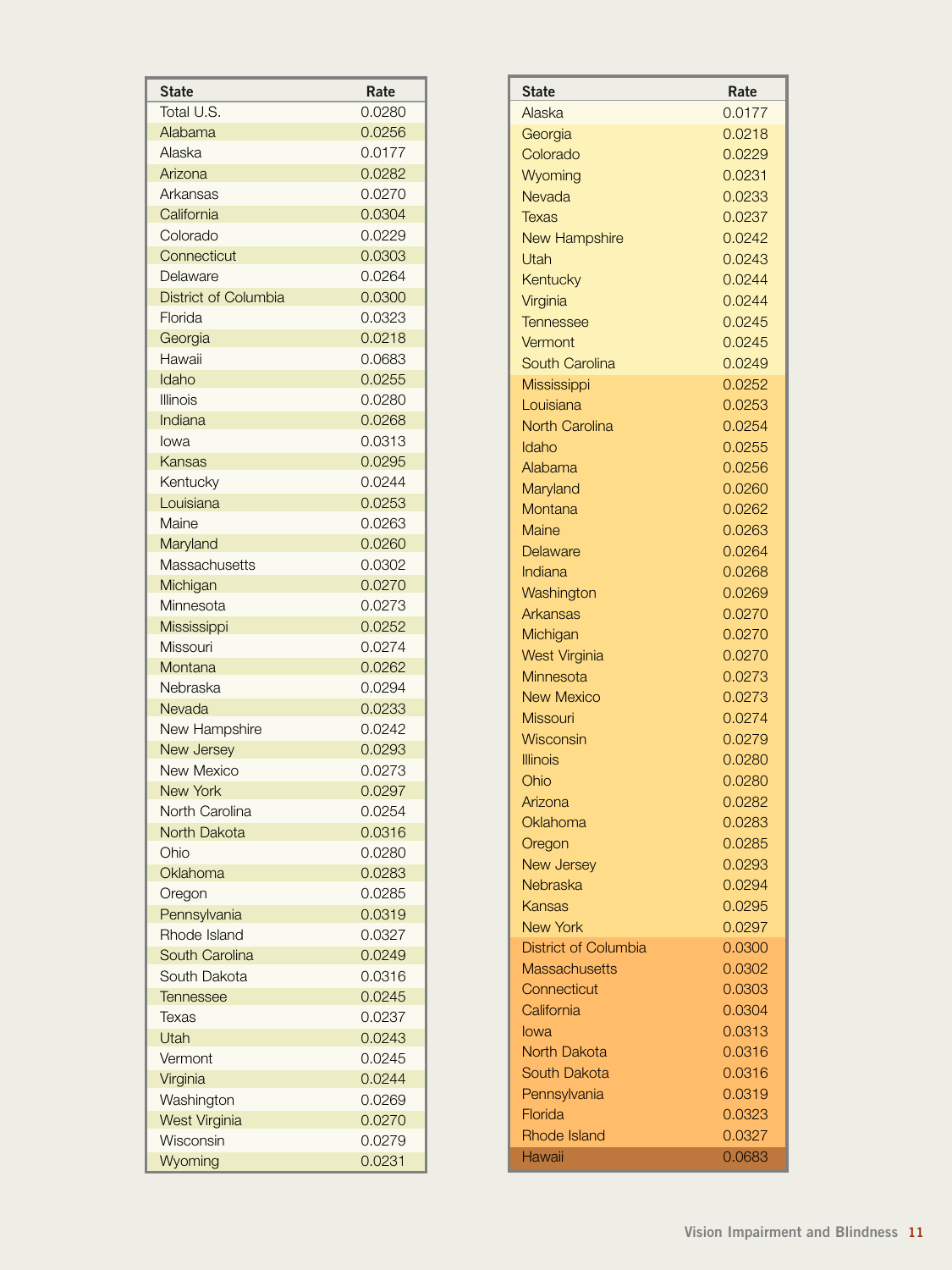RefractiveError Refractive errors are the most frequent eye problems in the United States. They are optical defects that result in light not being properly focused on the eye's retina.

Nearsightedness (myopia) and farsightedness (hyperopia) are the most common refractive errors. People with myopia see near objects clearly, while distant ones are blurred. People with hyperopia experience just the opposite—distant objects are clear while near ones are blurred.

Why refractive errors develop is uncertain. Most infants have some degree of hyperopia, but vision becomes more normal with age, usually leveling off by age 6. However, some children remain farsighted or become so later in life. While some children may be nearsighted early in life, most myopia occurs later during adolescence. Refractive error can continue to change over our lifetime.

Other common refractive errors include astigmatism (uneven focus) and presbyopia (age-related problem with near focus). Fortunately, almost all refractive errors can be corrected by eyeglasses or contact lenses. It is estimated that more than 150 million Americans use corrective eyewear to compensate for their refractive error. Americans are estimated to spend over \$15 billion each year on eyewear, supporting an optical industry in the U.S. worth more than \$30 billion.

Refractive surgery is now another alternative for correcting problems such as myopia, hyperopia and astigmatism. The number of people seeking refractive surgery is increasing. However, the surgical procedures are not without some risk and the long-term effects of many of these procedures are still unknown.

Uncorrected or under-corrected refractive error can result in significant vision impairment. The magnitude of refractive error is measured in units called diopters. For each diopter of refractive error, a person may be unable to read the next smaller line of an eye chart. For instance, a person with more than two diopters of hyperopia might find it difficult to read this text.

Cases of refractive error described in the following charts include myopia of 1.0 diopters or more. The threshold for clinically significant hyperopia is somewhat higher at 3.0 diopters or more.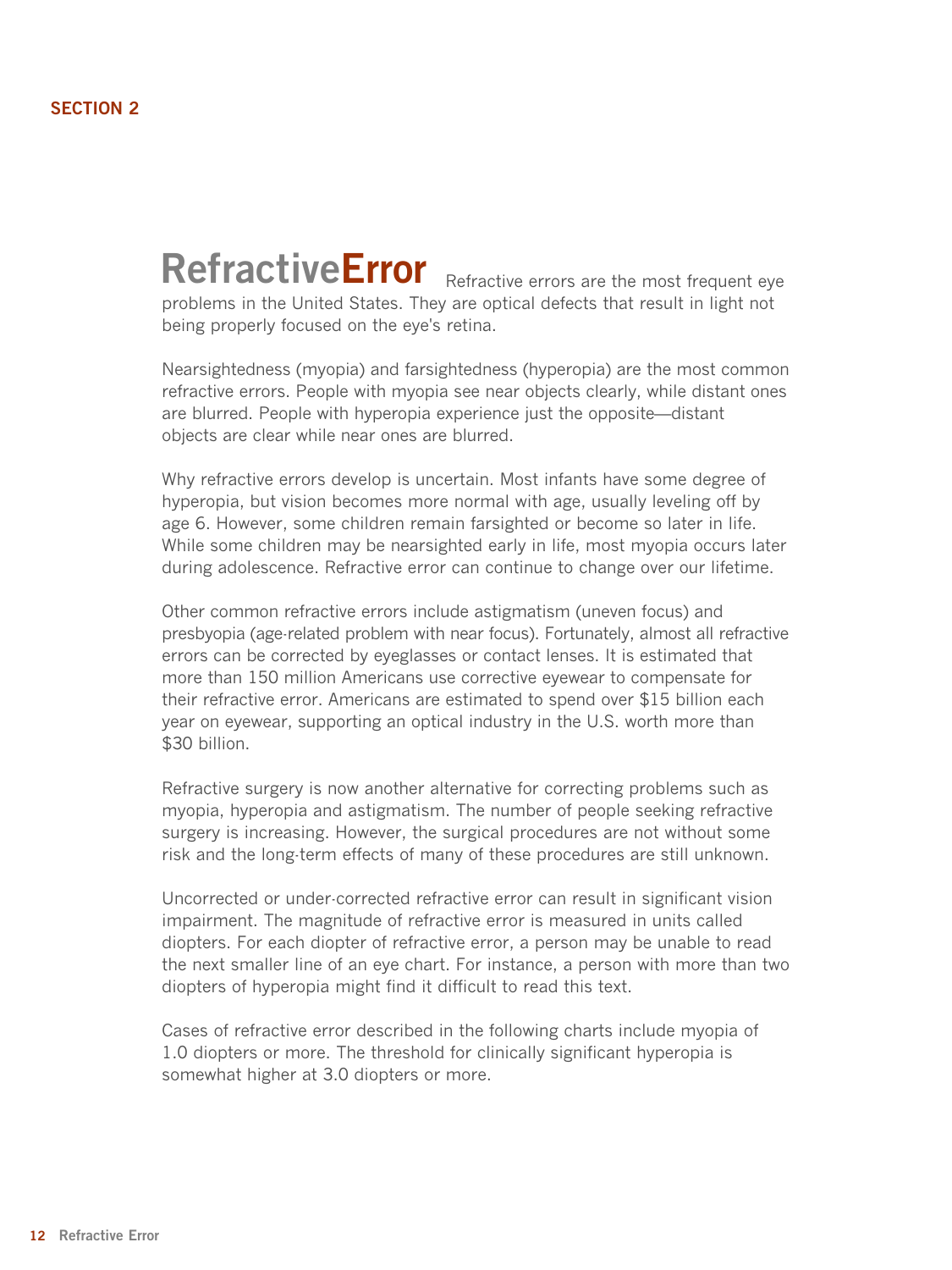Myopia is a very common disorder affecting more than 32 million Americans age 40 and older. Prevalence is greater in women through age 60 when rates become more comparable between genders (see chart below). Myopia affects more Whites than other races, and is generally less frequent with age. Because of the higher threshold for significance, hyperopia is less common, affecting over 12 million older Americans. Prevalence of hyperopia generally increases with age (see chart below). It is most frequent in Whites, but also affects Hispanics more often than Blacks.



#### **Estimated Specific Prevalence Rates for Myopia and Hyperopia**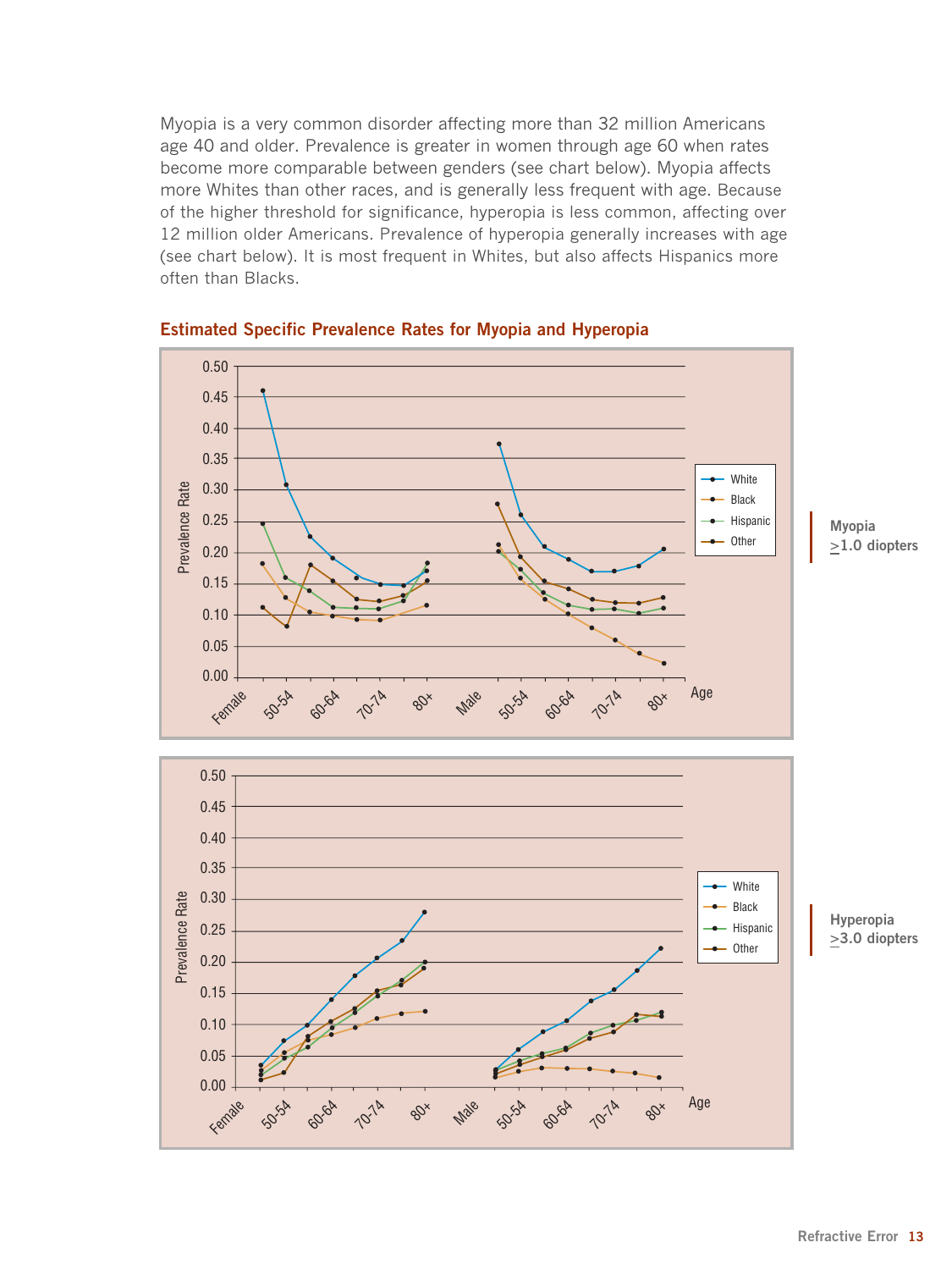### **Estimated Number of Cases of Myopia (**≥**1.00 diopters or worse)**

**in the U.S. Population Age 40 and Older by State, Race and Sex**

| <b>State</b>           | <b>Total</b>         | <b>Female</b>      | <b>Male</b>        | White                | <b>Black</b>    | Hispanic         | <b>Other</b>     |
|------------------------|----------------------|--------------------|--------------------|----------------------|-----------------|------------------|------------------|
| <b>Total U.S.</b>      | 32,608,376           | 17,652,359         | 14,956,017         | 27,532,387           | 2,008,214       | 2,079,427        | 988,348          |
| Alabama                | 505,517              | 275,958            | 229,559            | 430,565              | 66,677          | 4,177            | 4,098            |
| Alaska                 | 72,139               | 36,393             | 35,746             | 61,407               | 1,193           | 1,472            | 8,067            |
| Arizona                | 591,950              | 317,168            | 274,782            | 490,430              | 9,846           | 71,122           | 20,553           |
| Arkansas               | 317,674              | 173,015            | 144,659            | 287,382              | 22,817          | 4,627            | 2,849            |
| California             | 3,438,248            | 1,814,445          | 1,623,803          | 2,370,236            | 136,520         | 606,101          | 325,391          |
| Colorado               | 512,365              | 276,035            | 236,330            | 452,079              | 9,863           | 41,284           | 9,138            |
| Connecticut            | 439,011              | 241,622            | 197,389            | 394,890              | 18,035          | 19,059           | 7,027            |
| Delaware               | 95,500               | 51,912             | 43,587             | 82,640               | 9,385           | 1,948            | 1,526            |
| District of Columbia   | 42,976               | 22,742             | 20,234             | 18,949               | 20,555          | 2,473            | 998              |
| Florida                | 2,002,312            | 1,081,022          | 921,290            | 1,615,201            | 136,585         | 221,996          | 28,530           |
| Georgia                | 870,225              | 469,242            | 400,982            | 698,544              | 135,009         | 21,474           | 15,197           |
| Hawaii                 | 115,585              | 55,393             | 60,192             | 47,352               | 1,239           | 4,481            | 62,512           |
| Idaho                  | 161,387              | 86,730             | 74,657             | 154,105              | 300             | 4,968            | 2,014            |
| <b>Illinois</b>        | 1,378,992            | 750,157            | 628,835            | 1,163,275            | 103,288         | 78,836           | 33,592           |
| Indiana                | 736,788              | 402,747            | 334,041            | 691,603              | 28,608          | 11,240           | 5,336            |
| lowa                   | 379,414              | 206,910            | 172,504            | 369,599              | 3,131           | 4,097            | 2,587            |
| Kansas                 | 324,246              | 176,096            | 148,150            | 301,901              | 8,468           | 9,150            | 4,727            |
| Kentucky               | 511,413              | 281,473            | 229,940            | 487,930              | 17,279          | 3,292            | 2,913            |
| Louisiana              | 465,249              | 252,691            | 212,558            | 373,070              | 78,711          | 7,791            | 5,676            |
| Maine                  | 186,587              | 102,607            | 83,980             | 184,349              | 435             | 651              | 1,152            |
| Maryland               | 601,752              | 326,642            | 275,110            | 472,990              | 94,657          | 15,059           | 19,047           |
| Massachusetts          | 791,817              | 436,899            | 354,918            | 731,395              | 20,336          | 23,236           | 16,850           |
| Michigan               | 1,190,884            | 646,534            | 544,350            | 1,079,221            | 78,457          | 16,904           | 16,303           |
| Minnesota              | 631,915              | 341,034            | 290,881            | 605,671              | 8,939           | 6,713            | 10,592           |
| Mississippi            | 292,561              | 159,141            | 133,420            | 232,427              | 55,650          | 2,422            | 2,063            |
| Missouri               | 695,285              | 380,339            | 314,946            | 646,180              | 35,774          | 6,767            | 6,564            |
| Montana                | 124,378              | 66,766             | 57,612             | 119,512              | 169             | 1,118            | 3,578            |
| Nebraska               | 210,209              | 114,285            | 95,924             | 199,877              | 3,602           | 4,663            | 2,068            |
| Nevada                 | 245,124              | 126,487            | 118,637            | 201,673              | 9,150           | 22,699           | 11,603           |
| New Hampshire          | 177,549              | 96,715             | 80,834             | 174,200              | 597             | 1,294            | 1,458            |
| New Jersey             | 993,452              | 540,920            | 452,532            | 810,526              | 66,796          | 75,181           | 40,949           |
| New Mexico             | 193,573              | 104,499            | 89,073             | 127,580              | 2,133           | 52,831           | 11,028           |
| New York               | 2,101,397            | 1,147,008          | 954,388            | 1,657,410            | 171,404         | 182,681          | 89,902           |
| North Carolina         | 924,549              | 504,299            | 420,250            | 788,960              | 103,593         | 17,294           | 14,703           |
| North Dakota           | 81,554               | 43,824             | 37,730             | 79,270               | 157             | 360              | 1,767            |
| Ohio                   | 1,395,794            | 766,153            | 629,641            | 1,295,715            | 75,922          | 12,348           | 11,809           |
| Oklahoma               | 404,187              | 218,053            | 186,134            | 359,681              | 14,337          | 9,124            | 21,045           |
| Oregon<br>Pennsylvania | 438,169<br>1,575,622 | 236,951<br>865,361 | 201,218<br>710,261 | 411,170<br>1,463,495 | 3,415<br>71,825 | 12,565<br>23,007 | 11,020<br>17,296 |
| Rhode Island           | 134,456              | 74,641             | 59,815             | 124,672              | 2,780           | 5,185            | 1,820            |
| South Carolina         | 453,014              | 246,929            | 206,084            | 374,319              | 69,595          | 5,258            | 3,842            |
| South Dakota           | 95,071               | 50,849             | 44,223             | 91,133               | 247             | 608              | 3,083            |
| Tennessee              | 692,533              | 379,230            | 313,303            | 626,735              | 53,582          | 6,706            | 5,511            |
| <b>Texas</b>           | 2,129,114            | 1,144,850          | 984,264            | 1,547,745            | 138,996         | 391,945          | 50,427           |
| Utah                   | 218,186              | 117,254            | 100,932            | 203,312              | 859             | 9,595            | 4,419            |
| Vermont                | 87,758               | 48,122             | 39,636             | 86,639               | 205             | 386              | 528              |
| Virginia               | 837,108              | 453,672            | 383,436            | 708,291              | 86,198          | 19,767           | 22,852           |
| Washington             | 739,909              | 396,207            | 343,702            | 673,657              | 11,966          | 21,117           | 33,168           |
| West Virginia          | 244,902              | 134,343            | 110,559            | 239,313              | 3,685           | 883              | 1,022            |
| Wisconsin              | 692,795              | 374,524            | 318,271            | 660,853              | 15,041          | 9,593            | 7,308            |
| Wyoming                | 66,183               | 35,468             | 30,715             | 63,260               | 205             | 1,882            | 837              |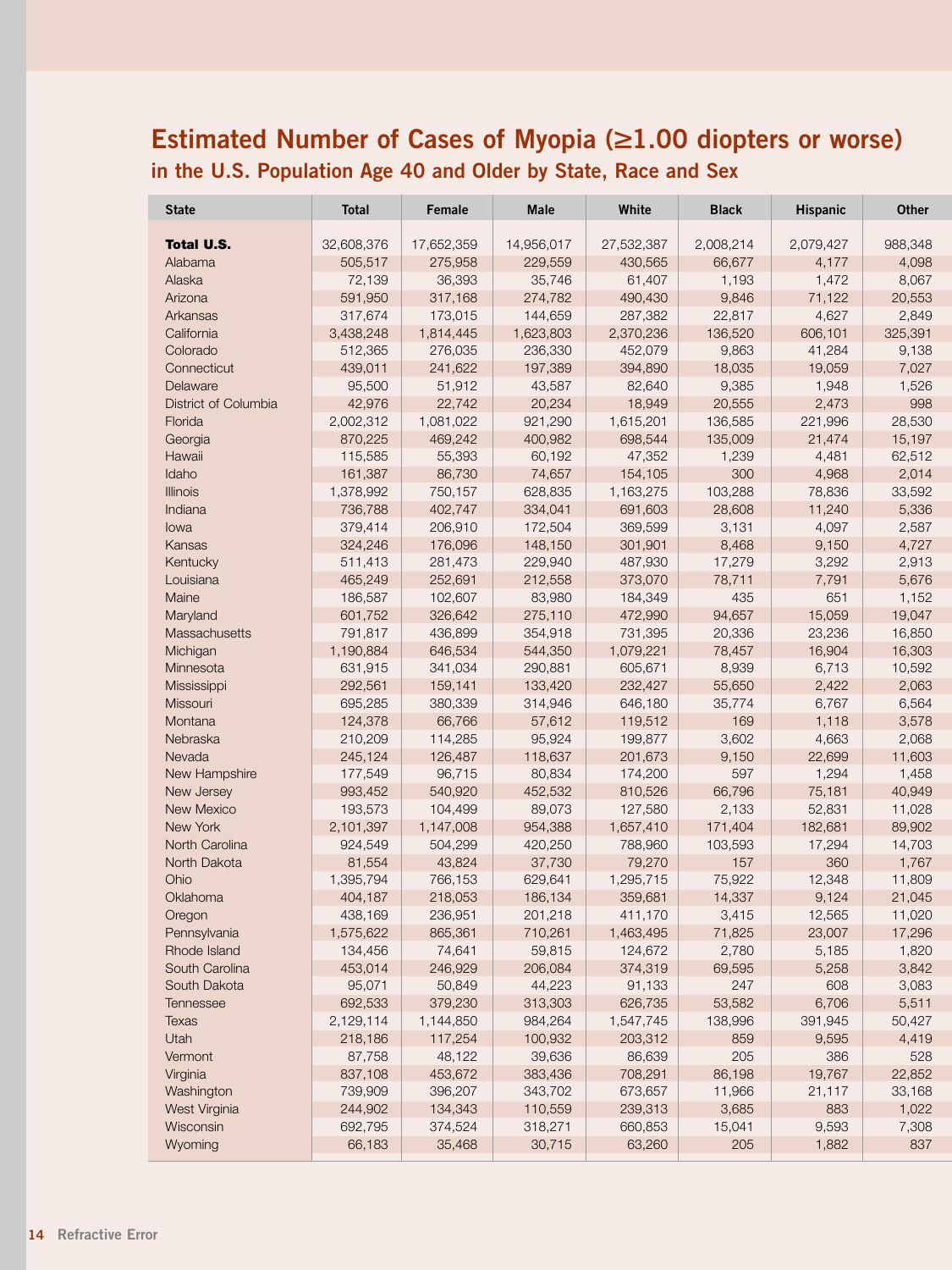| <b>White Female</b> | <b>White Male</b>  | <b>Black Female</b> | <b>Black Male</b> | Hisp. Female | Hisp. Male | <b>Other Female</b> | <b>Other Male</b> | <b>State</b>         |
|---------------------|--------------------|---------------------|-------------------|--------------|------------|---------------------|-------------------|----------------------|
| 15,068,869          | 12,463,518         | 1,057,451           | 950,763           | 1,114,406    | 965,021    | 411,633             | 576,715           | <b>Total U.S.</b>    |
| 236,121             | 194,444            | 36,078              | 30,599            | 2,035        | 2,142      | 1,723               | 2,375             | Alabama              |
| 31,830              | 29,577             | 528                 | 665               | 757          | 715        | 3,278               | 4,788             | Alaska               |
| 266,174             | 224,256            | 4,499               | 5,346             | 37,656       | 33,466     | 8,839               | 11,714            | Arizona              |
| 157,478             | 129,903            | 12,130              | 10,687            | 2,222        | 2,405      | 1,185               | 1,663             | Arkansas             |
| 1,280,662           | 1,089,574          | 68,712              | 67,808            | 326,208      | 279,892    | 138,862             | 186,529           | California           |
| 246,136             | 205,943            | 4,449               | 5,414             | 21,597       | 19,687     | 3,853               | 5,285             | Colorado             |
| 218,705             | 176,185            | 9,605               | 8,430             | 10,633       | 8,426      | 2,679               | 4,348             | Connecticut          |
| 45,362              | 37,278             | 4,939               | 4,446             | 987          | 960        | 624                 | 903               | Delaware             |
| 9,565               | 9,384              | 11,424              | 9,131             | 1,306        | 1,167      | 447                 | 551               | District of Columbia |
| 875,683             | 739,518            | 70,522              | 66,063            | 122,668      | 99,328     | 12,149              | 16,381            | Florida              |
| 382,358             | 316,186            | 71,021              | 63,989            | 9,888        | 11,586     | 5,976               | 9,222             | Georgia              |
| 24,380              | 22,972             | 443                 | 796               | 2,457        | 2,025      | 28,113              | 34,399            | Hawaii               |
| 83,326              | 70,779             | 108                 | 193               | 2,442        | 2,525      | 854                 | 1,160             | Idaho                |
| 640,138             | 523,137            | 56,076              | 47,212            | 40,152       | 38,683     | 13,790              | 19,802            | <b>Illinois</b>      |
| 380,003             | 311,600            | 15,031              | 13,576            | 5,573        | 5,667      | 2,140               | 3,197             | Indiana              |
|                     |                    | 1,444               | 1,687             |              |            |                     | 1,532             |                      |
| 202,385             | 167,214<br>136,499 |                     |                   | 2,026        | 2,071      | 1,055               |                   | lowa                 |
| 165,401             |                    | 4,188               | 4,280             | 4,595        | 4,555      | 1,912               | 2,815             | Kansas               |
| 269,853<br>204,229  | 218,077            | 8,925               | 8,354             | 1,539        | 1,753      | 1,157               | 1,755             | Kentucky             |
|                     | 168,841            | 42,049<br>163       | 36,662            | 4,168        | 3,623      | 2,245               | 3,431<br>671      | Louisiana            |
| 101,609             | 82,740             |                     | 272               | 352          | 298        | 482                 |                   | Maine                |
| 260,124             | 212,866            | 50,475              | 44,182            | 8,143        | 6,916      | 7,901               | 11,146            | Maryland             |
| 406,917             | 324,477            | 10,356              | 9,980             | 13,104       | 10,132     | 6,521               | 10,328            | Massachusetts        |
| 589,587             | 489,633            | 41,896              | 36,561            | 8,690        | 8,213      | 6,360               | 9,943             | Michigan             |
| 329,709             | 275,962            | 3,916               | 5,023             | 3,251        | 3,462      | 4,158               | 6,434             | Minnesota            |
| 127,365             | 105,062            | 29,748              | 25,902            | 1,146        | 1,276      | 882                 | 1,180             | Mississippi          |
| 354,909             | 291,271            | 19,205              | 16,569            | 3,503        | 3,264      | 2,722               | 3,843             | Missouri             |
| 64,615              | 54,897             | 59                  | 110               | 616          | 502        | 1,475               | 2,103             | Montana              |
| 109,333             | 90,543             | 1,785               | 1,817             | 2,288        | 2,374      | 878                 | 1,190             | Nebraska             |
| 105,441             | 96,231             | 4,377               | 4,773             | 11,490       | 11,209     | 5,179               | 6,424             | Nevada               |
| 95,197              | 79,003             | 243                 | 354               | 704          | 590        | 571                 | 887               | New Hampshire        |
| 448,116             | 362,410            | 35,761              | 31,035            | 41,068       | 34,113     | 15,974              | 24,975            | New Jersey           |
| 69,973              | 57,607             | 932                 | 1,201             | 28,833       | 23,998     | 4,761               | 6,267             | New Mexico           |
| 914,246             | 743,164            | 94,094              | 77,310            | 103,534      | 79,147     | 35,135              | 54,768            | New York             |
| 435,095             | 353,865            | 55,323              | 48,270            | 7,821        | 9,473      | 6,061               | 8,642             | North Carolina       |
| 42,842              | 36,428             | 51                  | 106               | 192          | 168        | 739                 | 1,028             | North Dakota         |
| 714,381             | 581,333            | 40,455              | 35,467            | 6,523        | 5,825      | 4,793               | 7,016             | Ohio                 |
| 197,347             | 162,333            | 7,254               | 7,083             | 4,514        | 4,610      | 8,938               | 12,108            | Oklahoma             |
| 224,767             | 186,402            | 1,495               | 1,920             | 6,087        | 6,478      | 4,601               | 6,419             | Oregon               |
| 807,326             | 656,169            | 38,785              | 33,040            | 12,335       | 10,672     | 6,916               | 10,380            | Pennsylvania         |
| 69,633              | 55,039             | 1,346               | 1,434             | 2,943        | 2,242      | 719                 | 1,101             | Rhode Island         |
| 205,492             | 168,828            | 37,338              | 32,256            | 2,457        | 2,801      | 1,643               | 2,199             | South Carolina       |
| 49,193              | 41,940             | 74                  | 173               | 304          | 304        | 1,278               | 1,805             | South Dakota         |
| 345,318             | 281,417            | 28,565              | 25,016            | 3,117        | 3,589      | 2,230               | 3,281             | Tennessee            |
| 843,518             | 704,227            | 71,223              | 67,774            | 210,125      | 181,820    | 19,984              | 30,444            | <b>Texas</b>         |
| 110,247             | 93,065             | 318                 | 541               | 4,877        | 4,717      | 1,811               | 2,608             | Utah                 |
| 47,611              | 39,029             | 82                  | 122               | 209          | 177        | 220                 | 308               | Vermont              |
| 388,435             | 319,856            | 45,083              | 41,115            | 10,469       | 9,298      | 9,685               | 13,168            | Virginia             |
| 366,064             | 307,593            | 5,119               | 6,847             | 10,609       | 10,508     | 14,414              | 18,754            | Washington           |
| 131,583             | 107,730            | 1,872               | 1,812             | 460          | 423        | 428                 | 594               | West Virginia        |
| 359,036             | 301,817            | 7,804               | 7,236             | 4,751        | 4,842      | 2,932               | 4,376             | Wisconsin            |
| 34,046              | 29,214             | 82                  | 123               | 979          | 903        | 361                 | 476               | Wyoming              |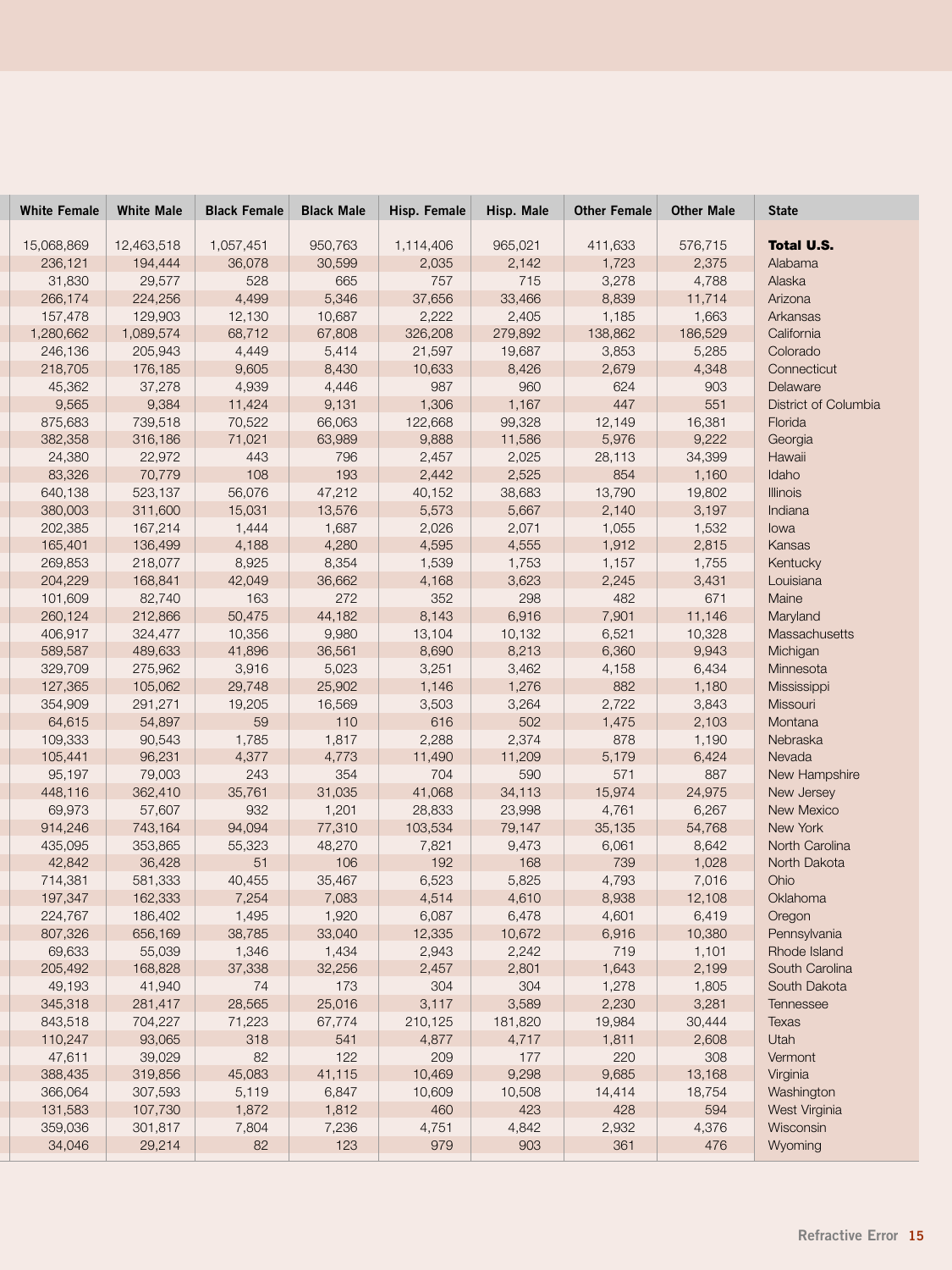#### **Estimated Number of Cases of Hyperopia (**≥**3.00 diopters or worse) in the U.S. Population Age 40 and Older by State, Race and Sex**

| <b>Total U.S.</b><br>12,703,454<br>7,670,199<br>5,033,255<br>10,937,951<br>673,322<br>719,458<br>372,723<br>1,409<br>199,887<br>123,605<br>76,282<br>173,697<br>23,401<br>1,380<br>Alabama<br>403<br>2,841<br>20,607<br>11,043<br>9,563<br>17,060<br>303<br>Alaska<br>102,213<br>212,959<br>247,411<br>145,198<br>2,937<br>23,928<br>7,587<br>Arizona<br>78,900<br>51,121<br>119,856<br>7,795<br>1,372<br>997<br>Arkansas<br>130,020<br>130,272<br>1,322,770<br>786,575<br>536,195<br>944,129<br>44,613<br>203,756<br>California<br>3,204<br>177,298<br>103,586<br>73,712<br>157,028<br>2,878<br>14,188<br>Colorado<br>172,010<br>105,071<br>66,939<br>157,678<br>5,979<br>6,071<br>2,281<br>Connecticut<br>603<br>Delaware<br>37,614<br>22,762<br>14,852<br>33,441<br>3,029<br>542<br>838<br>District of Columbia<br>16,905<br>11,375<br>5,530<br>7,408<br>8,257<br>401<br>763,370<br>90,920<br>10,330<br>908,946<br>546,296<br>362,650<br>44,326<br>Florida<br>4,869<br>308,334<br>188,645<br>119,689<br>255,059<br>42,380<br>6,026<br>Georgia<br>1,488<br>49,355<br>29,301<br>20,054<br>17,370<br>290<br>30,207<br>Hawaii<br>72<br>1,456<br>Idaho<br>60,384<br>34,866<br>25,518<br>58,116<br>741<br>325,586<br>458,797<br>35,997<br>24,881<br>532,099<br>206,513<br>12,424<br><b>Illinois</b><br>281,099<br>170,334<br>110,765<br>266,038<br>9,693<br>3,584<br>1,785<br>Indiana<br>1,230<br>92,862<br>61,311<br>151,156<br>936<br>851<br>154,174<br>lowa<br>2,709<br>2,917<br>126,932<br>76,022<br>50,910<br>119,700<br>1,607<br>Kansas<br>1,039<br>192,612<br>116,277<br>76,335<br>184,872<br>5,740<br>961<br>Kentucky<br>3,033<br>176,930<br>109,761<br>67,169<br>144,991<br>26,899<br>2,006<br>Louisiana<br>216<br>Maine<br>71,490<br>42,443<br>29,047<br>70,790<br>109<br>375<br>137,460<br>180,931<br>4,724<br>6,928<br>223,414<br>85,954<br>30,831<br>Maryland<br>7,236<br>Massachusetts<br>309,967<br>189,215<br>120,752<br>290,444<br>6,495<br>5,792<br>5,621<br>5,474<br>450,243<br>272,218<br>178,025<br>412,162<br>26,986<br>Michigan<br>1,902<br>232,938<br>137,768<br>95,170<br>225,335<br>2,236<br>3,465<br>Minnesota<br>829<br>114,690<br>71,730<br>42,960<br>94,285<br>18,839<br>736<br>Mississippi<br>2,354<br>Missouri<br>271,441<br>164,461<br>106,980<br>254,638<br>12,206<br>2,242<br>372<br>47,597<br>27,486<br>20,111<br>45,949<br>45<br>1,231<br>Montana<br>1,394<br>83,166<br>49,814<br>33,352<br>79,928<br>1,126<br>718<br>Nebraska<br>7,129<br>Nevada<br>93,718<br>53,144<br>40,574<br>79,080<br>2,952<br>4,557<br>391<br>New Hampshire<br>62,632<br>36,676<br>25,956<br>61,618<br>154<br>469<br>391,019<br>239,886<br>151,133<br>328,539<br>22,907<br>25,672<br>13,901<br>New Jersey<br>New Mexico<br>77,836<br>45,980<br>31,856<br>52,498<br>666<br>20,625<br>4,048<br>New York<br>521,465<br>322,945<br>684,154<br>60,995<br>66,951<br>32,311<br>844,410<br>North Carolina<br>4,668<br>5,083<br>356,396<br>218,994<br>137,402<br>311,019<br>35,626<br>31<br>117<br>North Dakota<br>33,102<br>19,677<br>13,424<br>32,370<br>584<br>4,188<br>Ohio<br>541,969<br>330,788<br>211,181<br>507,147<br>26,516<br>4,118<br>8,170<br>Oklahoma<br>161,907<br>97,031<br>64,876<br>146,344<br>4,634<br>2,759<br>171,292<br>100,812<br>70,480<br>162,619<br>1,006<br>3,675<br>3,992<br>Oregon<br>7,479<br>652,326<br>400,458<br>251,868<br>613,065<br>25,698<br>6,084<br>Pennsylvania<br>33,313<br>840<br>1,607<br>54,213<br>20,900<br>51,128<br>637<br>Rhode Island<br>108,915<br>67,441<br>1,596<br>176,356<br>149,258<br>24,163<br>1,339<br>South Carolina<br>37,194<br>55<br>196<br>38,500<br>22,782<br>15,718<br>1,056<br>South Dakota<br>265,048<br>103,815<br>243,527<br>2,005<br>161,233<br>17,684<br>1,832<br>Tennessee<br>137,686<br>786,618<br>469,514<br>317,105<br>588,039<br>43,998<br>16,895<br><b>Texas</b><br>45,464<br>2,965<br>Utah<br>78,520<br>33,056<br>73,792<br>217<br>1,546<br>52<br>144<br>32,116<br>18,845<br>13,271<br>31,747<br>174<br>Vermont<br>307,137<br>185,937<br>121,200<br>5,788<br>264,570<br>28,760<br>8,019<br>Virginia<br>270,756<br>158,266<br>112,490<br>248,931<br>3,255<br>6,211<br>12,359<br>Washington<br>357<br>99,572<br>59,625<br>39,948<br>97,476<br>1,343<br>397<br>West Virginia<br>263,629<br>156,967<br>Wisconsin<br>106,662<br>253,626<br>2,932<br>4,603<br>2,467<br>Wyoming<br>24,052<br>13,769<br>10,283<br>23,027<br>668<br>60<br>296 | <b>State</b> | <b>Total</b> | <b>Female</b> | <b>Male</b> | White | <b>Black</b> | <b>Hispanic</b> | <b>Other</b> |
|---------------------------------------------------------------------------------------------------------------------------------------------------------------------------------------------------------------------------------------------------------------------------------------------------------------------------------------------------------------------------------------------------------------------------------------------------------------------------------------------------------------------------------------------------------------------------------------------------------------------------------------------------------------------------------------------------------------------------------------------------------------------------------------------------------------------------------------------------------------------------------------------------------------------------------------------------------------------------------------------------------------------------------------------------------------------------------------------------------------------------------------------------------------------------------------------------------------------------------------------------------------------------------------------------------------------------------------------------------------------------------------------------------------------------------------------------------------------------------------------------------------------------------------------------------------------------------------------------------------------------------------------------------------------------------------------------------------------------------------------------------------------------------------------------------------------------------------------------------------------------------------------------------------------------------------------------------------------------------------------------------------------------------------------------------------------------------------------------------------------------------------------------------------------------------------------------------------------------------------------------------------------------------------------------------------------------------------------------------------------------------------------------------------------------------------------------------------------------------------------------------------------------------------------------------------------------------------------------------------------------------------------------------------------------------------------------------------------------------------------------------------------------------------------------------------------------------------------------------------------------------------------------------------------------------------------------------------------------------------------------------------------------------------------------------------------------------------------------------------------------------------------------------------------------------------------------------------------------------------------------------------------------------------------------------------------------------------------------------------------------------------------------------------------------------------------------------------------------------------------------------------------------------------------------------------------------------------------------------------------------------------------------------------------------------------------------------------------------------------------------------------------------------------------------------------------------------------------------------------------------------------------------------------------------------------------------------------------------------------------------------------------------------------------------------------------------------------------------------------------------------------------------------------------------------------------------------------------------------------------------------------------------------------------------------------------------------------------------------------------------------------------------------------------|--------------|--------------|---------------|-------------|-------|--------------|-----------------|--------------|
|                                                                                                                                                                                                                                                                                                                                                                                                                                                                                                                                                                                                                                                                                                                                                                                                                                                                                                                                                                                                                                                                                                                                                                                                                                                                                                                                                                                                                                                                                                                                                                                                                                                                                                                                                                                                                                                                                                                                                                                                                                                                                                                                                                                                                                                                                                                                                                                                                                                                                                                                                                                                                                                                                                                                                                                                                                                                                                                                                                                                                                                                                                                                                                                                                                                                                                                                                                                                                                                                                                                                                                                                                                                                                                                                                                                                                                                                                                                                                                                                                                                                                                                                                                                                                                                                                                                                                                                                                     |              |              |               |             |       |              |                 |              |
|                                                                                                                                                                                                                                                                                                                                                                                                                                                                                                                                                                                                                                                                                                                                                                                                                                                                                                                                                                                                                                                                                                                                                                                                                                                                                                                                                                                                                                                                                                                                                                                                                                                                                                                                                                                                                                                                                                                                                                                                                                                                                                                                                                                                                                                                                                                                                                                                                                                                                                                                                                                                                                                                                                                                                                                                                                                                                                                                                                                                                                                                                                                                                                                                                                                                                                                                                                                                                                                                                                                                                                                                                                                                                                                                                                                                                                                                                                                                                                                                                                                                                                                                                                                                                                                                                                                                                                                                                     |              |              |               |             |       |              |                 |              |
|                                                                                                                                                                                                                                                                                                                                                                                                                                                                                                                                                                                                                                                                                                                                                                                                                                                                                                                                                                                                                                                                                                                                                                                                                                                                                                                                                                                                                                                                                                                                                                                                                                                                                                                                                                                                                                                                                                                                                                                                                                                                                                                                                                                                                                                                                                                                                                                                                                                                                                                                                                                                                                                                                                                                                                                                                                                                                                                                                                                                                                                                                                                                                                                                                                                                                                                                                                                                                                                                                                                                                                                                                                                                                                                                                                                                                                                                                                                                                                                                                                                                                                                                                                                                                                                                                                                                                                                                                     |              |              |               |             |       |              |                 |              |
|                                                                                                                                                                                                                                                                                                                                                                                                                                                                                                                                                                                                                                                                                                                                                                                                                                                                                                                                                                                                                                                                                                                                                                                                                                                                                                                                                                                                                                                                                                                                                                                                                                                                                                                                                                                                                                                                                                                                                                                                                                                                                                                                                                                                                                                                                                                                                                                                                                                                                                                                                                                                                                                                                                                                                                                                                                                                                                                                                                                                                                                                                                                                                                                                                                                                                                                                                                                                                                                                                                                                                                                                                                                                                                                                                                                                                                                                                                                                                                                                                                                                                                                                                                                                                                                                                                                                                                                                                     |              |              |               |             |       |              |                 |              |
|                                                                                                                                                                                                                                                                                                                                                                                                                                                                                                                                                                                                                                                                                                                                                                                                                                                                                                                                                                                                                                                                                                                                                                                                                                                                                                                                                                                                                                                                                                                                                                                                                                                                                                                                                                                                                                                                                                                                                                                                                                                                                                                                                                                                                                                                                                                                                                                                                                                                                                                                                                                                                                                                                                                                                                                                                                                                                                                                                                                                                                                                                                                                                                                                                                                                                                                                                                                                                                                                                                                                                                                                                                                                                                                                                                                                                                                                                                                                                                                                                                                                                                                                                                                                                                                                                                                                                                                                                     |              |              |               |             |       |              |                 |              |
|                                                                                                                                                                                                                                                                                                                                                                                                                                                                                                                                                                                                                                                                                                                                                                                                                                                                                                                                                                                                                                                                                                                                                                                                                                                                                                                                                                                                                                                                                                                                                                                                                                                                                                                                                                                                                                                                                                                                                                                                                                                                                                                                                                                                                                                                                                                                                                                                                                                                                                                                                                                                                                                                                                                                                                                                                                                                                                                                                                                                                                                                                                                                                                                                                                                                                                                                                                                                                                                                                                                                                                                                                                                                                                                                                                                                                                                                                                                                                                                                                                                                                                                                                                                                                                                                                                                                                                                                                     |              |              |               |             |       |              |                 |              |
|                                                                                                                                                                                                                                                                                                                                                                                                                                                                                                                                                                                                                                                                                                                                                                                                                                                                                                                                                                                                                                                                                                                                                                                                                                                                                                                                                                                                                                                                                                                                                                                                                                                                                                                                                                                                                                                                                                                                                                                                                                                                                                                                                                                                                                                                                                                                                                                                                                                                                                                                                                                                                                                                                                                                                                                                                                                                                                                                                                                                                                                                                                                                                                                                                                                                                                                                                                                                                                                                                                                                                                                                                                                                                                                                                                                                                                                                                                                                                                                                                                                                                                                                                                                                                                                                                                                                                                                                                     |              |              |               |             |       |              |                 |              |
|                                                                                                                                                                                                                                                                                                                                                                                                                                                                                                                                                                                                                                                                                                                                                                                                                                                                                                                                                                                                                                                                                                                                                                                                                                                                                                                                                                                                                                                                                                                                                                                                                                                                                                                                                                                                                                                                                                                                                                                                                                                                                                                                                                                                                                                                                                                                                                                                                                                                                                                                                                                                                                                                                                                                                                                                                                                                                                                                                                                                                                                                                                                                                                                                                                                                                                                                                                                                                                                                                                                                                                                                                                                                                                                                                                                                                                                                                                                                                                                                                                                                                                                                                                                                                                                                                                                                                                                                                     |              |              |               |             |       |              |                 |              |
|                                                                                                                                                                                                                                                                                                                                                                                                                                                                                                                                                                                                                                                                                                                                                                                                                                                                                                                                                                                                                                                                                                                                                                                                                                                                                                                                                                                                                                                                                                                                                                                                                                                                                                                                                                                                                                                                                                                                                                                                                                                                                                                                                                                                                                                                                                                                                                                                                                                                                                                                                                                                                                                                                                                                                                                                                                                                                                                                                                                                                                                                                                                                                                                                                                                                                                                                                                                                                                                                                                                                                                                                                                                                                                                                                                                                                                                                                                                                                                                                                                                                                                                                                                                                                                                                                                                                                                                                                     |              |              |               |             |       |              |                 |              |
|                                                                                                                                                                                                                                                                                                                                                                                                                                                                                                                                                                                                                                                                                                                                                                                                                                                                                                                                                                                                                                                                                                                                                                                                                                                                                                                                                                                                                                                                                                                                                                                                                                                                                                                                                                                                                                                                                                                                                                                                                                                                                                                                                                                                                                                                                                                                                                                                                                                                                                                                                                                                                                                                                                                                                                                                                                                                                                                                                                                                                                                                                                                                                                                                                                                                                                                                                                                                                                                                                                                                                                                                                                                                                                                                                                                                                                                                                                                                                                                                                                                                                                                                                                                                                                                                                                                                                                                                                     |              |              |               |             |       |              |                 |              |
|                                                                                                                                                                                                                                                                                                                                                                                                                                                                                                                                                                                                                                                                                                                                                                                                                                                                                                                                                                                                                                                                                                                                                                                                                                                                                                                                                                                                                                                                                                                                                                                                                                                                                                                                                                                                                                                                                                                                                                                                                                                                                                                                                                                                                                                                                                                                                                                                                                                                                                                                                                                                                                                                                                                                                                                                                                                                                                                                                                                                                                                                                                                                                                                                                                                                                                                                                                                                                                                                                                                                                                                                                                                                                                                                                                                                                                                                                                                                                                                                                                                                                                                                                                                                                                                                                                                                                                                                                     |              |              |               |             |       |              |                 |              |
|                                                                                                                                                                                                                                                                                                                                                                                                                                                                                                                                                                                                                                                                                                                                                                                                                                                                                                                                                                                                                                                                                                                                                                                                                                                                                                                                                                                                                                                                                                                                                                                                                                                                                                                                                                                                                                                                                                                                                                                                                                                                                                                                                                                                                                                                                                                                                                                                                                                                                                                                                                                                                                                                                                                                                                                                                                                                                                                                                                                                                                                                                                                                                                                                                                                                                                                                                                                                                                                                                                                                                                                                                                                                                                                                                                                                                                                                                                                                                                                                                                                                                                                                                                                                                                                                                                                                                                                                                     |              |              |               |             |       |              |                 |              |
|                                                                                                                                                                                                                                                                                                                                                                                                                                                                                                                                                                                                                                                                                                                                                                                                                                                                                                                                                                                                                                                                                                                                                                                                                                                                                                                                                                                                                                                                                                                                                                                                                                                                                                                                                                                                                                                                                                                                                                                                                                                                                                                                                                                                                                                                                                                                                                                                                                                                                                                                                                                                                                                                                                                                                                                                                                                                                                                                                                                                                                                                                                                                                                                                                                                                                                                                                                                                                                                                                                                                                                                                                                                                                                                                                                                                                                                                                                                                                                                                                                                                                                                                                                                                                                                                                                                                                                                                                     |              |              |               |             |       |              |                 |              |
|                                                                                                                                                                                                                                                                                                                                                                                                                                                                                                                                                                                                                                                                                                                                                                                                                                                                                                                                                                                                                                                                                                                                                                                                                                                                                                                                                                                                                                                                                                                                                                                                                                                                                                                                                                                                                                                                                                                                                                                                                                                                                                                                                                                                                                                                                                                                                                                                                                                                                                                                                                                                                                                                                                                                                                                                                                                                                                                                                                                                                                                                                                                                                                                                                                                                                                                                                                                                                                                                                                                                                                                                                                                                                                                                                                                                                                                                                                                                                                                                                                                                                                                                                                                                                                                                                                                                                                                                                     |              |              |               |             |       |              |                 |              |
|                                                                                                                                                                                                                                                                                                                                                                                                                                                                                                                                                                                                                                                                                                                                                                                                                                                                                                                                                                                                                                                                                                                                                                                                                                                                                                                                                                                                                                                                                                                                                                                                                                                                                                                                                                                                                                                                                                                                                                                                                                                                                                                                                                                                                                                                                                                                                                                                                                                                                                                                                                                                                                                                                                                                                                                                                                                                                                                                                                                                                                                                                                                                                                                                                                                                                                                                                                                                                                                                                                                                                                                                                                                                                                                                                                                                                                                                                                                                                                                                                                                                                                                                                                                                                                                                                                                                                                                                                     |              |              |               |             |       |              |                 |              |
|                                                                                                                                                                                                                                                                                                                                                                                                                                                                                                                                                                                                                                                                                                                                                                                                                                                                                                                                                                                                                                                                                                                                                                                                                                                                                                                                                                                                                                                                                                                                                                                                                                                                                                                                                                                                                                                                                                                                                                                                                                                                                                                                                                                                                                                                                                                                                                                                                                                                                                                                                                                                                                                                                                                                                                                                                                                                                                                                                                                                                                                                                                                                                                                                                                                                                                                                                                                                                                                                                                                                                                                                                                                                                                                                                                                                                                                                                                                                                                                                                                                                                                                                                                                                                                                                                                                                                                                                                     |              |              |               |             |       |              |                 |              |
|                                                                                                                                                                                                                                                                                                                                                                                                                                                                                                                                                                                                                                                                                                                                                                                                                                                                                                                                                                                                                                                                                                                                                                                                                                                                                                                                                                                                                                                                                                                                                                                                                                                                                                                                                                                                                                                                                                                                                                                                                                                                                                                                                                                                                                                                                                                                                                                                                                                                                                                                                                                                                                                                                                                                                                                                                                                                                                                                                                                                                                                                                                                                                                                                                                                                                                                                                                                                                                                                                                                                                                                                                                                                                                                                                                                                                                                                                                                                                                                                                                                                                                                                                                                                                                                                                                                                                                                                                     |              |              |               |             |       |              |                 |              |
|                                                                                                                                                                                                                                                                                                                                                                                                                                                                                                                                                                                                                                                                                                                                                                                                                                                                                                                                                                                                                                                                                                                                                                                                                                                                                                                                                                                                                                                                                                                                                                                                                                                                                                                                                                                                                                                                                                                                                                                                                                                                                                                                                                                                                                                                                                                                                                                                                                                                                                                                                                                                                                                                                                                                                                                                                                                                                                                                                                                                                                                                                                                                                                                                                                                                                                                                                                                                                                                                                                                                                                                                                                                                                                                                                                                                                                                                                                                                                                                                                                                                                                                                                                                                                                                                                                                                                                                                                     |              |              |               |             |       |              |                 |              |
|                                                                                                                                                                                                                                                                                                                                                                                                                                                                                                                                                                                                                                                                                                                                                                                                                                                                                                                                                                                                                                                                                                                                                                                                                                                                                                                                                                                                                                                                                                                                                                                                                                                                                                                                                                                                                                                                                                                                                                                                                                                                                                                                                                                                                                                                                                                                                                                                                                                                                                                                                                                                                                                                                                                                                                                                                                                                                                                                                                                                                                                                                                                                                                                                                                                                                                                                                                                                                                                                                                                                                                                                                                                                                                                                                                                                                                                                                                                                                                                                                                                                                                                                                                                                                                                                                                                                                                                                                     |              |              |               |             |       |              |                 |              |
|                                                                                                                                                                                                                                                                                                                                                                                                                                                                                                                                                                                                                                                                                                                                                                                                                                                                                                                                                                                                                                                                                                                                                                                                                                                                                                                                                                                                                                                                                                                                                                                                                                                                                                                                                                                                                                                                                                                                                                                                                                                                                                                                                                                                                                                                                                                                                                                                                                                                                                                                                                                                                                                                                                                                                                                                                                                                                                                                                                                                                                                                                                                                                                                                                                                                                                                                                                                                                                                                                                                                                                                                                                                                                                                                                                                                                                                                                                                                                                                                                                                                                                                                                                                                                                                                                                                                                                                                                     |              |              |               |             |       |              |                 |              |
|                                                                                                                                                                                                                                                                                                                                                                                                                                                                                                                                                                                                                                                                                                                                                                                                                                                                                                                                                                                                                                                                                                                                                                                                                                                                                                                                                                                                                                                                                                                                                                                                                                                                                                                                                                                                                                                                                                                                                                                                                                                                                                                                                                                                                                                                                                                                                                                                                                                                                                                                                                                                                                                                                                                                                                                                                                                                                                                                                                                                                                                                                                                                                                                                                                                                                                                                                                                                                                                                                                                                                                                                                                                                                                                                                                                                                                                                                                                                                                                                                                                                                                                                                                                                                                                                                                                                                                                                                     |              |              |               |             |       |              |                 |              |
|                                                                                                                                                                                                                                                                                                                                                                                                                                                                                                                                                                                                                                                                                                                                                                                                                                                                                                                                                                                                                                                                                                                                                                                                                                                                                                                                                                                                                                                                                                                                                                                                                                                                                                                                                                                                                                                                                                                                                                                                                                                                                                                                                                                                                                                                                                                                                                                                                                                                                                                                                                                                                                                                                                                                                                                                                                                                                                                                                                                                                                                                                                                                                                                                                                                                                                                                                                                                                                                                                                                                                                                                                                                                                                                                                                                                                                                                                                                                                                                                                                                                                                                                                                                                                                                                                                                                                                                                                     |              |              |               |             |       |              |                 |              |
|                                                                                                                                                                                                                                                                                                                                                                                                                                                                                                                                                                                                                                                                                                                                                                                                                                                                                                                                                                                                                                                                                                                                                                                                                                                                                                                                                                                                                                                                                                                                                                                                                                                                                                                                                                                                                                                                                                                                                                                                                                                                                                                                                                                                                                                                                                                                                                                                                                                                                                                                                                                                                                                                                                                                                                                                                                                                                                                                                                                                                                                                                                                                                                                                                                                                                                                                                                                                                                                                                                                                                                                                                                                                                                                                                                                                                                                                                                                                                                                                                                                                                                                                                                                                                                                                                                                                                                                                                     |              |              |               |             |       |              |                 |              |
|                                                                                                                                                                                                                                                                                                                                                                                                                                                                                                                                                                                                                                                                                                                                                                                                                                                                                                                                                                                                                                                                                                                                                                                                                                                                                                                                                                                                                                                                                                                                                                                                                                                                                                                                                                                                                                                                                                                                                                                                                                                                                                                                                                                                                                                                                                                                                                                                                                                                                                                                                                                                                                                                                                                                                                                                                                                                                                                                                                                                                                                                                                                                                                                                                                                                                                                                                                                                                                                                                                                                                                                                                                                                                                                                                                                                                                                                                                                                                                                                                                                                                                                                                                                                                                                                                                                                                                                                                     |              |              |               |             |       |              |                 |              |
|                                                                                                                                                                                                                                                                                                                                                                                                                                                                                                                                                                                                                                                                                                                                                                                                                                                                                                                                                                                                                                                                                                                                                                                                                                                                                                                                                                                                                                                                                                                                                                                                                                                                                                                                                                                                                                                                                                                                                                                                                                                                                                                                                                                                                                                                                                                                                                                                                                                                                                                                                                                                                                                                                                                                                                                                                                                                                                                                                                                                                                                                                                                                                                                                                                                                                                                                                                                                                                                                                                                                                                                                                                                                                                                                                                                                                                                                                                                                                                                                                                                                                                                                                                                                                                                                                                                                                                                                                     |              |              |               |             |       |              |                 |              |
|                                                                                                                                                                                                                                                                                                                                                                                                                                                                                                                                                                                                                                                                                                                                                                                                                                                                                                                                                                                                                                                                                                                                                                                                                                                                                                                                                                                                                                                                                                                                                                                                                                                                                                                                                                                                                                                                                                                                                                                                                                                                                                                                                                                                                                                                                                                                                                                                                                                                                                                                                                                                                                                                                                                                                                                                                                                                                                                                                                                                                                                                                                                                                                                                                                                                                                                                                                                                                                                                                                                                                                                                                                                                                                                                                                                                                                                                                                                                                                                                                                                                                                                                                                                                                                                                                                                                                                                                                     |              |              |               |             |       |              |                 |              |
|                                                                                                                                                                                                                                                                                                                                                                                                                                                                                                                                                                                                                                                                                                                                                                                                                                                                                                                                                                                                                                                                                                                                                                                                                                                                                                                                                                                                                                                                                                                                                                                                                                                                                                                                                                                                                                                                                                                                                                                                                                                                                                                                                                                                                                                                                                                                                                                                                                                                                                                                                                                                                                                                                                                                                                                                                                                                                                                                                                                                                                                                                                                                                                                                                                                                                                                                                                                                                                                                                                                                                                                                                                                                                                                                                                                                                                                                                                                                                                                                                                                                                                                                                                                                                                                                                                                                                                                                                     |              |              |               |             |       |              |                 |              |
|                                                                                                                                                                                                                                                                                                                                                                                                                                                                                                                                                                                                                                                                                                                                                                                                                                                                                                                                                                                                                                                                                                                                                                                                                                                                                                                                                                                                                                                                                                                                                                                                                                                                                                                                                                                                                                                                                                                                                                                                                                                                                                                                                                                                                                                                                                                                                                                                                                                                                                                                                                                                                                                                                                                                                                                                                                                                                                                                                                                                                                                                                                                                                                                                                                                                                                                                                                                                                                                                                                                                                                                                                                                                                                                                                                                                                                                                                                                                                                                                                                                                                                                                                                                                                                                                                                                                                                                                                     |              |              |               |             |       |              |                 |              |
|                                                                                                                                                                                                                                                                                                                                                                                                                                                                                                                                                                                                                                                                                                                                                                                                                                                                                                                                                                                                                                                                                                                                                                                                                                                                                                                                                                                                                                                                                                                                                                                                                                                                                                                                                                                                                                                                                                                                                                                                                                                                                                                                                                                                                                                                                                                                                                                                                                                                                                                                                                                                                                                                                                                                                                                                                                                                                                                                                                                                                                                                                                                                                                                                                                                                                                                                                                                                                                                                                                                                                                                                                                                                                                                                                                                                                                                                                                                                                                                                                                                                                                                                                                                                                                                                                                                                                                                                                     |              |              |               |             |       |              |                 |              |
|                                                                                                                                                                                                                                                                                                                                                                                                                                                                                                                                                                                                                                                                                                                                                                                                                                                                                                                                                                                                                                                                                                                                                                                                                                                                                                                                                                                                                                                                                                                                                                                                                                                                                                                                                                                                                                                                                                                                                                                                                                                                                                                                                                                                                                                                                                                                                                                                                                                                                                                                                                                                                                                                                                                                                                                                                                                                                                                                                                                                                                                                                                                                                                                                                                                                                                                                                                                                                                                                                                                                                                                                                                                                                                                                                                                                                                                                                                                                                                                                                                                                                                                                                                                                                                                                                                                                                                                                                     |              |              |               |             |       |              |                 |              |
|                                                                                                                                                                                                                                                                                                                                                                                                                                                                                                                                                                                                                                                                                                                                                                                                                                                                                                                                                                                                                                                                                                                                                                                                                                                                                                                                                                                                                                                                                                                                                                                                                                                                                                                                                                                                                                                                                                                                                                                                                                                                                                                                                                                                                                                                                                                                                                                                                                                                                                                                                                                                                                                                                                                                                                                                                                                                                                                                                                                                                                                                                                                                                                                                                                                                                                                                                                                                                                                                                                                                                                                                                                                                                                                                                                                                                                                                                                                                                                                                                                                                                                                                                                                                                                                                                                                                                                                                                     |              |              |               |             |       |              |                 |              |
|                                                                                                                                                                                                                                                                                                                                                                                                                                                                                                                                                                                                                                                                                                                                                                                                                                                                                                                                                                                                                                                                                                                                                                                                                                                                                                                                                                                                                                                                                                                                                                                                                                                                                                                                                                                                                                                                                                                                                                                                                                                                                                                                                                                                                                                                                                                                                                                                                                                                                                                                                                                                                                                                                                                                                                                                                                                                                                                                                                                                                                                                                                                                                                                                                                                                                                                                                                                                                                                                                                                                                                                                                                                                                                                                                                                                                                                                                                                                                                                                                                                                                                                                                                                                                                                                                                                                                                                                                     |              |              |               |             |       |              |                 |              |
|                                                                                                                                                                                                                                                                                                                                                                                                                                                                                                                                                                                                                                                                                                                                                                                                                                                                                                                                                                                                                                                                                                                                                                                                                                                                                                                                                                                                                                                                                                                                                                                                                                                                                                                                                                                                                                                                                                                                                                                                                                                                                                                                                                                                                                                                                                                                                                                                                                                                                                                                                                                                                                                                                                                                                                                                                                                                                                                                                                                                                                                                                                                                                                                                                                                                                                                                                                                                                                                                                                                                                                                                                                                                                                                                                                                                                                                                                                                                                                                                                                                                                                                                                                                                                                                                                                                                                                                                                     |              |              |               |             |       |              |                 |              |
|                                                                                                                                                                                                                                                                                                                                                                                                                                                                                                                                                                                                                                                                                                                                                                                                                                                                                                                                                                                                                                                                                                                                                                                                                                                                                                                                                                                                                                                                                                                                                                                                                                                                                                                                                                                                                                                                                                                                                                                                                                                                                                                                                                                                                                                                                                                                                                                                                                                                                                                                                                                                                                                                                                                                                                                                                                                                                                                                                                                                                                                                                                                                                                                                                                                                                                                                                                                                                                                                                                                                                                                                                                                                                                                                                                                                                                                                                                                                                                                                                                                                                                                                                                                                                                                                                                                                                                                                                     |              |              |               |             |       |              |                 |              |
|                                                                                                                                                                                                                                                                                                                                                                                                                                                                                                                                                                                                                                                                                                                                                                                                                                                                                                                                                                                                                                                                                                                                                                                                                                                                                                                                                                                                                                                                                                                                                                                                                                                                                                                                                                                                                                                                                                                                                                                                                                                                                                                                                                                                                                                                                                                                                                                                                                                                                                                                                                                                                                                                                                                                                                                                                                                                                                                                                                                                                                                                                                                                                                                                                                                                                                                                                                                                                                                                                                                                                                                                                                                                                                                                                                                                                                                                                                                                                                                                                                                                                                                                                                                                                                                                                                                                                                                                                     |              |              |               |             |       |              |                 |              |
|                                                                                                                                                                                                                                                                                                                                                                                                                                                                                                                                                                                                                                                                                                                                                                                                                                                                                                                                                                                                                                                                                                                                                                                                                                                                                                                                                                                                                                                                                                                                                                                                                                                                                                                                                                                                                                                                                                                                                                                                                                                                                                                                                                                                                                                                                                                                                                                                                                                                                                                                                                                                                                                                                                                                                                                                                                                                                                                                                                                                                                                                                                                                                                                                                                                                                                                                                                                                                                                                                                                                                                                                                                                                                                                                                                                                                                                                                                                                                                                                                                                                                                                                                                                                                                                                                                                                                                                                                     |              |              |               |             |       |              |                 |              |
|                                                                                                                                                                                                                                                                                                                                                                                                                                                                                                                                                                                                                                                                                                                                                                                                                                                                                                                                                                                                                                                                                                                                                                                                                                                                                                                                                                                                                                                                                                                                                                                                                                                                                                                                                                                                                                                                                                                                                                                                                                                                                                                                                                                                                                                                                                                                                                                                                                                                                                                                                                                                                                                                                                                                                                                                                                                                                                                                                                                                                                                                                                                                                                                                                                                                                                                                                                                                                                                                                                                                                                                                                                                                                                                                                                                                                                                                                                                                                                                                                                                                                                                                                                                                                                                                                                                                                                                                                     |              |              |               |             |       |              |                 |              |
|                                                                                                                                                                                                                                                                                                                                                                                                                                                                                                                                                                                                                                                                                                                                                                                                                                                                                                                                                                                                                                                                                                                                                                                                                                                                                                                                                                                                                                                                                                                                                                                                                                                                                                                                                                                                                                                                                                                                                                                                                                                                                                                                                                                                                                                                                                                                                                                                                                                                                                                                                                                                                                                                                                                                                                                                                                                                                                                                                                                                                                                                                                                                                                                                                                                                                                                                                                                                                                                                                                                                                                                                                                                                                                                                                                                                                                                                                                                                                                                                                                                                                                                                                                                                                                                                                                                                                                                                                     |              |              |               |             |       |              |                 |              |
|                                                                                                                                                                                                                                                                                                                                                                                                                                                                                                                                                                                                                                                                                                                                                                                                                                                                                                                                                                                                                                                                                                                                                                                                                                                                                                                                                                                                                                                                                                                                                                                                                                                                                                                                                                                                                                                                                                                                                                                                                                                                                                                                                                                                                                                                                                                                                                                                                                                                                                                                                                                                                                                                                                                                                                                                                                                                                                                                                                                                                                                                                                                                                                                                                                                                                                                                                                                                                                                                                                                                                                                                                                                                                                                                                                                                                                                                                                                                                                                                                                                                                                                                                                                                                                                                                                                                                                                                                     |              |              |               |             |       |              |                 |              |
|                                                                                                                                                                                                                                                                                                                                                                                                                                                                                                                                                                                                                                                                                                                                                                                                                                                                                                                                                                                                                                                                                                                                                                                                                                                                                                                                                                                                                                                                                                                                                                                                                                                                                                                                                                                                                                                                                                                                                                                                                                                                                                                                                                                                                                                                                                                                                                                                                                                                                                                                                                                                                                                                                                                                                                                                                                                                                                                                                                                                                                                                                                                                                                                                                                                                                                                                                                                                                                                                                                                                                                                                                                                                                                                                                                                                                                                                                                                                                                                                                                                                                                                                                                                                                                                                                                                                                                                                                     |              |              |               |             |       |              |                 |              |
|                                                                                                                                                                                                                                                                                                                                                                                                                                                                                                                                                                                                                                                                                                                                                                                                                                                                                                                                                                                                                                                                                                                                                                                                                                                                                                                                                                                                                                                                                                                                                                                                                                                                                                                                                                                                                                                                                                                                                                                                                                                                                                                                                                                                                                                                                                                                                                                                                                                                                                                                                                                                                                                                                                                                                                                                                                                                                                                                                                                                                                                                                                                                                                                                                                                                                                                                                                                                                                                                                                                                                                                                                                                                                                                                                                                                                                                                                                                                                                                                                                                                                                                                                                                                                                                                                                                                                                                                                     |              |              |               |             |       |              |                 |              |
|                                                                                                                                                                                                                                                                                                                                                                                                                                                                                                                                                                                                                                                                                                                                                                                                                                                                                                                                                                                                                                                                                                                                                                                                                                                                                                                                                                                                                                                                                                                                                                                                                                                                                                                                                                                                                                                                                                                                                                                                                                                                                                                                                                                                                                                                                                                                                                                                                                                                                                                                                                                                                                                                                                                                                                                                                                                                                                                                                                                                                                                                                                                                                                                                                                                                                                                                                                                                                                                                                                                                                                                                                                                                                                                                                                                                                                                                                                                                                                                                                                                                                                                                                                                                                                                                                                                                                                                                                     |              |              |               |             |       |              |                 |              |
|                                                                                                                                                                                                                                                                                                                                                                                                                                                                                                                                                                                                                                                                                                                                                                                                                                                                                                                                                                                                                                                                                                                                                                                                                                                                                                                                                                                                                                                                                                                                                                                                                                                                                                                                                                                                                                                                                                                                                                                                                                                                                                                                                                                                                                                                                                                                                                                                                                                                                                                                                                                                                                                                                                                                                                                                                                                                                                                                                                                                                                                                                                                                                                                                                                                                                                                                                                                                                                                                                                                                                                                                                                                                                                                                                                                                                                                                                                                                                                                                                                                                                                                                                                                                                                                                                                                                                                                                                     |              |              |               |             |       |              |                 |              |
|                                                                                                                                                                                                                                                                                                                                                                                                                                                                                                                                                                                                                                                                                                                                                                                                                                                                                                                                                                                                                                                                                                                                                                                                                                                                                                                                                                                                                                                                                                                                                                                                                                                                                                                                                                                                                                                                                                                                                                                                                                                                                                                                                                                                                                                                                                                                                                                                                                                                                                                                                                                                                                                                                                                                                                                                                                                                                                                                                                                                                                                                                                                                                                                                                                                                                                                                                                                                                                                                                                                                                                                                                                                                                                                                                                                                                                                                                                                                                                                                                                                                                                                                                                                                                                                                                                                                                                                                                     |              |              |               |             |       |              |                 |              |
|                                                                                                                                                                                                                                                                                                                                                                                                                                                                                                                                                                                                                                                                                                                                                                                                                                                                                                                                                                                                                                                                                                                                                                                                                                                                                                                                                                                                                                                                                                                                                                                                                                                                                                                                                                                                                                                                                                                                                                                                                                                                                                                                                                                                                                                                                                                                                                                                                                                                                                                                                                                                                                                                                                                                                                                                                                                                                                                                                                                                                                                                                                                                                                                                                                                                                                                                                                                                                                                                                                                                                                                                                                                                                                                                                                                                                                                                                                                                                                                                                                                                                                                                                                                                                                                                                                                                                                                                                     |              |              |               |             |       |              |                 |              |
|                                                                                                                                                                                                                                                                                                                                                                                                                                                                                                                                                                                                                                                                                                                                                                                                                                                                                                                                                                                                                                                                                                                                                                                                                                                                                                                                                                                                                                                                                                                                                                                                                                                                                                                                                                                                                                                                                                                                                                                                                                                                                                                                                                                                                                                                                                                                                                                                                                                                                                                                                                                                                                                                                                                                                                                                                                                                                                                                                                                                                                                                                                                                                                                                                                                                                                                                                                                                                                                                                                                                                                                                                                                                                                                                                                                                                                                                                                                                                                                                                                                                                                                                                                                                                                                                                                                                                                                                                     |              |              |               |             |       |              |                 |              |
|                                                                                                                                                                                                                                                                                                                                                                                                                                                                                                                                                                                                                                                                                                                                                                                                                                                                                                                                                                                                                                                                                                                                                                                                                                                                                                                                                                                                                                                                                                                                                                                                                                                                                                                                                                                                                                                                                                                                                                                                                                                                                                                                                                                                                                                                                                                                                                                                                                                                                                                                                                                                                                                                                                                                                                                                                                                                                                                                                                                                                                                                                                                                                                                                                                                                                                                                                                                                                                                                                                                                                                                                                                                                                                                                                                                                                                                                                                                                                                                                                                                                                                                                                                                                                                                                                                                                                                                                                     |              |              |               |             |       |              |                 |              |
|                                                                                                                                                                                                                                                                                                                                                                                                                                                                                                                                                                                                                                                                                                                                                                                                                                                                                                                                                                                                                                                                                                                                                                                                                                                                                                                                                                                                                                                                                                                                                                                                                                                                                                                                                                                                                                                                                                                                                                                                                                                                                                                                                                                                                                                                                                                                                                                                                                                                                                                                                                                                                                                                                                                                                                                                                                                                                                                                                                                                                                                                                                                                                                                                                                                                                                                                                                                                                                                                                                                                                                                                                                                                                                                                                                                                                                                                                                                                                                                                                                                                                                                                                                                                                                                                                                                                                                                                                     |              |              |               |             |       |              |                 |              |
|                                                                                                                                                                                                                                                                                                                                                                                                                                                                                                                                                                                                                                                                                                                                                                                                                                                                                                                                                                                                                                                                                                                                                                                                                                                                                                                                                                                                                                                                                                                                                                                                                                                                                                                                                                                                                                                                                                                                                                                                                                                                                                                                                                                                                                                                                                                                                                                                                                                                                                                                                                                                                                                                                                                                                                                                                                                                                                                                                                                                                                                                                                                                                                                                                                                                                                                                                                                                                                                                                                                                                                                                                                                                                                                                                                                                                                                                                                                                                                                                                                                                                                                                                                                                                                                                                                                                                                                                                     |              |              |               |             |       |              |                 |              |
|                                                                                                                                                                                                                                                                                                                                                                                                                                                                                                                                                                                                                                                                                                                                                                                                                                                                                                                                                                                                                                                                                                                                                                                                                                                                                                                                                                                                                                                                                                                                                                                                                                                                                                                                                                                                                                                                                                                                                                                                                                                                                                                                                                                                                                                                                                                                                                                                                                                                                                                                                                                                                                                                                                                                                                                                                                                                                                                                                                                                                                                                                                                                                                                                                                                                                                                                                                                                                                                                                                                                                                                                                                                                                                                                                                                                                                                                                                                                                                                                                                                                                                                                                                                                                                                                                                                                                                                                                     |              |              |               |             |       |              |                 |              |
|                                                                                                                                                                                                                                                                                                                                                                                                                                                                                                                                                                                                                                                                                                                                                                                                                                                                                                                                                                                                                                                                                                                                                                                                                                                                                                                                                                                                                                                                                                                                                                                                                                                                                                                                                                                                                                                                                                                                                                                                                                                                                                                                                                                                                                                                                                                                                                                                                                                                                                                                                                                                                                                                                                                                                                                                                                                                                                                                                                                                                                                                                                                                                                                                                                                                                                                                                                                                                                                                                                                                                                                                                                                                                                                                                                                                                                                                                                                                                                                                                                                                                                                                                                                                                                                                                                                                                                                                                     |              |              |               |             |       |              |                 |              |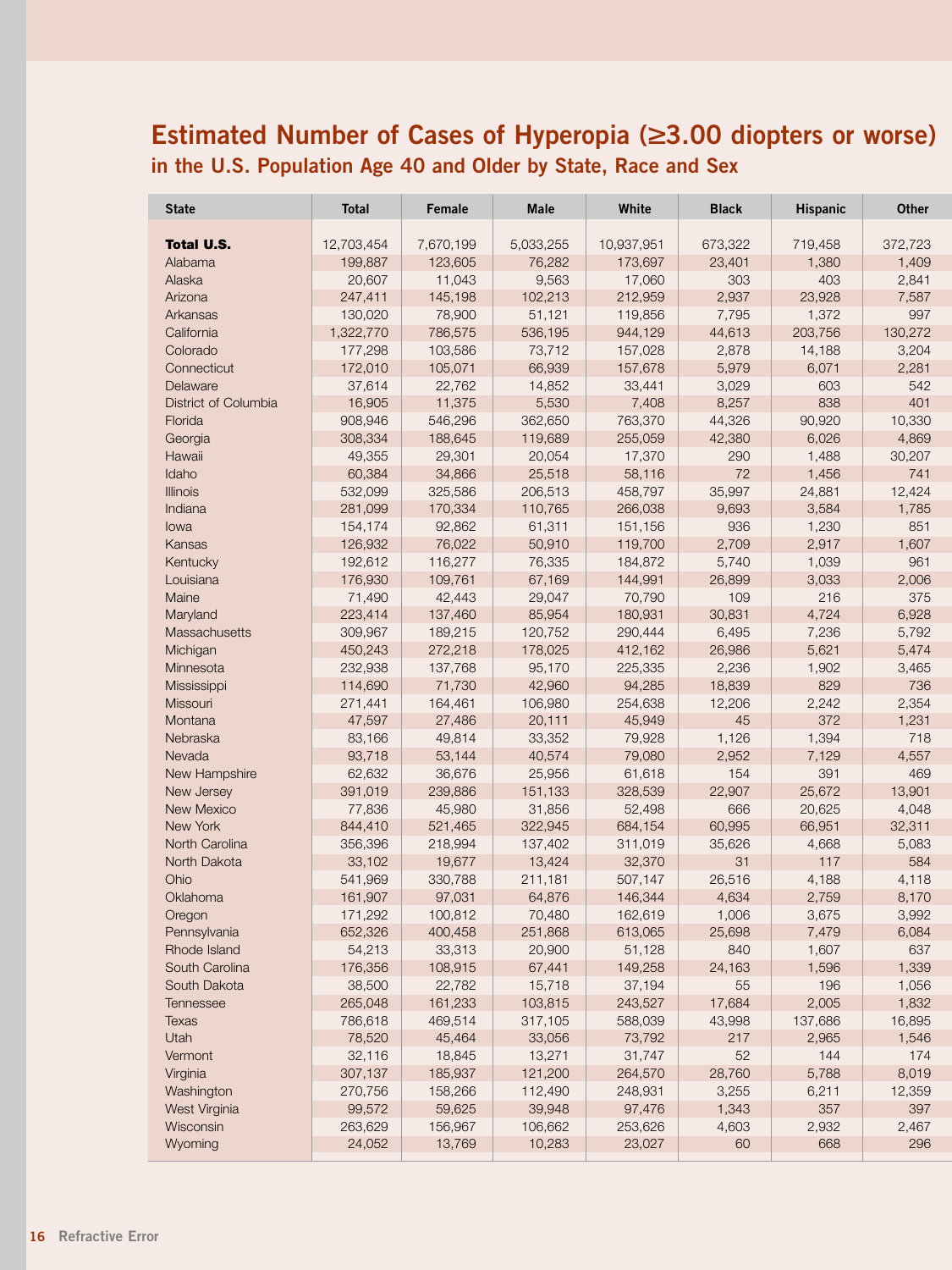| <b>White Female</b> | <b>White Male</b> | <b>Black Female</b> | <b>Black Male</b> | Hisp. Female | Hisp. Male | <b>Other Female</b> | <b>Other Male</b> | <b>State</b>         |
|---------------------|-------------------|---------------------|-------------------|--------------|------------|---------------------|-------------------|----------------------|
| 6,532,088           | 4,405,862         | 501,824             | 171,497           | 422,199      | 297,259    | 214,087             | 158,636           | <b>Total U.S.</b>    |
| 104,315             | 69,382            | 17,741              | 5,660             | 750          | 630        | 799                 | 610               | Alabama              |
| 9,028               | 8,032             | 196                 | 107               | 217          | 186        | 1,603               | 1,238             | Alaska               |
| 124,960             | 87,998            | 2,016               | 921               | 13,759       | 10,169     | 4,463               | 3,124             | Arizona              |
| 71,766              | 48,090            | 5,855               | 1,940             | 714          | 658        | 564                 | 433               | Arkansas             |
| 558,370             | 385,759           | 32,472              | 12,140            | 119,489      | 84,266     | 76,243              | 54,029            | California           |
| 91,675              | 65,353            | 1,964               | 914               | 8,087        | 6,101      | 1,860               | 1,345             | Colorado             |
| 95,765              | 61,913            | 4,469               | 1,510             | 3,618        | 2,453      | 1,219               | 1,062             | Connecticut          |
| 19,896              | 13,545            | 2,232               | 797               | 331          | 271        | 303                 | 239               | Delaware             |
| 4,190               | 3,218             | 6,436               | 1,822             | 505          | 333        | 244                 | 157               | District of Columbia |
| 452,239             | 311,130           | 32,482              | 11,844            | 55,658       | 35,262     | 5,916               | 4,414             | Florida              |
| 151,606             | 103,453           | 31,359              | 11,022            | 3,066        | 2,961      | 2,615               | 2,254             | Georgia              |
| 9,632               | 7,738             | 166                 | 125               | 874          | 614        | 18,629              | 11,578            | Hawaii               |
| 33,642              | 24,473            | 41                  | 30                | 756          | 700        | 427                 | 314               | Idaho                |
| 277,643             | 181,155           | 27,257              | 8,740             | 13,684       | 11,197     | 7,002               | 5,422             | <b>Illinois</b>      |
| 160,204             | 105,834           | 7,217               | 2,476             | 1,927        | 1,657      | 987                 | 798               | Indiana              |
| 91,081              | 60,075            | 649                 | 288               | 659          | 572        | 474                 | 377               | lowa                 |
| 71,570              | 48,130            | 1,962               | 747               | 1,600        | 1,317      | 890                 | 717               | Kansas               |
| 110,947             | 73,925            | 4,250               | 1,490             | 546          | 494        | 534                 | 427               | Kentucky             |
| 86,681              | 58,310            | 20,152              | 6,747             | 1,839        | 1,194      | 1,089               | 917               | Louisiana            |
| 42,036              | 28,754            | 66                  | 43                | 128          | 88         | 213                 | 161               | Maine                |
| 107,885             | 73,047            | 22,890              | 7,940             | 2,807        | 1,917      | 3,878               | 3,050             | Maryland             |
| 176,970             | 113,473           | 4,759               | 1,736             | 4,336        | 2,901      | 3,150               | 2,642             | Massachusetts        |
| 245,874             | 166,288           | 20,237              | 6,749             | 3,125        | 2,496      | 2,983               | 2,492             | Michigan             |
| 133,396             | 91,939            | 1,471               | 765               | 993          | 909        | 1,909               | 1,556             | Minnesota            |
| 56,726              | 37,559            | 14,128              | 4,710             | 450          | 380        | 426                 | 311               | Mississippi          |
| 152,648             | 101,990           | 9,208               | 2,998             | 1,266        | 976        | 1,338               | 1,016             | Missouri             |
| 26,540              | 19,409            | 27                  | 18                | 218          | 153        | 701                 | 530               | Montana              |
| 47,860              | 32,068            | 810                 | 317               | 729          | 665        | 415                 | 303               | Nebraska             |
| 44,428              | 34,652            | 2,077               | 875               | 3,918        | 3,211      | 2,722               | 1,836             | Nevada               |
| 36,098              | 25,520            | 97                  | 57                | 227          | 164        | 254                 | 215               | New Hampshire        |
| 199,806             | 128,733           | 17,247              | 5,661             | 15,270       | 10,402     | 7,564               | 6,338             | New Jersey           |
| 30,895              | 21,602            | 451                 | 215               | 12,242       | 8,383      | 2,392               | 1,656             | New Mexico           |
| 415,283             | 268,871           | 46,752              | 14,242            | 41,687       | 25,264     | 17,743              | 14,569            | New York             |
| 186,998             | 124,021           | 26,805              | 8,820             | 2,298        | 2,370      | 2,892               | 2,191             | North Carolina       |
| 19,257              | 13,113            | 16                  | 15                | 67           | 50         | 338                 | 246               | North Dakota         |
| 306,132             | 201,014           | 19,965              | 6,550             | 2,391        | 1,797      | 2,299               | 1,819             | Ohio                 |
| 87,404              | 58,941            | 3,377               | 1,257             | 1,470        | 1,289      | 4,780               | 3,390             | Oklahoma             |
| 95,914              | 66,705            | 678                 | 329               | 1,938        | 1,737      | 2,283               | 1,709             | Oregon               |
| 373,213             | 239,851           | 19,606              | 6,092             | 4,291        | 3,188      | 3,347               | 2,737             | Pennsylvania         |
| 31,394              | 19,734            | 596                 | 244               | 974          | 633        | 349                 | 289               | Rhode Island         |
| 89,130              | 60,128            | 18,176              | 5,987             | 835          | 761        | 774                 | 565               | South Carolina       |
| 22,033              | 15,160            | 29                  | 26                | 109          | 87         | 612                 | 444               | South Dakota         |
| 145,953             | 97,574            | 13,229              | 4,454             | 1,041        | 964        | 1,009               | 823               | Tennessee            |
| 347,295             | 240,744           | 32,193              | 11,805            | 80,802       | 56,884     | 9,223               | 7,671             | Texas                |
| 42,823              | 30,969            | 131                 | 86                | 1,639        | 1,327      | 872                 | 674               | Utah                 |
| 18,635              | 13,111            | 31                  | 20                | 85           | 59         | 93                  | 80                | Vermont              |
| 156,705             | 107,864           | 21,332              | 7,428             | 3,322        | 2,467      | 4,578               | 3,441             | Virginia             |
| 145,520             | 103,411           | 2,128               | 1,127             | 3,315        | 2,896      | 7,304               | 5,055             | Washington           |
| 58,189              | 39,286            | 1,005               | 337               | 208          | 149        | 222                 | 175               | West Virginia        |
| 150,654             | 102,972           | 3,354               | 1,249             | 1,566        | 1,366      | 1,392               | 1,075             | Wisconsin            |
| 13,184              | 9,843             | 39                  | 22                | 374          | 295        | 173                 | 124               | Wyoming              |
|                     |                   |                     |                   |              |            |                     |                   |                      |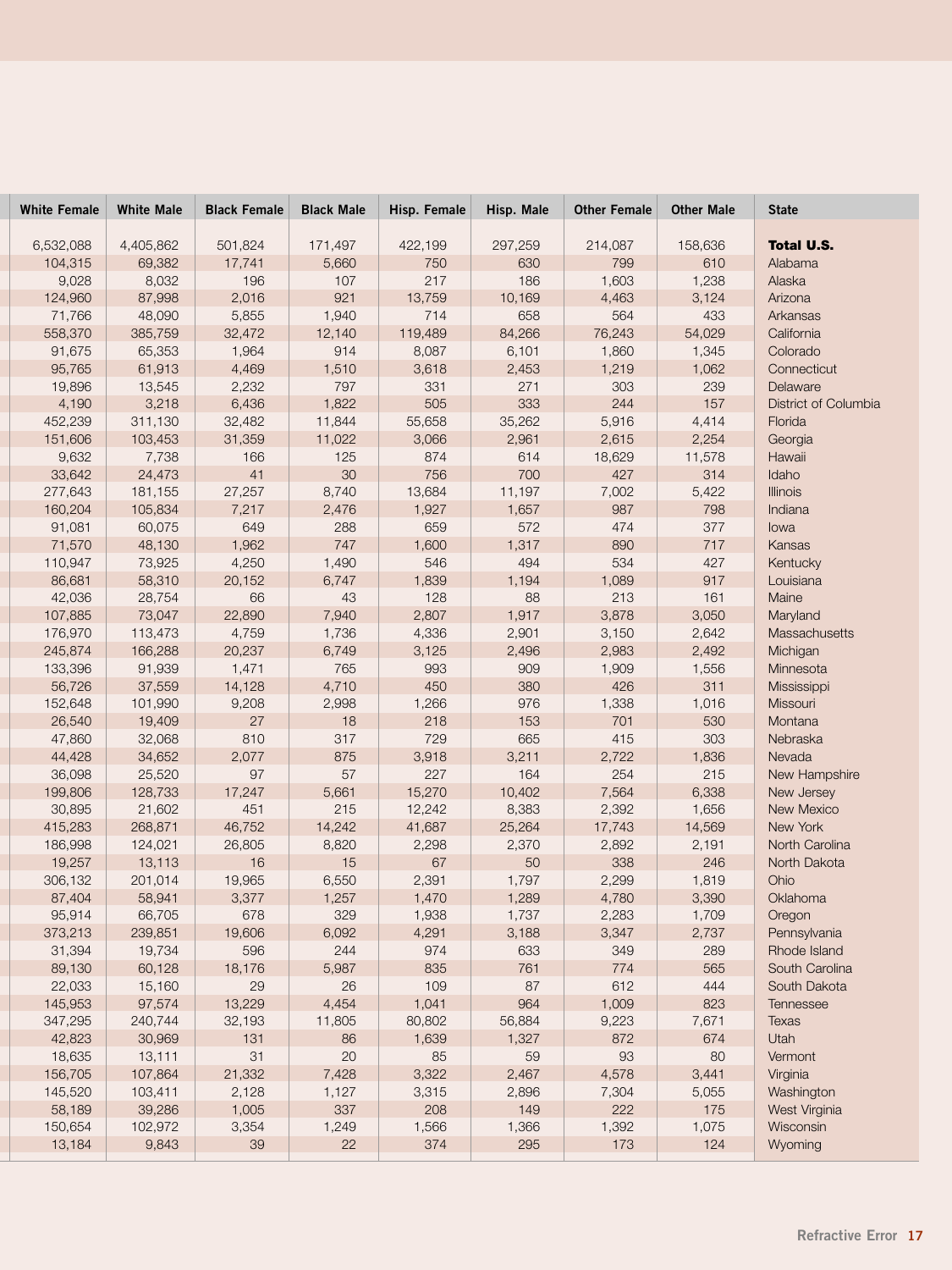#### **SECTION 3**

# **Age-related MacularDegeneration** Age-related macular

degeneration (AMD) is a condition that primarily affects the part of the retina responsible for sharp central vision. There are two forms:

- 1. Dry AMD (non-exudative) is the most common form of the disease. Early AMD involves the presence of drusen, fatty deposits under the light-sensing cells in the retina. Late cases of dry AMD may also involve atrophy of the supportive layer under the light-sensing cells in the retina that helps keep those cells healthy. Vision loss in early dry AMD is usually moderate and only slowly progressive. Atrophy in late cases of dry AMD can result in more significant vision loss.
- 2. Wet AMD (exudative) is less common, but is more threatening to vision. It's called wet AMD because of the growth of tiny new blood vessels (neovascularization) under the retina that leak fluid or break open. This distorts vision and causes scar tissue to form. All cases of the wet form are considered late AMD.

The exact cause of AMD is unknown, but risk factors for the disease include age (rarely affecting those under age 50), White race and cigarette smoking. Research also suggests that long-term diets low in certain antioxidant nutrients may increase the risk of AMD. Because AMD often damages central vision, it is likely the most common cause of legal blindness and vision impairment in older Americans.

Unfortunately, there is no generally-accepted treatment for dry AMD. Laser therapies to destroy leaking blood vessels can help reduce the risk of advancing vision loss in many cases of wet AMD. Research has recently shown that certain doses of zinc, vitamins A and C, and beta-carotene can help control the advance of late AMD, but appear to have no effect in preventing the disease in otherwise healthy individuals.

Only cases of late AMD involving geographic atrophy or neovascularization are included in the prevalence estimates on page 19. Over 2 million Americans age 50 and older have late AMD. Age-specific prevalence rates are initially comparable between races, but advance more significantly for Whites after age 75 (see chart on page 19). In Blacks, the disease is more prevalent in women until about age 75 as well.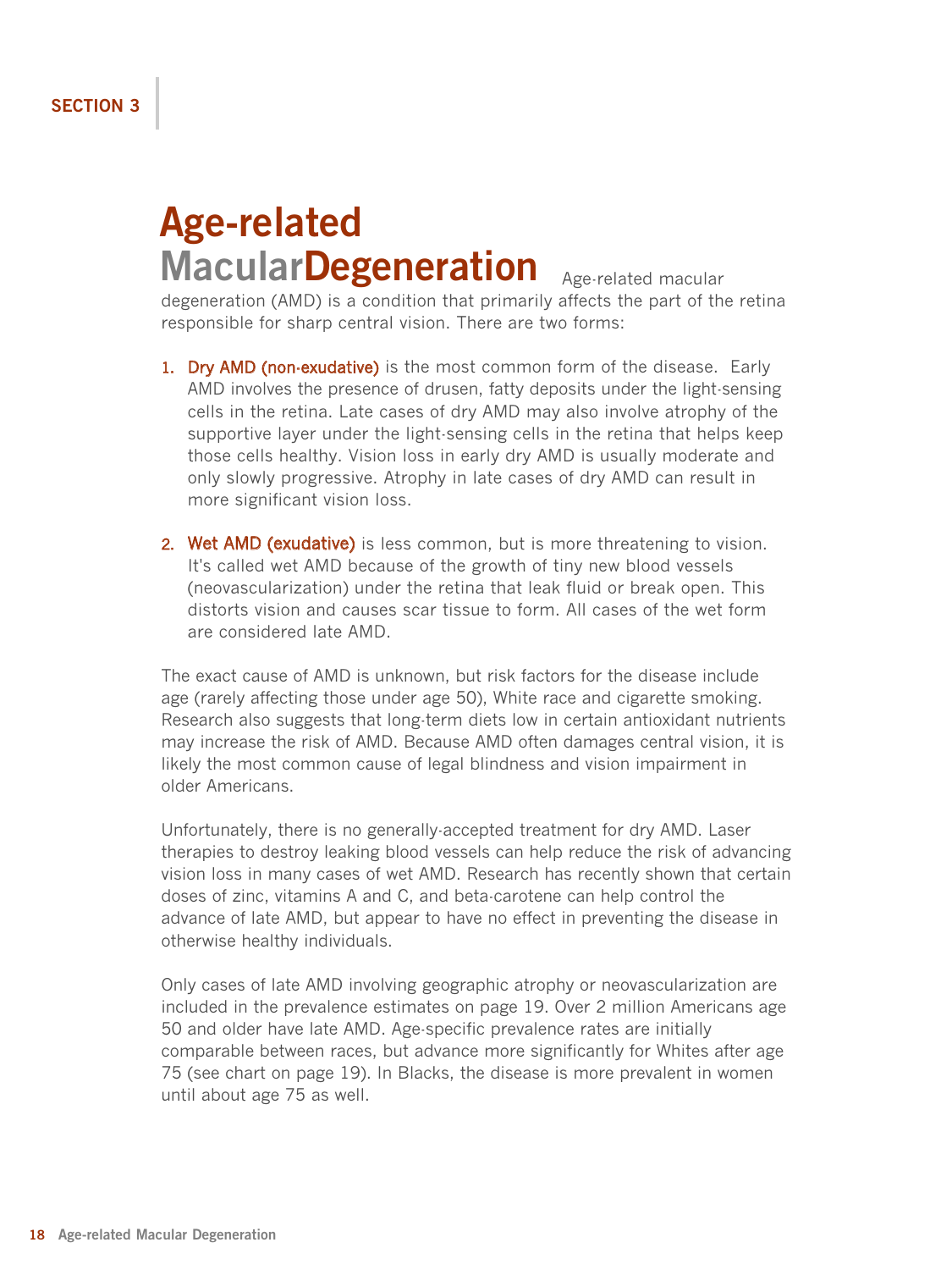Because data are lacking for Hispanics and other races, the rates shown below for these populations are an arithmetic average of the rates for Whites and Blacks.



#### **Estimated Specific Prevalence Rates for AMD**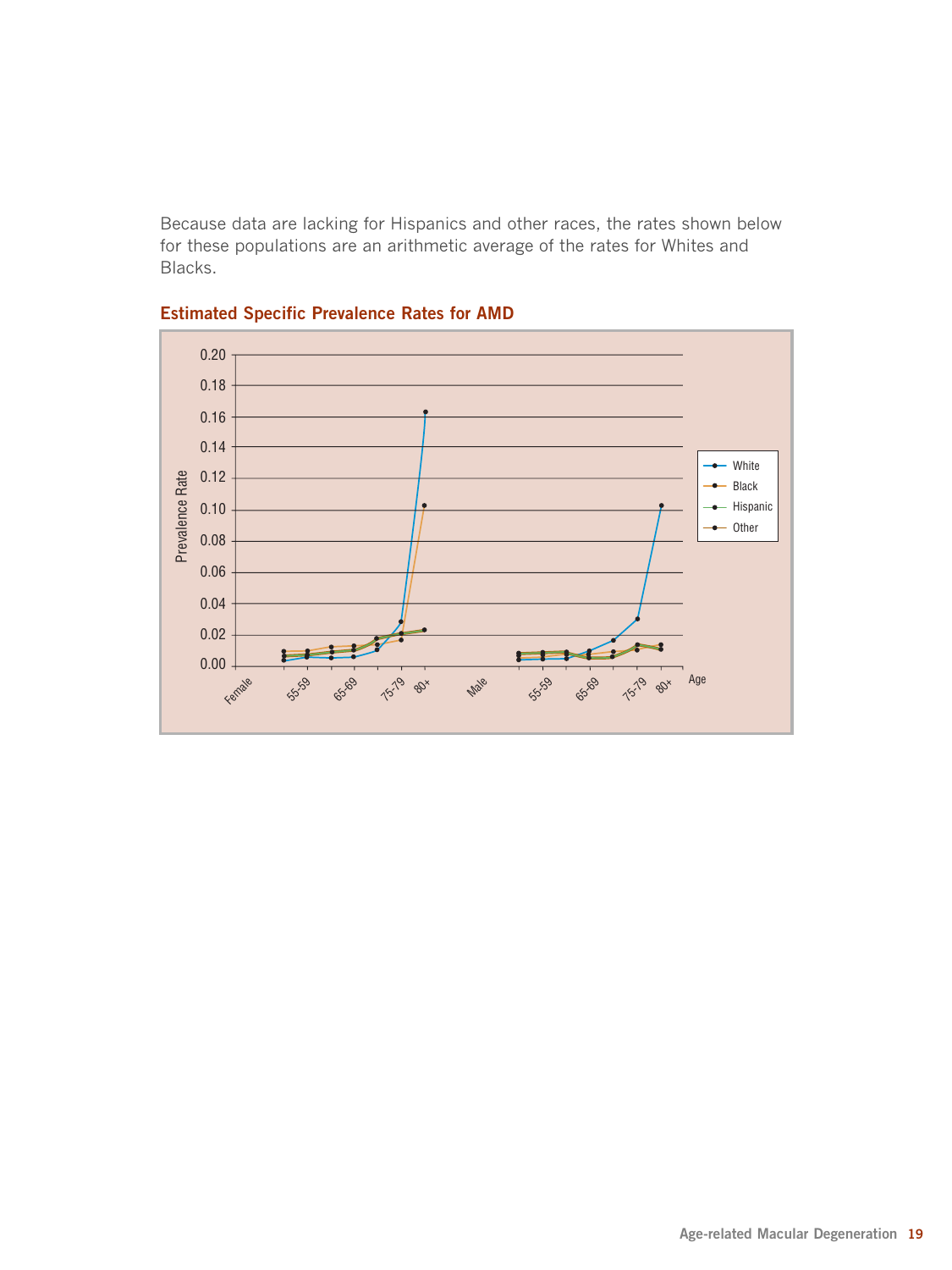#### **Estimated Number of Cases of Age-related Macular Degeneration in the U.S. Population Age 50 and Older by State, Race and Sex**

| <b>State</b>         | <b>Total</b> | <b>Female</b> | <b>Male</b> | White     | <b>Black</b>              | <b>Hispanic</b> | <b>Other</b> |
|----------------------|--------------|---------------|-------------|-----------|---------------------------|-----------------|--------------|
| <b>Total U.S.</b>    | 2,074,761    | 1,367,365     | 707,396     | 1,864,742 | 125,164                   | 53,523          | 31,331       |
| Alabama              | 31,769       | 21,482        | 10,287      | 26,877    | 4,678                     | 99              | 114          |
| Alaska               | 1,994        | 1,153         | 841         | 1,696     | 39                        | 26              | 232          |
| Arizona              | 39,012       | 24,252        | 14,760      | 36,156    | 483                       | 1,744           | 628          |
| Arkansas             | 21,130       | 13,983        | 7,147       | 19,356    | 1,602                     | 91              | 81           |
| California           | 202,413      | 131,725       | 70,688      | 168,061   | 8,192                     | 14,937          | 11,223       |
| Colorado             | 25,208       | 16,079        | 9,129       | 23,434    | 462                       | 1,051           | 262          |
| Connecticut          | 31,393       | 21,038        | 10,355      | 29,728    | 1,054                     | 432             | 179          |
| Delaware             | 6,136        | 4,019         | 2,117       | 5,513     | 538                       | 42              | 44           |
| District of Columbia | 3,264        | 2,485         | 779         | 1,235     | 1,932                     | 62              | 35           |
| Florida              | 160,481      | 101,723       | 58,758      | 144,711   | 7,580                     | 7,341           | 849          |
| Georgia              | 45,091       | 30,594        | 14,497      | 36,941    | 7,389                     | 382             | 379          |
| Hawaii               | 5,651        | 3,639         | 2,012       | 2,707     | 42                        | 108             | 2,794        |
| Idaho                | 9,407        | 5,869         | 3,539       | 9,240     | $\overline{9}$            | 96              | 62           |
| <b>Illinois</b>      | 90,175       | 60,877        | 29,298      | 80,759    | 6,644                     | 1,740           | 1,032        |
| Indiana              | 46,313       | 30,807        | 15,506      | 44,076    | 1,840                     | 253             | 143          |
| lowa                 | 28,346       | 18,753        | 9,593       | 28,034    | 162                       | 83              | 67           |
| Kansas               | 22,430       | 14,733        | 7,696       | 21,592    | 503                       | 206             | 129          |
| Kentucky             | 29,330       | 19,321        | 10,009      | 28,069    | 1,113                     | 72              | 76           |
| Louisiana            | 28,308       | 19,199        | 9,109       | 22,870    | 5,035                     | 240             | 164          |
| Maine                | 11,498       | 7,382         | 4,116       | 11,435    | 18                        | 16              | 30           |
| Maryland             | 36,784       | 24,746        | 12,038      | 30,559    | 5,324                     | 333             | 569          |
| Massachusetts        | 55,321       | 37,101        | 18,219      | 53,196    | 1,149                     | 508             | 467          |
| Michigan             | 75,235       | 49,915        | 25,320      | 69,165    | 5,226                     | 409             | 436          |
| Minnesota            | 39,250       | 25,571        | 13,678      | 38,555    | 297                       | 123             | 274          |
| Mississippi          | 18,368       | 12,664        | 5,704       | 14,616    | 3,631                     | 61              | 60           |
| Missouri             | 45,172       | 29,844        | 15,329      | 42,524    | 2,293                     | 162             | 193          |
| Montana              | 7,501        | 4,687         | 2,814       | 7,367     | 8                         | 27              | 99           |
| Nebraska             | 14,625       | 9,554         | 5,071       | 14,283    | 190                       | 94              | 58           |
| Nevada               | 12,674       | 7,607         | 5,068       | 11,315    | 482                       | 493             | 384          |
| New Hampshire        | 9,667        | 6,168         | 3,498       | 9,582     | 21                        | 27              | 37           |
| New Jersey           | 67,657       | 45,463        | 22,194      | 60,498    | 4,158                     | 1,894           | 1,107        |
| New Mexico           | 10,580       | 6,692         | 3,888       | 8,490     | 119                       | 1,635           | 336          |
| New York             | 143,783      | 97,080        | 46,703      | 124,378   | 11,596                    | 5,155           | 2,653        |
| North Carolina       | 56,515       | 38,065        | 18,450      | 48,840    | 6,976                     | 286             | 412          |
| North Dakota         | 6,093        | 3,984         | 2,109       | 6,035     | $\ensuremath{\mathsf{3}}$ | $\mathbf{8}$    | 46           |
| Ohio                 | 92,504       | 61,672        | 30,831      | 86,686    | 5,175                     | 309             | 334          |
| Oklahoma             | 25,433       | 16,391        | 9,042       | 23,720    | 831                       | 187             | 694          |
| Oregon               | 28,737       | 18,357        | 10,380      | 27,982    | 180                       | 244             | 331          |
| Pennsylvania         | 121,472      | 81,714        | 39,758      | 115,099   | 5,340                     | 537             | 495          |
| Rhode Island         | 10,349       | 6,991         | 3,359       | 10,045    | 139                       | 113             | 52           |
| South Carolina       | 27,852       | 18,827        | 9,026       | 22,914    | 4,721                     | 108             | 109          |
| South Dakota         | 6,995        | 4,541         | 2,454       | 6,888     | 8                         | 14              | 85           |
| Tennessee            | 40,744       | 27,128        | 13,616      | 37,192    | 3,272                     | 134             | 146          |
| <b>Texas</b>         | 110,852      | 72,234        | 38,618      | 91,511    | 7,652                     | 10,340          | 1,349        |
| Utah                 | 11,659       | 7,174         | 4,485       | 11,296    | 32                        | 205             | 127          |
| Vermont              | 4,953        | 3,148         | 1,804       | 4,921     | $\overline{7}$            | 11              | 14           |
| Virginia             | 47,199       | 31,398        | 15,802      | 40,693    | 5,469                     | 387             | 650          |
| Washington           | 42,997       | 27,523        | 15,475      | 41,030    | 518                       | 414             | 1,036        |
| West Virginia        | 15,974       | 10,340        | 5,633       | 15,600    | 311                       | 29              | 34           |
| Wisconsin            | 44,996       | 29,532        | 15,464      | 43,888    | 709                       | 201             | 197          |
| Wyoming              | 3,471        | 2,142         | 1,329       | 3,385     | 11                        | 50              | 24           |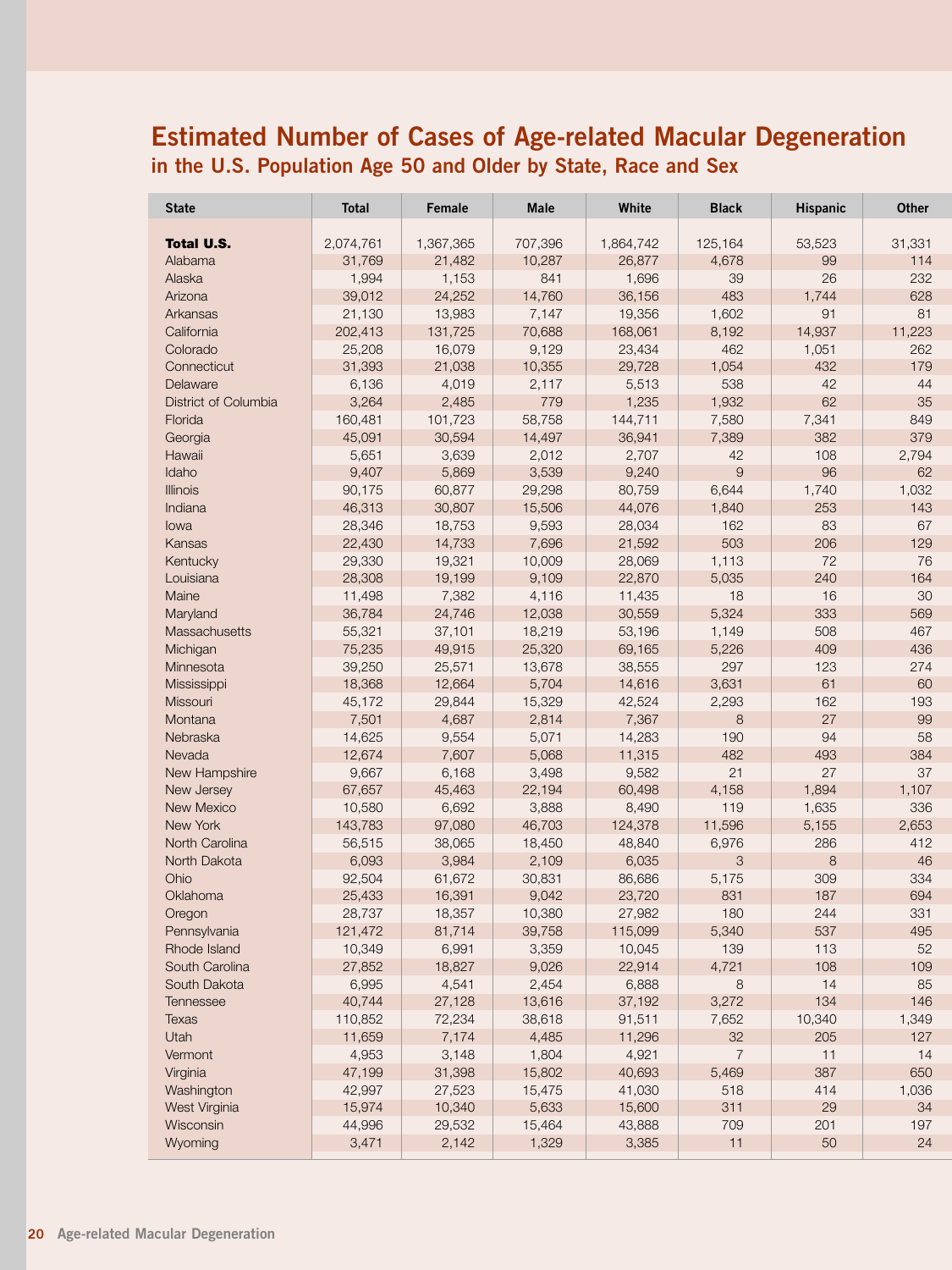| <b>White Female</b> | <b>White Male</b> | <b>Black Female</b> | <b>Black Male</b> | Hisp. Female   | Hisp. Male                | <b>Other Female</b> | <b>Other Male</b> | <b>State</b>         |
|---------------------|-------------------|---------------------|-------------------|----------------|---------------------------|---------------------|-------------------|----------------------|
| 1,209,314           | 655,429           | 101,941             | 23,223            | 35,324         | 18,200                    | 20,786              | 10,545            | <b>Total U.S.</b>    |
| 17,470              | 9,407             | 3,874               | 804               | 62             | 37                        | 76                  | 38                | Alabama              |
| 955                 | 741               | 28                  | 11                | 16             | 10                        | 154                 | 79                | Alaska               |
| 22,324              | 13,832            | 370                 | 113               | 1,130          | 614                       | 427                 | 201               | Arizona              |
| 12,543              | 6,813             | 1,331               | 271               | 55             | 36                        | 54                  | 28                | Arkansas             |
| 107,798             | 60,263            | 6,570               | 1,623             | 9,865          | 5,072                     | 7,492               | 3,731             | California           |
| 14,874              | 8,560             | 353                 | 108               | 675            | 376                       | 177                 | 85                | Colorado             |
| 19,779              | 9,949             | 855                 | 199               | 289            | 143                       | 114                 | 65                | Connecticut          |
| 3,531               | 1,982             | 433                 | 105               | 26             | 15                        | 29                  | 15                | Delaware             |
| 784                 | 451               | 1,634               | 298               | 43             | 19                        | 24                  | 11                | District of Columbia |
| 90,169              | 54,542            | 6,024               | 1,556             | 4,967          | 2,374                     | 563                 | 287               | Florida              |
| 24,083              | 12,857            | 6,035               | 1,354             | 233            | 150                       | 243                 | 136               | Georgia              |
| 1,624               | 1,083             | 29                  | 13                | 71             | 37                        | 1,915               | 878               | Hawaii               |
| 5,764               | 3,476             | $\,6\,$             | $\sqrt{3}$        | 57             | 39                        | 41                  | 21                | Idaho                |
| 53,703              | 27,055            | 5,408               | 1,236             | 1,090          | 650                       | 676                 | 357               | <b>Illinois</b>      |
|                     | 15,012            |                     | 347               | 155            | 98                        | 94                  | 49                | Indiana              |
| 29,065              | 9,503             | 1,493<br>127        | 35                | 51             | 32                        |                     |                   |                      |
| 18,531              |                   |                     |                   | 129            | 77                        | 44<br>84            | 23<br>45          | lowa                 |
| 14,115              | 7,476             | 404                 | 99                |                |                           |                     |                   | Kansas               |
| 18,315              | 9,754             | 911                 | 202               | 44             | 28                        | 50                  | 26                | Kentucky             |
| 14,838              | 8,032             | 4,093               | 941               | 163            | 77                        | 104                 | 60                | Louisiana            |
| 7,339               | 4,097             | 13                  | $\sqrt{5}$        | 11             | 5                         | 20                  | 10                | Maine                |
| 19,864              | 10,694            | 4,286               | 1,038             | 226            | 107                       | 370                 | 199               | Maryland             |
| 35,532              | 17,664            | 927                 | 222               | 342            | 167                       | 301                 | 167               | Massachusetts        |
| 45,121              | 24,044            | 4,255               | 970               | 256            | 153                       | 282                 | 153               | Michigan             |
| 25,094              | 13,462            | 223                 | 75                | 75             | 48                        | 180                 | 94                | Minnesota            |
| 9,608               | 5,008             | 2,977               | 654               | 38             | 23                        | 40                  | 20                | Mississippi          |
| 27,732              | 14,792            | 1,880               | 413               | 104            | 58                        | 128                 | 65                | Missouri             |
| 4,598               | 2,769             | $6\,$               | $\mathbf{2}$      | 18             | 9                         | 66                  | 33                | Montana              |
| 9,308               | 4,974             | 150                 | 40                | 56             | 37                        | 40                  | 19                | Nebraska             |
| 6,670               | 4,645             | 365                 | 118               | 311            | 182                       | 261                 | 123               | Nevada               |
| 6,112               | 3,470             | 15                  | $\,6$             | 18             | $\overline{9}$            | 24                  | 13                | New Hampshire        |
| 40,101              | 20,397            | 3,383               | 775               | 1,266          | 628                       | 713                 | 394               | New Jersey           |
| 5,301               | 3,189             | 90                  | 28                | 1,072          | 564                       | 229                 | 107               | New Mexico           |
| 82,183              | 42,195            | 9,618               | 1,979             | 3,572          | 1,583                     | 1,708               | 946               | New York             |
| 31,856              | 16,985            | 5,764               | 1,212             | 169            | 117                       | 276                 | 136               | North Carolina       |
| 3,945               | 2,090             | $\mathbf{2}$        | $\mathbf{1}$      | $\sqrt{5}$     | $\ensuremath{\mathsf{3}}$ | 32                  | 15                | North Dakota         |
| 57,030              | 29,656            | 4,226               | 949               | 198            | 111                       | 219                 | 114               | Ohio                 |
| 15,144              | 8,576             | 665                 | 166               | 114            | 72                        | 467                 | 227               | Oklahoma             |
| 17,847              | 10,135            | 140                 | 40                | 150            | 94                        | 220                 | 111               | Oregon               |
| 76,595              | 38,504            | 4,453               | 887               | 346            | 191                       | 320                 | 176               | Pennsylvania         |
| 6,772               | 3,273             | 108                 | 31                | $77\,$         | 36                        | 33                  | 19                | Rhode Island         |
| 14,802              | 8,112             | 3,884               | 837               | 67             | 41                        | 74                  | 35                | South Carolina       |
| 4,469               | 2,419             | 5                   | $\sqrt{2}$        | 9              | $\sqrt{5}$                | 58                  | 27                | South Dakota         |
| 24,269              | 12,923            | 2,681               | 591               | 83             | 52                        | 95                  | 51                | <b>Tennessee</b>     |
| 58,413              | 33,098            | 6,150               | 1,502             | 6,800          | 3,540                     | 871                 | 477               | <b>Texas</b>         |
| 6,938               | 4,358             | 23                  | $\boldsymbol{9}$  | 130            | 75                        | 83                  | 43                | Utah                 |
| 3,128               | 1,793             | $\overline{4}$      | $\overline{2}$    | $\overline{7}$ | $\overline{4}$            | $\Theta$            | 5                 | Vermont              |
| 26,258              | 14,436            | 4,452               | 1,017             | 255            | 131                       | 432                 | 218               | Virginia             |
| 26,176              | 14,854            | 389                 | 129               | 254            | 160                       | 705                 | 331               | Washington           |
| 10,039              | 5,561             | 261                 | 50                | 19             | $10$                      | 22                  | 12                | West Virginia        |
| 28,720              | 15,168            | 557                 | 152               | 123            | 78                        | 132                 | 66                | Wisconsin            |
| 2,086               | 1,299             | $\boldsymbol{9}$    | $\sqrt{3}$        | 31             | 19                        | 16                  | $\,8\,$           | Wyoming              |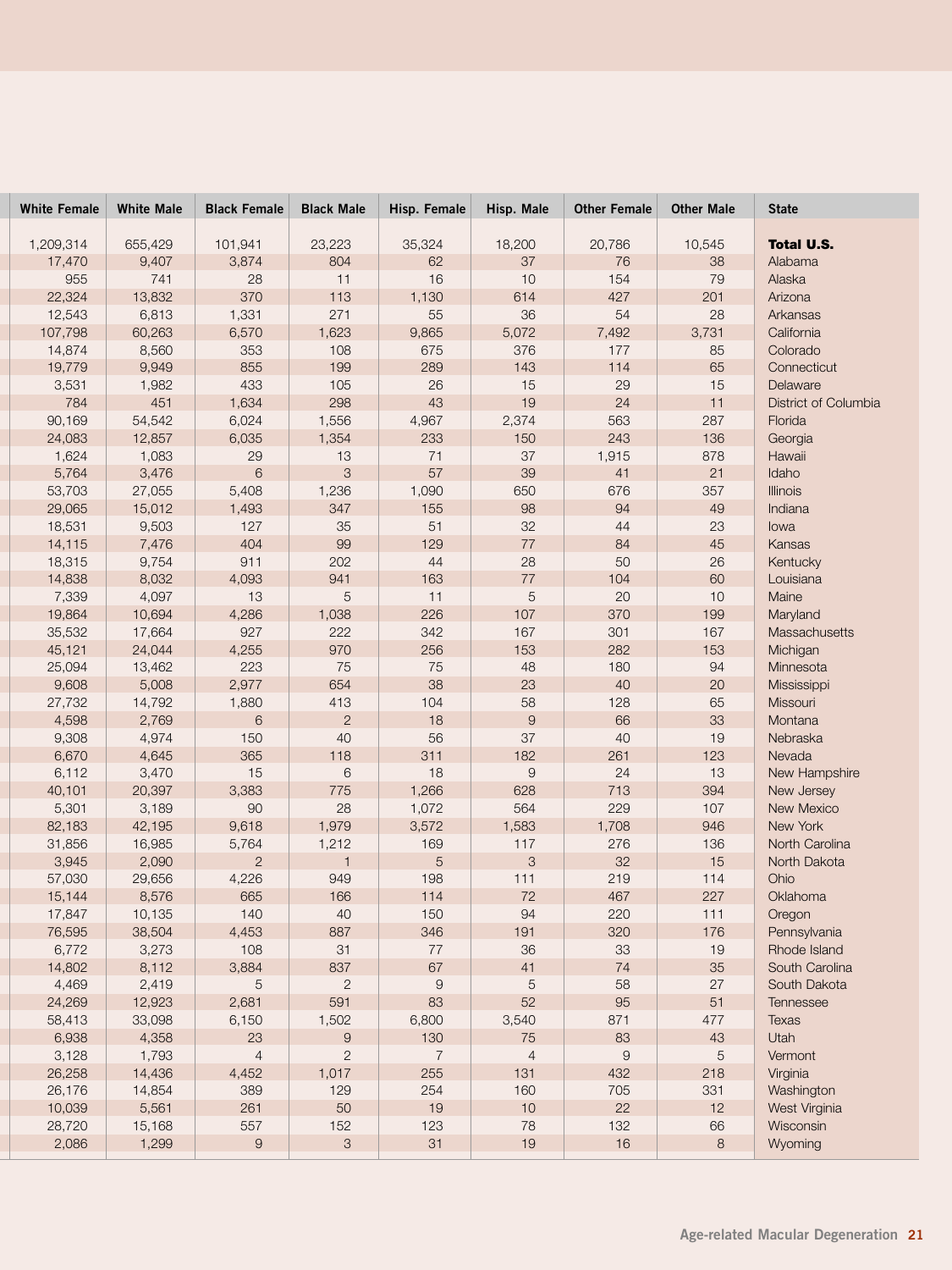#### Cataract is a clouding of the eye's naturally clear lens. Most cataracts appear with advancing age. The exact cause of cataract is unclear, but it may be the result of a lifetime of exposure to ultraviolet radiation contained in sunlight, or may be related to other lifestyle factors such as cigarette smoking, diet and alcohol consumption. **Cataract**

Cataract can also occur at any age as a result of other causes such as eye injury, exposure to toxic substances or radiation, or as a result of other diseases such as diabetes.

Congenital cataracts may even be present at birth due to genetic defects or developmental problems. Cataracts in infants may also result from exposure to diseases such as rubella during pregnancy.

According to the World Health Organization, cataract is the leading cause of blindness in the world. In the United States, cataract is sometimes considered a conquered disease because treatment is widely available that can eliminate vision loss due to the disease. However, cataract still accounts for a significant amount of vision impairment in the U.S., particularly in older people who may have difficulty accessing appropriate eye care due to cost, availability or other barriers.

Treatment of cataract involves removal of the clouded natural lens. The lens is usually replaced with an artificial intraocular lens (IOL) implant. Cataract removal is now one of the most commonly performed surgical procedures with more than a million such surgeries performed each year.

Surgery is not truly a cure for cataract, however, and its success in controlling vision loss comes with a price. It is estimated that the direct annual medical costs for outpatient, inpatient and prescription drug services related to the treatment of cataract total \$6.8 billion.

Ongoing research into the normal healthy functioning of the eye's lens may help us better understand the causes of cataract and how they might be prevented. Even partial achievement of this goal might save hundreds of millions of dollars in the annual costs of treating cataract.

Because of the variety of opacifications possible, cases of cataract can be defined by a number of classification schemes. The cases included in the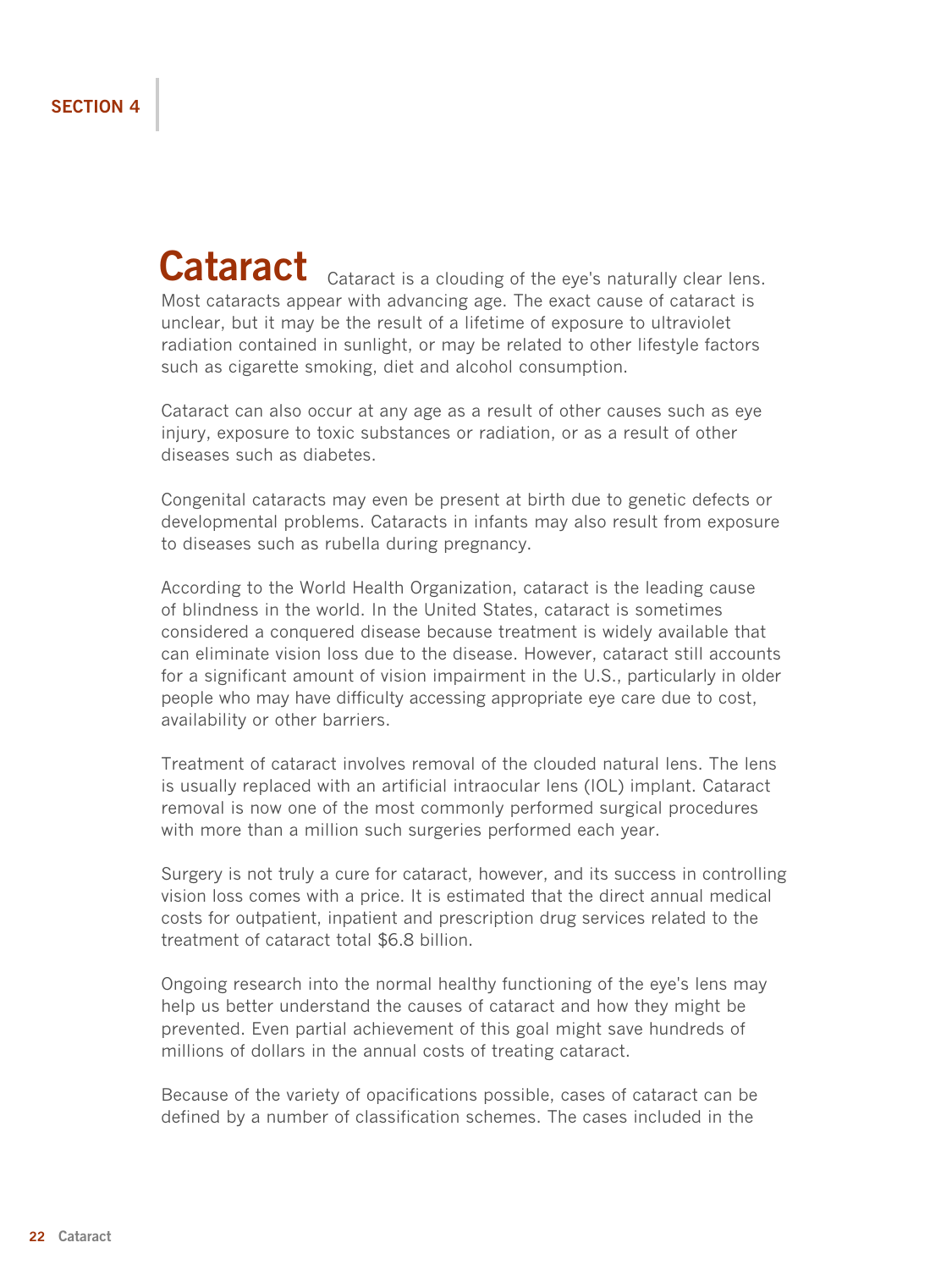prevalence statistics below include cortical cataract affecting 25% or more of the lens, posterior sub-capsular cataract 1mm or larger, and nuclear cataract greater than or equal to the next-to-the-highest grade in the grading system used (generally NII or NIII in the LOCS II grading system).

Cataract affects over 22 million Americans age 40 and older (see table on pages 24 and 25), or about one in every six people in this age range. By age 80, more than half of all Americans have cataract.

Cataract is slightly more common in women than in men (see chart below). It also affects Whites somewhat more frequently than other races, particularly with increasing age.



#### **Estimated Specific Prevalence Rates for Cataract**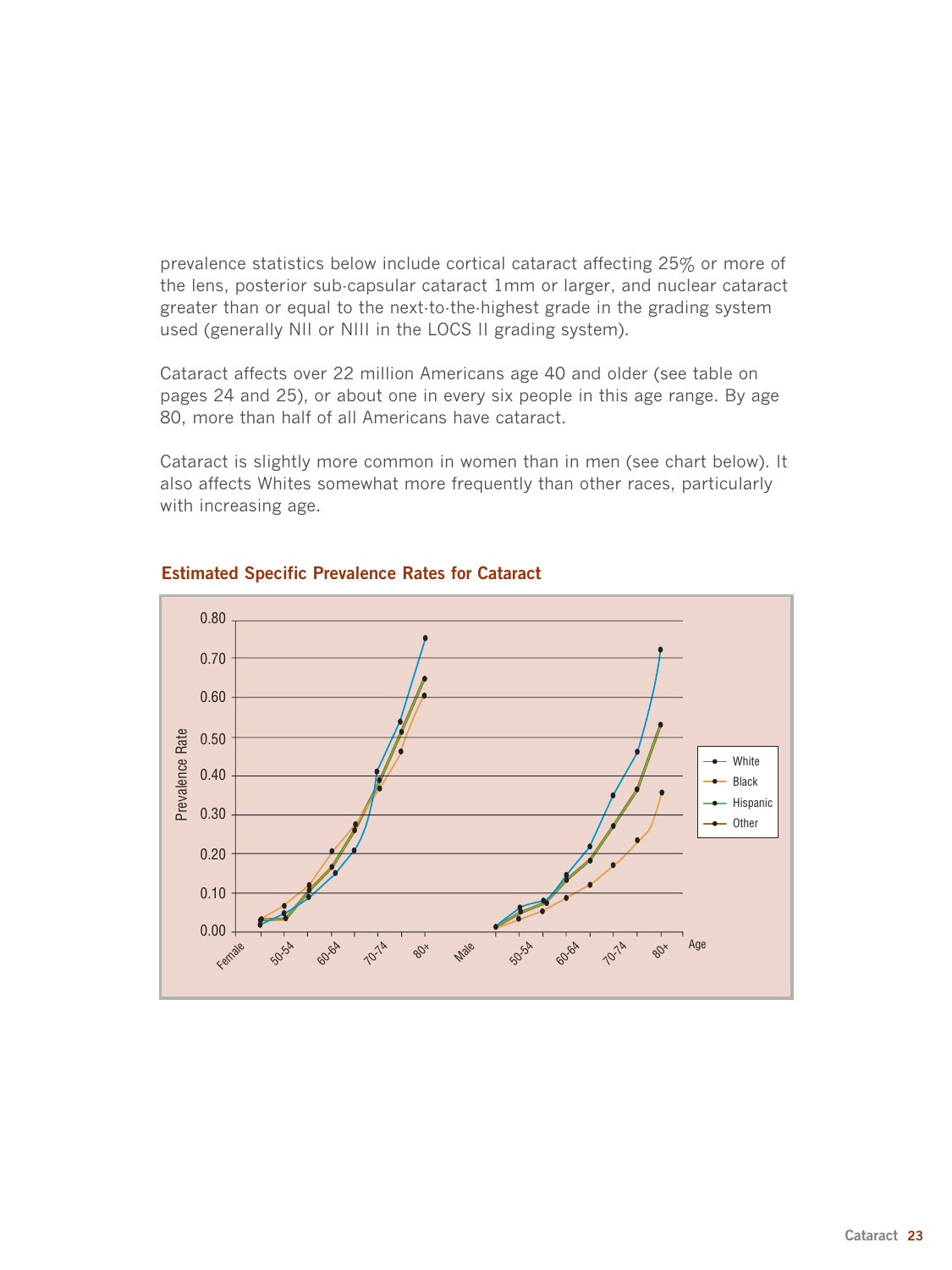#### **Estimated Number of Cases of Cataract**

#### **in the U.S. Population Age 40 and Older by State, Race and Sex**

| <b>Total U.S.</b><br>22,325,926<br>13,699,339<br>8,626,587<br>18,570,408<br>1,717,309<br>1,292,613<br>745,595<br>355,415<br>223,012<br>132,403<br>288,569<br>61,796<br>2,443<br>2,607<br>Alabama<br>29,476<br>16,225<br>13,251<br>22,823<br>629<br>575<br>5,448<br>Alaska<br>7,121<br>14,879<br>432,921<br>255,619<br>177,302<br>369,026<br>41,895<br>Arizona<br>227,089<br>139,834<br>87,255<br>202,444<br>20,557<br>2,210<br>1,878<br>Arkansas<br>California<br>2,361,455<br>1,433,287<br>928,168<br>1,616,678<br>113,509<br>360,624<br>270,643<br>Colorado<br>287,678<br>171,115<br>116,563<br>249,318<br>6,858<br>25,323<br>6,179<br>4,195<br>304,151<br>189,004<br>115,147<br>274,923<br>14,825<br>10,208<br>Connecticut<br>66,182<br>40,368<br>25,814<br>56,677<br>7,490<br>995<br>1,021<br>Delaware<br>25,678<br>12,857<br>12,202<br>1,465<br>818<br>District of Columbia<br>38,536<br>24,051<br>1,701,548<br>182,089<br>Florida<br>1,024,589<br>676,959<br>1,389,852<br>109,924<br>19,684<br>8,675<br>526,081<br>328,518<br>197,563<br>406,598<br>101,408<br>9,400<br>Georgia<br>101,131<br>62,426<br>38,706<br>27,783<br>640<br>2,571<br>70,138<br>Hawaii<br>95,490<br>154<br>2,289<br>1,459<br>Idaho<br>99,393<br>58,047<br>41,346<br>23,934<br>942,405<br>587,506<br>354,899<br>783,984<br>93,145<br>41,341<br><b>Illinois</b><br>445,336<br>25,286<br>6,138<br>3,284<br>Indiana<br>480,044<br>296,478<br>183,566<br>270,038<br>165,705<br>104,332<br>264,197<br>2,288<br>2,022<br>1,531<br>lowa<br>5,010<br>2,983<br>221,576<br>134,942<br>86,634<br>206,646<br>6,938<br>Kansas<br>1,740<br>319,339<br>196,262<br>123,076<br>301,008<br>14,837<br>1,753<br>Kentucky<br>319,320<br>200,397<br>118,923<br>240,511<br>69,172<br>5,834<br>3,803<br>Louisiana<br>71,713<br>Maine<br>119,018<br>47,305<br>117,715<br>253<br>382<br>669<br>399,315<br>248,517<br>150,799<br>302,886<br>75,100<br>7,995<br>13,334<br>Maryland<br>542,352<br>337,194<br>205,158<br>503,051<br>16,088<br>11,988<br>11,225<br>Massachusetts<br>9,825<br>781,698<br>480,261<br>301,437<br>691,057<br>70,682<br>10,134<br>Michigan<br>Minnesota<br>392,007<br>236,304<br>155,703<br>377,988<br>4,646<br>2,986<br>6,387<br>1,493<br>208,550<br>132,107<br>76,443<br>156,887<br>48,765<br>1,405<br>Mississippi<br>Missouri<br>470,051<br>289,152<br>180,898<br>430,135<br>31,489<br>3,931<br>4,495<br>32,712<br>110<br>641<br>2,292<br>78,906<br>46,195<br>75,863<br>Montana<br>144,457<br>87,925<br>56,532<br>138,083<br>2,275<br>1,330<br>Nebraska<br>2,769<br>Nevada<br>156,188<br>89,363<br>66,825<br>127,908<br>7,445<br>11,864<br>8,971<br>New Hampshire<br>101,420<br>60,339<br>41,081<br>99,595<br>338<br>635<br>852<br>702,942<br>438,929<br>264,012<br>573,311<br>58,497<br>45,198<br>25,936<br>New Jersey<br>New Mexico<br>137,271<br>82,196<br>55,076<br>87,925<br>1,725<br>39,683<br>7,939<br>New York<br>1,534,750<br>964,751<br>570,000<br>1,191,491<br>158,008<br>122,458<br>62,794<br>North Carolina<br>624,510<br>234,438<br>92,332<br>7,086<br>9,566<br>390,072<br>515,526<br>North Dakota<br>58,147<br>22,875<br>56,821<br>55<br>204<br>1,067<br>35,272<br>Ohio<br>945,043<br>585,844<br>359,199<br>859,177<br>70,669<br>7,459<br>7,737<br>11,672<br>4,469<br>Oklahoma<br>279,621<br>169,960<br>109,661<br>246,980<br>16,499<br>290,512<br>173,287<br>117,225<br>274,398<br>2,464<br>5,830<br>7,821<br>Oregon<br>1,176,500<br>734,496<br>442,004<br>1,082,486<br>69,615<br>12,845<br>11,554<br>Pennsylvania<br>96,735<br>60,551<br>36,184<br>90,767<br>2,050<br>2,681<br>1,237<br>Rhode Island<br>South Carolina<br>313,574<br>196,158<br>117,416<br>245,858<br>62,613<br>2,635<br>2,468<br>67,672<br>40,813<br>26,859<br>65,218<br>118<br>342<br>1,994<br>South Dakota<br>171,242<br>3,318<br>449,681<br>278,439<br>398,699<br>44,394<br>3,270<br>Tennessee<br>1,354,576<br>823,527<br>531,049<br>966,484<br>249,226<br>30,983<br><b>Texas</b><br>107,883<br>Utah<br>128,576<br>75,035<br>53,541<br>120,127<br>498<br>4,932<br>3,019<br>21,122<br>116<br>52,086<br>30,964<br>51,379<br>282<br>309<br>Vermont<br>527,702<br>324,546<br>203,156<br>429,402<br>74,130<br>9,188<br>14,982<br>Virginia<br>Washington<br>451,135<br>268,260<br>182,875<br>409,338<br>7,525<br>9,867<br>24,404<br>713<br>168,516<br>102,477<br>66,039<br>163,233<br>3,799<br>772<br>West Virginia<br>Wisconsin<br>450,030<br>273,301<br>176,729<br>429,864<br>10,677<br>4,838<br>4,651<br>Wyoming<br>38,608<br>22,381<br>16,226<br>36,693<br>155<br>1,208<br>553 | <b>State</b> | <b>Total</b> | <b>Female</b> | <b>Male</b> | White | <b>Black</b> | <b>Hispanic</b> | <b>Other</b> |
|---------------------------------------------------------------------------------------------------------------------------------------------------------------------------------------------------------------------------------------------------------------------------------------------------------------------------------------------------------------------------------------------------------------------------------------------------------------------------------------------------------------------------------------------------------------------------------------------------------------------------------------------------------------------------------------------------------------------------------------------------------------------------------------------------------------------------------------------------------------------------------------------------------------------------------------------------------------------------------------------------------------------------------------------------------------------------------------------------------------------------------------------------------------------------------------------------------------------------------------------------------------------------------------------------------------------------------------------------------------------------------------------------------------------------------------------------------------------------------------------------------------------------------------------------------------------------------------------------------------------------------------------------------------------------------------------------------------------------------------------------------------------------------------------------------------------------------------------------------------------------------------------------------------------------------------------------------------------------------------------------------------------------------------------------------------------------------------------------------------------------------------------------------------------------------------------------------------------------------------------------------------------------------------------------------------------------------------------------------------------------------------------------------------------------------------------------------------------------------------------------------------------------------------------------------------------------------------------------------------------------------------------------------------------------------------------------------------------------------------------------------------------------------------------------------------------------------------------------------------------------------------------------------------------------------------------------------------------------------------------------------------------------------------------------------------------------------------------------------------------------------------------------------------------------------------------------------------------------------------------------------------------------------------------------------------------------------------------------------------------------------------------------------------------------------------------------------------------------------------------------------------------------------------------------------------------------------------------------------------------------------------------------------------------------------------------------------------------------------------------------------------------------------------------------------------------------------------------------------------------------------------------------------------------------------------------------------------------------------------------------------------------------------------------------------------------------------------------------------------------------------------------------------------------------------------------------------------------------------------------------------------------------------------------------------------------------------------------------------------------------------------------------------------------------------------------------------------------------------------------------------------------------------------------|--------------|--------------|---------------|-------------|-------|--------------|-----------------|--------------|
|                                                                                                                                                                                                                                                                                                                                                                                                                                                                                                                                                                                                                                                                                                                                                                                                                                                                                                                                                                                                                                                                                                                                                                                                                                                                                                                                                                                                                                                                                                                                                                                                                                                                                                                                                                                                                                                                                                                                                                                                                                                                                                                                                                                                                                                                                                                                                                                                                                                                                                                                                                                                                                                                                                                                                                                                                                                                                                                                                                                                                                                                                                                                                                                                                                                                                                                                                                                                                                                                                                                                                                                                                                                                                                                                                                                                                                                                                                                                                                                                                                                                                                                                                                                                                                                                                                                                                                                                                                                                                                                                             |              |              |               |             |       |              |                 |              |
|                                                                                                                                                                                                                                                                                                                                                                                                                                                                                                                                                                                                                                                                                                                                                                                                                                                                                                                                                                                                                                                                                                                                                                                                                                                                                                                                                                                                                                                                                                                                                                                                                                                                                                                                                                                                                                                                                                                                                                                                                                                                                                                                                                                                                                                                                                                                                                                                                                                                                                                                                                                                                                                                                                                                                                                                                                                                                                                                                                                                                                                                                                                                                                                                                                                                                                                                                                                                                                                                                                                                                                                                                                                                                                                                                                                                                                                                                                                                                                                                                                                                                                                                                                                                                                                                                                                                                                                                                                                                                                                                             |              |              |               |             |       |              |                 |              |
|                                                                                                                                                                                                                                                                                                                                                                                                                                                                                                                                                                                                                                                                                                                                                                                                                                                                                                                                                                                                                                                                                                                                                                                                                                                                                                                                                                                                                                                                                                                                                                                                                                                                                                                                                                                                                                                                                                                                                                                                                                                                                                                                                                                                                                                                                                                                                                                                                                                                                                                                                                                                                                                                                                                                                                                                                                                                                                                                                                                                                                                                                                                                                                                                                                                                                                                                                                                                                                                                                                                                                                                                                                                                                                                                                                                                                                                                                                                                                                                                                                                                                                                                                                                                                                                                                                                                                                                                                                                                                                                                             |              |              |               |             |       |              |                 |              |
|                                                                                                                                                                                                                                                                                                                                                                                                                                                                                                                                                                                                                                                                                                                                                                                                                                                                                                                                                                                                                                                                                                                                                                                                                                                                                                                                                                                                                                                                                                                                                                                                                                                                                                                                                                                                                                                                                                                                                                                                                                                                                                                                                                                                                                                                                                                                                                                                                                                                                                                                                                                                                                                                                                                                                                                                                                                                                                                                                                                                                                                                                                                                                                                                                                                                                                                                                                                                                                                                                                                                                                                                                                                                                                                                                                                                                                                                                                                                                                                                                                                                                                                                                                                                                                                                                                                                                                                                                                                                                                                                             |              |              |               |             |       |              |                 |              |
|                                                                                                                                                                                                                                                                                                                                                                                                                                                                                                                                                                                                                                                                                                                                                                                                                                                                                                                                                                                                                                                                                                                                                                                                                                                                                                                                                                                                                                                                                                                                                                                                                                                                                                                                                                                                                                                                                                                                                                                                                                                                                                                                                                                                                                                                                                                                                                                                                                                                                                                                                                                                                                                                                                                                                                                                                                                                                                                                                                                                                                                                                                                                                                                                                                                                                                                                                                                                                                                                                                                                                                                                                                                                                                                                                                                                                                                                                                                                                                                                                                                                                                                                                                                                                                                                                                                                                                                                                                                                                                                                             |              |              |               |             |       |              |                 |              |
|                                                                                                                                                                                                                                                                                                                                                                                                                                                                                                                                                                                                                                                                                                                                                                                                                                                                                                                                                                                                                                                                                                                                                                                                                                                                                                                                                                                                                                                                                                                                                                                                                                                                                                                                                                                                                                                                                                                                                                                                                                                                                                                                                                                                                                                                                                                                                                                                                                                                                                                                                                                                                                                                                                                                                                                                                                                                                                                                                                                                                                                                                                                                                                                                                                                                                                                                                                                                                                                                                                                                                                                                                                                                                                                                                                                                                                                                                                                                                                                                                                                                                                                                                                                                                                                                                                                                                                                                                                                                                                                                             |              |              |               |             |       |              |                 |              |
|                                                                                                                                                                                                                                                                                                                                                                                                                                                                                                                                                                                                                                                                                                                                                                                                                                                                                                                                                                                                                                                                                                                                                                                                                                                                                                                                                                                                                                                                                                                                                                                                                                                                                                                                                                                                                                                                                                                                                                                                                                                                                                                                                                                                                                                                                                                                                                                                                                                                                                                                                                                                                                                                                                                                                                                                                                                                                                                                                                                                                                                                                                                                                                                                                                                                                                                                                                                                                                                                                                                                                                                                                                                                                                                                                                                                                                                                                                                                                                                                                                                                                                                                                                                                                                                                                                                                                                                                                                                                                                                                             |              |              |               |             |       |              |                 |              |
|                                                                                                                                                                                                                                                                                                                                                                                                                                                                                                                                                                                                                                                                                                                                                                                                                                                                                                                                                                                                                                                                                                                                                                                                                                                                                                                                                                                                                                                                                                                                                                                                                                                                                                                                                                                                                                                                                                                                                                                                                                                                                                                                                                                                                                                                                                                                                                                                                                                                                                                                                                                                                                                                                                                                                                                                                                                                                                                                                                                                                                                                                                                                                                                                                                                                                                                                                                                                                                                                                                                                                                                                                                                                                                                                                                                                                                                                                                                                                                                                                                                                                                                                                                                                                                                                                                                                                                                                                                                                                                                                             |              |              |               |             |       |              |                 |              |
|                                                                                                                                                                                                                                                                                                                                                                                                                                                                                                                                                                                                                                                                                                                                                                                                                                                                                                                                                                                                                                                                                                                                                                                                                                                                                                                                                                                                                                                                                                                                                                                                                                                                                                                                                                                                                                                                                                                                                                                                                                                                                                                                                                                                                                                                                                                                                                                                                                                                                                                                                                                                                                                                                                                                                                                                                                                                                                                                                                                                                                                                                                                                                                                                                                                                                                                                                                                                                                                                                                                                                                                                                                                                                                                                                                                                                                                                                                                                                                                                                                                                                                                                                                                                                                                                                                                                                                                                                                                                                                                                             |              |              |               |             |       |              |                 |              |
|                                                                                                                                                                                                                                                                                                                                                                                                                                                                                                                                                                                                                                                                                                                                                                                                                                                                                                                                                                                                                                                                                                                                                                                                                                                                                                                                                                                                                                                                                                                                                                                                                                                                                                                                                                                                                                                                                                                                                                                                                                                                                                                                                                                                                                                                                                                                                                                                                                                                                                                                                                                                                                                                                                                                                                                                                                                                                                                                                                                                                                                                                                                                                                                                                                                                                                                                                                                                                                                                                                                                                                                                                                                                                                                                                                                                                                                                                                                                                                                                                                                                                                                                                                                                                                                                                                                                                                                                                                                                                                                                             |              |              |               |             |       |              |                 |              |
|                                                                                                                                                                                                                                                                                                                                                                                                                                                                                                                                                                                                                                                                                                                                                                                                                                                                                                                                                                                                                                                                                                                                                                                                                                                                                                                                                                                                                                                                                                                                                                                                                                                                                                                                                                                                                                                                                                                                                                                                                                                                                                                                                                                                                                                                                                                                                                                                                                                                                                                                                                                                                                                                                                                                                                                                                                                                                                                                                                                                                                                                                                                                                                                                                                                                                                                                                                                                                                                                                                                                                                                                                                                                                                                                                                                                                                                                                                                                                                                                                                                                                                                                                                                                                                                                                                                                                                                                                                                                                                                                             |              |              |               |             |       |              |                 |              |
|                                                                                                                                                                                                                                                                                                                                                                                                                                                                                                                                                                                                                                                                                                                                                                                                                                                                                                                                                                                                                                                                                                                                                                                                                                                                                                                                                                                                                                                                                                                                                                                                                                                                                                                                                                                                                                                                                                                                                                                                                                                                                                                                                                                                                                                                                                                                                                                                                                                                                                                                                                                                                                                                                                                                                                                                                                                                                                                                                                                                                                                                                                                                                                                                                                                                                                                                                                                                                                                                                                                                                                                                                                                                                                                                                                                                                                                                                                                                                                                                                                                                                                                                                                                                                                                                                                                                                                                                                                                                                                                                             |              |              |               |             |       |              |                 |              |
|                                                                                                                                                                                                                                                                                                                                                                                                                                                                                                                                                                                                                                                                                                                                                                                                                                                                                                                                                                                                                                                                                                                                                                                                                                                                                                                                                                                                                                                                                                                                                                                                                                                                                                                                                                                                                                                                                                                                                                                                                                                                                                                                                                                                                                                                                                                                                                                                                                                                                                                                                                                                                                                                                                                                                                                                                                                                                                                                                                                                                                                                                                                                                                                                                                                                                                                                                                                                                                                                                                                                                                                                                                                                                                                                                                                                                                                                                                                                                                                                                                                                                                                                                                                                                                                                                                                                                                                                                                                                                                                                             |              |              |               |             |       |              |                 |              |
|                                                                                                                                                                                                                                                                                                                                                                                                                                                                                                                                                                                                                                                                                                                                                                                                                                                                                                                                                                                                                                                                                                                                                                                                                                                                                                                                                                                                                                                                                                                                                                                                                                                                                                                                                                                                                                                                                                                                                                                                                                                                                                                                                                                                                                                                                                                                                                                                                                                                                                                                                                                                                                                                                                                                                                                                                                                                                                                                                                                                                                                                                                                                                                                                                                                                                                                                                                                                                                                                                                                                                                                                                                                                                                                                                                                                                                                                                                                                                                                                                                                                                                                                                                                                                                                                                                                                                                                                                                                                                                                                             |              |              |               |             |       |              |                 |              |
|                                                                                                                                                                                                                                                                                                                                                                                                                                                                                                                                                                                                                                                                                                                                                                                                                                                                                                                                                                                                                                                                                                                                                                                                                                                                                                                                                                                                                                                                                                                                                                                                                                                                                                                                                                                                                                                                                                                                                                                                                                                                                                                                                                                                                                                                                                                                                                                                                                                                                                                                                                                                                                                                                                                                                                                                                                                                                                                                                                                                                                                                                                                                                                                                                                                                                                                                                                                                                                                                                                                                                                                                                                                                                                                                                                                                                                                                                                                                                                                                                                                                                                                                                                                                                                                                                                                                                                                                                                                                                                                                             |              |              |               |             |       |              |                 |              |
|                                                                                                                                                                                                                                                                                                                                                                                                                                                                                                                                                                                                                                                                                                                                                                                                                                                                                                                                                                                                                                                                                                                                                                                                                                                                                                                                                                                                                                                                                                                                                                                                                                                                                                                                                                                                                                                                                                                                                                                                                                                                                                                                                                                                                                                                                                                                                                                                                                                                                                                                                                                                                                                                                                                                                                                                                                                                                                                                                                                                                                                                                                                                                                                                                                                                                                                                                                                                                                                                                                                                                                                                                                                                                                                                                                                                                                                                                                                                                                                                                                                                                                                                                                                                                                                                                                                                                                                                                                                                                                                                             |              |              |               |             |       |              |                 |              |
|                                                                                                                                                                                                                                                                                                                                                                                                                                                                                                                                                                                                                                                                                                                                                                                                                                                                                                                                                                                                                                                                                                                                                                                                                                                                                                                                                                                                                                                                                                                                                                                                                                                                                                                                                                                                                                                                                                                                                                                                                                                                                                                                                                                                                                                                                                                                                                                                                                                                                                                                                                                                                                                                                                                                                                                                                                                                                                                                                                                                                                                                                                                                                                                                                                                                                                                                                                                                                                                                                                                                                                                                                                                                                                                                                                                                                                                                                                                                                                                                                                                                                                                                                                                                                                                                                                                                                                                                                                                                                                                                             |              |              |               |             |       |              |                 |              |
|                                                                                                                                                                                                                                                                                                                                                                                                                                                                                                                                                                                                                                                                                                                                                                                                                                                                                                                                                                                                                                                                                                                                                                                                                                                                                                                                                                                                                                                                                                                                                                                                                                                                                                                                                                                                                                                                                                                                                                                                                                                                                                                                                                                                                                                                                                                                                                                                                                                                                                                                                                                                                                                                                                                                                                                                                                                                                                                                                                                                                                                                                                                                                                                                                                                                                                                                                                                                                                                                                                                                                                                                                                                                                                                                                                                                                                                                                                                                                                                                                                                                                                                                                                                                                                                                                                                                                                                                                                                                                                                                             |              |              |               |             |       |              |                 |              |
|                                                                                                                                                                                                                                                                                                                                                                                                                                                                                                                                                                                                                                                                                                                                                                                                                                                                                                                                                                                                                                                                                                                                                                                                                                                                                                                                                                                                                                                                                                                                                                                                                                                                                                                                                                                                                                                                                                                                                                                                                                                                                                                                                                                                                                                                                                                                                                                                                                                                                                                                                                                                                                                                                                                                                                                                                                                                                                                                                                                                                                                                                                                                                                                                                                                                                                                                                                                                                                                                                                                                                                                                                                                                                                                                                                                                                                                                                                                                                                                                                                                                                                                                                                                                                                                                                                                                                                                                                                                                                                                                             |              |              |               |             |       |              |                 |              |
|                                                                                                                                                                                                                                                                                                                                                                                                                                                                                                                                                                                                                                                                                                                                                                                                                                                                                                                                                                                                                                                                                                                                                                                                                                                                                                                                                                                                                                                                                                                                                                                                                                                                                                                                                                                                                                                                                                                                                                                                                                                                                                                                                                                                                                                                                                                                                                                                                                                                                                                                                                                                                                                                                                                                                                                                                                                                                                                                                                                                                                                                                                                                                                                                                                                                                                                                                                                                                                                                                                                                                                                                                                                                                                                                                                                                                                                                                                                                                                                                                                                                                                                                                                                                                                                                                                                                                                                                                                                                                                                                             |              |              |               |             |       |              |                 |              |
|                                                                                                                                                                                                                                                                                                                                                                                                                                                                                                                                                                                                                                                                                                                                                                                                                                                                                                                                                                                                                                                                                                                                                                                                                                                                                                                                                                                                                                                                                                                                                                                                                                                                                                                                                                                                                                                                                                                                                                                                                                                                                                                                                                                                                                                                                                                                                                                                                                                                                                                                                                                                                                                                                                                                                                                                                                                                                                                                                                                                                                                                                                                                                                                                                                                                                                                                                                                                                                                                                                                                                                                                                                                                                                                                                                                                                                                                                                                                                                                                                                                                                                                                                                                                                                                                                                                                                                                                                                                                                                                                             |              |              |               |             |       |              |                 |              |
|                                                                                                                                                                                                                                                                                                                                                                                                                                                                                                                                                                                                                                                                                                                                                                                                                                                                                                                                                                                                                                                                                                                                                                                                                                                                                                                                                                                                                                                                                                                                                                                                                                                                                                                                                                                                                                                                                                                                                                                                                                                                                                                                                                                                                                                                                                                                                                                                                                                                                                                                                                                                                                                                                                                                                                                                                                                                                                                                                                                                                                                                                                                                                                                                                                                                                                                                                                                                                                                                                                                                                                                                                                                                                                                                                                                                                                                                                                                                                                                                                                                                                                                                                                                                                                                                                                                                                                                                                                                                                                                                             |              |              |               |             |       |              |                 |              |
|                                                                                                                                                                                                                                                                                                                                                                                                                                                                                                                                                                                                                                                                                                                                                                                                                                                                                                                                                                                                                                                                                                                                                                                                                                                                                                                                                                                                                                                                                                                                                                                                                                                                                                                                                                                                                                                                                                                                                                                                                                                                                                                                                                                                                                                                                                                                                                                                                                                                                                                                                                                                                                                                                                                                                                                                                                                                                                                                                                                                                                                                                                                                                                                                                                                                                                                                                                                                                                                                                                                                                                                                                                                                                                                                                                                                                                                                                                                                                                                                                                                                                                                                                                                                                                                                                                                                                                                                                                                                                                                                             |              |              |               |             |       |              |                 |              |
|                                                                                                                                                                                                                                                                                                                                                                                                                                                                                                                                                                                                                                                                                                                                                                                                                                                                                                                                                                                                                                                                                                                                                                                                                                                                                                                                                                                                                                                                                                                                                                                                                                                                                                                                                                                                                                                                                                                                                                                                                                                                                                                                                                                                                                                                                                                                                                                                                                                                                                                                                                                                                                                                                                                                                                                                                                                                                                                                                                                                                                                                                                                                                                                                                                                                                                                                                                                                                                                                                                                                                                                                                                                                                                                                                                                                                                                                                                                                                                                                                                                                                                                                                                                                                                                                                                                                                                                                                                                                                                                                             |              |              |               |             |       |              |                 |              |
|                                                                                                                                                                                                                                                                                                                                                                                                                                                                                                                                                                                                                                                                                                                                                                                                                                                                                                                                                                                                                                                                                                                                                                                                                                                                                                                                                                                                                                                                                                                                                                                                                                                                                                                                                                                                                                                                                                                                                                                                                                                                                                                                                                                                                                                                                                                                                                                                                                                                                                                                                                                                                                                                                                                                                                                                                                                                                                                                                                                                                                                                                                                                                                                                                                                                                                                                                                                                                                                                                                                                                                                                                                                                                                                                                                                                                                                                                                                                                                                                                                                                                                                                                                                                                                                                                                                                                                                                                                                                                                                                             |              |              |               |             |       |              |                 |              |
|                                                                                                                                                                                                                                                                                                                                                                                                                                                                                                                                                                                                                                                                                                                                                                                                                                                                                                                                                                                                                                                                                                                                                                                                                                                                                                                                                                                                                                                                                                                                                                                                                                                                                                                                                                                                                                                                                                                                                                                                                                                                                                                                                                                                                                                                                                                                                                                                                                                                                                                                                                                                                                                                                                                                                                                                                                                                                                                                                                                                                                                                                                                                                                                                                                                                                                                                                                                                                                                                                                                                                                                                                                                                                                                                                                                                                                                                                                                                                                                                                                                                                                                                                                                                                                                                                                                                                                                                                                                                                                                                             |              |              |               |             |       |              |                 |              |
|                                                                                                                                                                                                                                                                                                                                                                                                                                                                                                                                                                                                                                                                                                                                                                                                                                                                                                                                                                                                                                                                                                                                                                                                                                                                                                                                                                                                                                                                                                                                                                                                                                                                                                                                                                                                                                                                                                                                                                                                                                                                                                                                                                                                                                                                                                                                                                                                                                                                                                                                                                                                                                                                                                                                                                                                                                                                                                                                                                                                                                                                                                                                                                                                                                                                                                                                                                                                                                                                                                                                                                                                                                                                                                                                                                                                                                                                                                                                                                                                                                                                                                                                                                                                                                                                                                                                                                                                                                                                                                                                             |              |              |               |             |       |              |                 |              |
|                                                                                                                                                                                                                                                                                                                                                                                                                                                                                                                                                                                                                                                                                                                                                                                                                                                                                                                                                                                                                                                                                                                                                                                                                                                                                                                                                                                                                                                                                                                                                                                                                                                                                                                                                                                                                                                                                                                                                                                                                                                                                                                                                                                                                                                                                                                                                                                                                                                                                                                                                                                                                                                                                                                                                                                                                                                                                                                                                                                                                                                                                                                                                                                                                                                                                                                                                                                                                                                                                                                                                                                                                                                                                                                                                                                                                                                                                                                                                                                                                                                                                                                                                                                                                                                                                                                                                                                                                                                                                                                                             |              |              |               |             |       |              |                 |              |
|                                                                                                                                                                                                                                                                                                                                                                                                                                                                                                                                                                                                                                                                                                                                                                                                                                                                                                                                                                                                                                                                                                                                                                                                                                                                                                                                                                                                                                                                                                                                                                                                                                                                                                                                                                                                                                                                                                                                                                                                                                                                                                                                                                                                                                                                                                                                                                                                                                                                                                                                                                                                                                                                                                                                                                                                                                                                                                                                                                                                                                                                                                                                                                                                                                                                                                                                                                                                                                                                                                                                                                                                                                                                                                                                                                                                                                                                                                                                                                                                                                                                                                                                                                                                                                                                                                                                                                                                                                                                                                                                             |              |              |               |             |       |              |                 |              |
|                                                                                                                                                                                                                                                                                                                                                                                                                                                                                                                                                                                                                                                                                                                                                                                                                                                                                                                                                                                                                                                                                                                                                                                                                                                                                                                                                                                                                                                                                                                                                                                                                                                                                                                                                                                                                                                                                                                                                                                                                                                                                                                                                                                                                                                                                                                                                                                                                                                                                                                                                                                                                                                                                                                                                                                                                                                                                                                                                                                                                                                                                                                                                                                                                                                                                                                                                                                                                                                                                                                                                                                                                                                                                                                                                                                                                                                                                                                                                                                                                                                                                                                                                                                                                                                                                                                                                                                                                                                                                                                                             |              |              |               |             |       |              |                 |              |
|                                                                                                                                                                                                                                                                                                                                                                                                                                                                                                                                                                                                                                                                                                                                                                                                                                                                                                                                                                                                                                                                                                                                                                                                                                                                                                                                                                                                                                                                                                                                                                                                                                                                                                                                                                                                                                                                                                                                                                                                                                                                                                                                                                                                                                                                                                                                                                                                                                                                                                                                                                                                                                                                                                                                                                                                                                                                                                                                                                                                                                                                                                                                                                                                                                                                                                                                                                                                                                                                                                                                                                                                                                                                                                                                                                                                                                                                                                                                                                                                                                                                                                                                                                                                                                                                                                                                                                                                                                                                                                                                             |              |              |               |             |       |              |                 |              |
|                                                                                                                                                                                                                                                                                                                                                                                                                                                                                                                                                                                                                                                                                                                                                                                                                                                                                                                                                                                                                                                                                                                                                                                                                                                                                                                                                                                                                                                                                                                                                                                                                                                                                                                                                                                                                                                                                                                                                                                                                                                                                                                                                                                                                                                                                                                                                                                                                                                                                                                                                                                                                                                                                                                                                                                                                                                                                                                                                                                                                                                                                                                                                                                                                                                                                                                                                                                                                                                                                                                                                                                                                                                                                                                                                                                                                                                                                                                                                                                                                                                                                                                                                                                                                                                                                                                                                                                                                                                                                                                                             |              |              |               |             |       |              |                 |              |
|                                                                                                                                                                                                                                                                                                                                                                                                                                                                                                                                                                                                                                                                                                                                                                                                                                                                                                                                                                                                                                                                                                                                                                                                                                                                                                                                                                                                                                                                                                                                                                                                                                                                                                                                                                                                                                                                                                                                                                                                                                                                                                                                                                                                                                                                                                                                                                                                                                                                                                                                                                                                                                                                                                                                                                                                                                                                                                                                                                                                                                                                                                                                                                                                                                                                                                                                                                                                                                                                                                                                                                                                                                                                                                                                                                                                                                                                                                                                                                                                                                                                                                                                                                                                                                                                                                                                                                                                                                                                                                                                             |              |              |               |             |       |              |                 |              |
|                                                                                                                                                                                                                                                                                                                                                                                                                                                                                                                                                                                                                                                                                                                                                                                                                                                                                                                                                                                                                                                                                                                                                                                                                                                                                                                                                                                                                                                                                                                                                                                                                                                                                                                                                                                                                                                                                                                                                                                                                                                                                                                                                                                                                                                                                                                                                                                                                                                                                                                                                                                                                                                                                                                                                                                                                                                                                                                                                                                                                                                                                                                                                                                                                                                                                                                                                                                                                                                                                                                                                                                                                                                                                                                                                                                                                                                                                                                                                                                                                                                                                                                                                                                                                                                                                                                                                                                                                                                                                                                                             |              |              |               |             |       |              |                 |              |
|                                                                                                                                                                                                                                                                                                                                                                                                                                                                                                                                                                                                                                                                                                                                                                                                                                                                                                                                                                                                                                                                                                                                                                                                                                                                                                                                                                                                                                                                                                                                                                                                                                                                                                                                                                                                                                                                                                                                                                                                                                                                                                                                                                                                                                                                                                                                                                                                                                                                                                                                                                                                                                                                                                                                                                                                                                                                                                                                                                                                                                                                                                                                                                                                                                                                                                                                                                                                                                                                                                                                                                                                                                                                                                                                                                                                                                                                                                                                                                                                                                                                                                                                                                                                                                                                                                                                                                                                                                                                                                                                             |              |              |               |             |       |              |                 |              |
|                                                                                                                                                                                                                                                                                                                                                                                                                                                                                                                                                                                                                                                                                                                                                                                                                                                                                                                                                                                                                                                                                                                                                                                                                                                                                                                                                                                                                                                                                                                                                                                                                                                                                                                                                                                                                                                                                                                                                                                                                                                                                                                                                                                                                                                                                                                                                                                                                                                                                                                                                                                                                                                                                                                                                                                                                                                                                                                                                                                                                                                                                                                                                                                                                                                                                                                                                                                                                                                                                                                                                                                                                                                                                                                                                                                                                                                                                                                                                                                                                                                                                                                                                                                                                                                                                                                                                                                                                                                                                                                                             |              |              |               |             |       |              |                 |              |
|                                                                                                                                                                                                                                                                                                                                                                                                                                                                                                                                                                                                                                                                                                                                                                                                                                                                                                                                                                                                                                                                                                                                                                                                                                                                                                                                                                                                                                                                                                                                                                                                                                                                                                                                                                                                                                                                                                                                                                                                                                                                                                                                                                                                                                                                                                                                                                                                                                                                                                                                                                                                                                                                                                                                                                                                                                                                                                                                                                                                                                                                                                                                                                                                                                                                                                                                                                                                                                                                                                                                                                                                                                                                                                                                                                                                                                                                                                                                                                                                                                                                                                                                                                                                                                                                                                                                                                                                                                                                                                                                             |              |              |               |             |       |              |                 |              |
|                                                                                                                                                                                                                                                                                                                                                                                                                                                                                                                                                                                                                                                                                                                                                                                                                                                                                                                                                                                                                                                                                                                                                                                                                                                                                                                                                                                                                                                                                                                                                                                                                                                                                                                                                                                                                                                                                                                                                                                                                                                                                                                                                                                                                                                                                                                                                                                                                                                                                                                                                                                                                                                                                                                                                                                                                                                                                                                                                                                                                                                                                                                                                                                                                                                                                                                                                                                                                                                                                                                                                                                                                                                                                                                                                                                                                                                                                                                                                                                                                                                                                                                                                                                                                                                                                                                                                                                                                                                                                                                                             |              |              |               |             |       |              |                 |              |
|                                                                                                                                                                                                                                                                                                                                                                                                                                                                                                                                                                                                                                                                                                                                                                                                                                                                                                                                                                                                                                                                                                                                                                                                                                                                                                                                                                                                                                                                                                                                                                                                                                                                                                                                                                                                                                                                                                                                                                                                                                                                                                                                                                                                                                                                                                                                                                                                                                                                                                                                                                                                                                                                                                                                                                                                                                                                                                                                                                                                                                                                                                                                                                                                                                                                                                                                                                                                                                                                                                                                                                                                                                                                                                                                                                                                                                                                                                                                                                                                                                                                                                                                                                                                                                                                                                                                                                                                                                                                                                                                             |              |              |               |             |       |              |                 |              |
|                                                                                                                                                                                                                                                                                                                                                                                                                                                                                                                                                                                                                                                                                                                                                                                                                                                                                                                                                                                                                                                                                                                                                                                                                                                                                                                                                                                                                                                                                                                                                                                                                                                                                                                                                                                                                                                                                                                                                                                                                                                                                                                                                                                                                                                                                                                                                                                                                                                                                                                                                                                                                                                                                                                                                                                                                                                                                                                                                                                                                                                                                                                                                                                                                                                                                                                                                                                                                                                                                                                                                                                                                                                                                                                                                                                                                                                                                                                                                                                                                                                                                                                                                                                                                                                                                                                                                                                                                                                                                                                                             |              |              |               |             |       |              |                 |              |
|                                                                                                                                                                                                                                                                                                                                                                                                                                                                                                                                                                                                                                                                                                                                                                                                                                                                                                                                                                                                                                                                                                                                                                                                                                                                                                                                                                                                                                                                                                                                                                                                                                                                                                                                                                                                                                                                                                                                                                                                                                                                                                                                                                                                                                                                                                                                                                                                                                                                                                                                                                                                                                                                                                                                                                                                                                                                                                                                                                                                                                                                                                                                                                                                                                                                                                                                                                                                                                                                                                                                                                                                                                                                                                                                                                                                                                                                                                                                                                                                                                                                                                                                                                                                                                                                                                                                                                                                                                                                                                                                             |              |              |               |             |       |              |                 |              |
|                                                                                                                                                                                                                                                                                                                                                                                                                                                                                                                                                                                                                                                                                                                                                                                                                                                                                                                                                                                                                                                                                                                                                                                                                                                                                                                                                                                                                                                                                                                                                                                                                                                                                                                                                                                                                                                                                                                                                                                                                                                                                                                                                                                                                                                                                                                                                                                                                                                                                                                                                                                                                                                                                                                                                                                                                                                                                                                                                                                                                                                                                                                                                                                                                                                                                                                                                                                                                                                                                                                                                                                                                                                                                                                                                                                                                                                                                                                                                                                                                                                                                                                                                                                                                                                                                                                                                                                                                                                                                                                                             |              |              |               |             |       |              |                 |              |
|                                                                                                                                                                                                                                                                                                                                                                                                                                                                                                                                                                                                                                                                                                                                                                                                                                                                                                                                                                                                                                                                                                                                                                                                                                                                                                                                                                                                                                                                                                                                                                                                                                                                                                                                                                                                                                                                                                                                                                                                                                                                                                                                                                                                                                                                                                                                                                                                                                                                                                                                                                                                                                                                                                                                                                                                                                                                                                                                                                                                                                                                                                                                                                                                                                                                                                                                                                                                                                                                                                                                                                                                                                                                                                                                                                                                                                                                                                                                                                                                                                                                                                                                                                                                                                                                                                                                                                                                                                                                                                                                             |              |              |               |             |       |              |                 |              |
|                                                                                                                                                                                                                                                                                                                                                                                                                                                                                                                                                                                                                                                                                                                                                                                                                                                                                                                                                                                                                                                                                                                                                                                                                                                                                                                                                                                                                                                                                                                                                                                                                                                                                                                                                                                                                                                                                                                                                                                                                                                                                                                                                                                                                                                                                                                                                                                                                                                                                                                                                                                                                                                                                                                                                                                                                                                                                                                                                                                                                                                                                                                                                                                                                                                                                                                                                                                                                                                                                                                                                                                                                                                                                                                                                                                                                                                                                                                                                                                                                                                                                                                                                                                                                                                                                                                                                                                                                                                                                                                                             |              |              |               |             |       |              |                 |              |
|                                                                                                                                                                                                                                                                                                                                                                                                                                                                                                                                                                                                                                                                                                                                                                                                                                                                                                                                                                                                                                                                                                                                                                                                                                                                                                                                                                                                                                                                                                                                                                                                                                                                                                                                                                                                                                                                                                                                                                                                                                                                                                                                                                                                                                                                                                                                                                                                                                                                                                                                                                                                                                                                                                                                                                                                                                                                                                                                                                                                                                                                                                                                                                                                                                                                                                                                                                                                                                                                                                                                                                                                                                                                                                                                                                                                                                                                                                                                                                                                                                                                                                                                                                                                                                                                                                                                                                                                                                                                                                                                             |              |              |               |             |       |              |                 |              |
|                                                                                                                                                                                                                                                                                                                                                                                                                                                                                                                                                                                                                                                                                                                                                                                                                                                                                                                                                                                                                                                                                                                                                                                                                                                                                                                                                                                                                                                                                                                                                                                                                                                                                                                                                                                                                                                                                                                                                                                                                                                                                                                                                                                                                                                                                                                                                                                                                                                                                                                                                                                                                                                                                                                                                                                                                                                                                                                                                                                                                                                                                                                                                                                                                                                                                                                                                                                                                                                                                                                                                                                                                                                                                                                                                                                                                                                                                                                                                                                                                                                                                                                                                                                                                                                                                                                                                                                                                                                                                                                                             |              |              |               |             |       |              |                 |              |
|                                                                                                                                                                                                                                                                                                                                                                                                                                                                                                                                                                                                                                                                                                                                                                                                                                                                                                                                                                                                                                                                                                                                                                                                                                                                                                                                                                                                                                                                                                                                                                                                                                                                                                                                                                                                                                                                                                                                                                                                                                                                                                                                                                                                                                                                                                                                                                                                                                                                                                                                                                                                                                                                                                                                                                                                                                                                                                                                                                                                                                                                                                                                                                                                                                                                                                                                                                                                                                                                                                                                                                                                                                                                                                                                                                                                                                                                                                                                                                                                                                                                                                                                                                                                                                                                                                                                                                                                                                                                                                                                             |              |              |               |             |       |              |                 |              |
|                                                                                                                                                                                                                                                                                                                                                                                                                                                                                                                                                                                                                                                                                                                                                                                                                                                                                                                                                                                                                                                                                                                                                                                                                                                                                                                                                                                                                                                                                                                                                                                                                                                                                                                                                                                                                                                                                                                                                                                                                                                                                                                                                                                                                                                                                                                                                                                                                                                                                                                                                                                                                                                                                                                                                                                                                                                                                                                                                                                                                                                                                                                                                                                                                                                                                                                                                                                                                                                                                                                                                                                                                                                                                                                                                                                                                                                                                                                                                                                                                                                                                                                                                                                                                                                                                                                                                                                                                                                                                                                                             |              |              |               |             |       |              |                 |              |
|                                                                                                                                                                                                                                                                                                                                                                                                                                                                                                                                                                                                                                                                                                                                                                                                                                                                                                                                                                                                                                                                                                                                                                                                                                                                                                                                                                                                                                                                                                                                                                                                                                                                                                                                                                                                                                                                                                                                                                                                                                                                                                                                                                                                                                                                                                                                                                                                                                                                                                                                                                                                                                                                                                                                                                                                                                                                                                                                                                                                                                                                                                                                                                                                                                                                                                                                                                                                                                                                                                                                                                                                                                                                                                                                                                                                                                                                                                                                                                                                                                                                                                                                                                                                                                                                                                                                                                                                                                                                                                                                             |              |              |               |             |       |              |                 |              |
|                                                                                                                                                                                                                                                                                                                                                                                                                                                                                                                                                                                                                                                                                                                                                                                                                                                                                                                                                                                                                                                                                                                                                                                                                                                                                                                                                                                                                                                                                                                                                                                                                                                                                                                                                                                                                                                                                                                                                                                                                                                                                                                                                                                                                                                                                                                                                                                                                                                                                                                                                                                                                                                                                                                                                                                                                                                                                                                                                                                                                                                                                                                                                                                                                                                                                                                                                                                                                                                                                                                                                                                                                                                                                                                                                                                                                                                                                                                                                                                                                                                                                                                                                                                                                                                                                                                                                                                                                                                                                                                                             |              |              |               |             |       |              |                 |              |
|                                                                                                                                                                                                                                                                                                                                                                                                                                                                                                                                                                                                                                                                                                                                                                                                                                                                                                                                                                                                                                                                                                                                                                                                                                                                                                                                                                                                                                                                                                                                                                                                                                                                                                                                                                                                                                                                                                                                                                                                                                                                                                                                                                                                                                                                                                                                                                                                                                                                                                                                                                                                                                                                                                                                                                                                                                                                                                                                                                                                                                                                                                                                                                                                                                                                                                                                                                                                                                                                                                                                                                                                                                                                                                                                                                                                                                                                                                                                                                                                                                                                                                                                                                                                                                                                                                                                                                                                                                                                                                                                             |              |              |               |             |       |              |                 |              |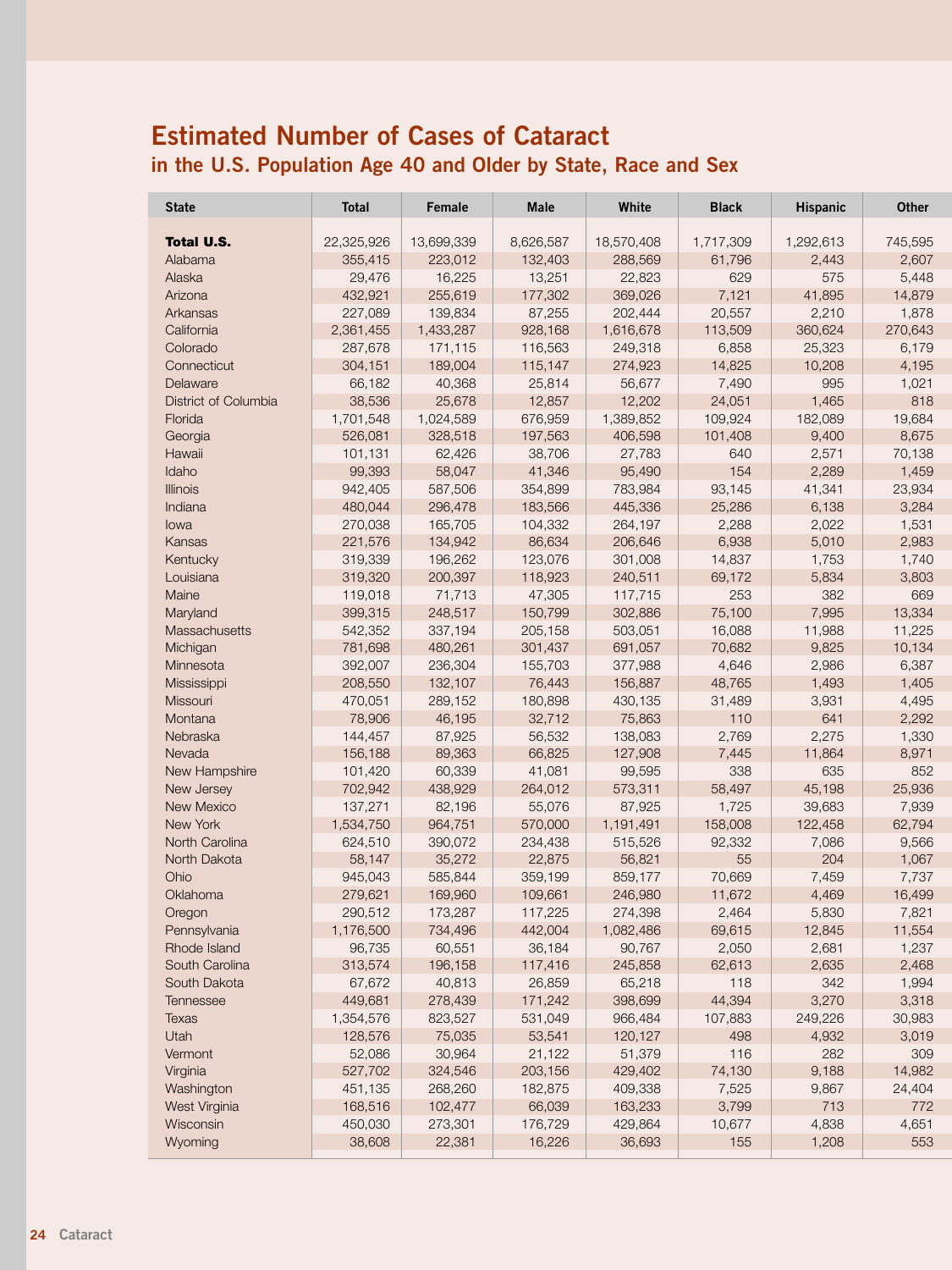| <b>White Female</b> | <b>White Male</b> | <b>Black Female</b> | <b>Black Male</b> | Hisp. Female | Hisp. Male | <b>Other Female</b> | <b>Other Male</b> | <b>State</b>         |
|---------------------|-------------------|---------------------|-------------------|--------------|------------|---------------------|-------------------|----------------------|
| 11,258,602          | 7,311,806         | 1,194,031           | 523,278           | 788,369      | 504,245    | 458,337             | 287,258           | <b>Total U.S.</b>    |
| 176,356             | 112,213           | 43,658              | 18,138            | 1,402        | 1,041      | 1,595               | 1,012             | Alabama              |
| 12,165              | 10,658            | 385                 | 244               | 324          | 252        | 3,351               | 2,098             | Alaska               |
| 216,650             | 152,376           | 4,585               | 2,536             | 25,027       | 16,868     | 9,357               | 5,522             | Arizona              |
| 123,037             | 79,407            | 14,444              | 6,113             | 1,208        | 1,002      | 1,145               | 733               | Arkansas             |
| 969,322             | 647,356           | 76,813              | 36,696            | 219,693      | 140,932    | 167,459             | 103,184           | California           |
| 147,802             | 101,516           | 4,431               | 2,427             | 15,002       | 10,322     | 3,880               | 2,299             | Colorado             |
| 169,862             | 105,061           | 10,371              | 4,454             | 6,310        | 3,898      | 2,461               | 1,734             | Connecticut          |
| 34,054              | 22,622            | 5,135               | 2,355             | 571          | 424        | 608                 | 413               | Delaware             |
| 7,055               | 5,146             | 17,146              | 6,906             | 946          | 519        | 532                 | 286               | District of Columbia |
| 823,240             | 566,611           | 75,014              | 34,910            | 114,300      | 67,789     | 12,034              | 7,649             | Florida              |
| 246,892             | 159,706           | 71,357              | 30,051            | 5,158        | 4,242      | 5,111               | 3,564             | Georgia              |
| 15,617              | 12,165            | 347                 | 294               | 1,562        | 1,008      | 44,899              | 25,239            | Hawaii               |
| 55,829              | 39,661            | 85                  | 70                | 1,235        | 1,054      | 898                 | 561               | Idaho                |
| 484,151             | 299,833           | 65,120              | 28,025            | 23,698       | 17,643     | 14,537              | 9,397             | <b>Illinois</b>      |
| 273,676             | 171,660           | 17,384              | 7,902             | 3,432        | 2,706      | 1,986               | 1,298             | Indiana              |
| 162,145             | 102,052           | 1,496               | 792               | 1,141        | 881        | 924                 | 607               | lowa                 |
| 125,583             | 81,063            | 4,683               | 2,255             | 2,878        | 2,132      | 1,799               | 1,184             | Kansas               |
| 183,949             | 117,059           | 10,269              | 4,568             | 982          | 771        | 1,062               | 678               | Kentucky             |
| 146,380             | 94,131            | 48,086              | 21,087            | 3,708        | 2,125      | 2,223               | 1,580             | Louisiana            |
| 70,916              | 46,798            | 146                 | 107               | 234          | 148        | 417                 | 252               | Maine                |
| 183,487             | 119,400           | 52,059              | 23,041            | 4,998        | 2,997      | 7,973               | 5,361             | Maryland             |
| 312,044             | 191,007           | 11,077              | 5,011             | 7,427        | 4,560      | 6,646               | 4,579             | Massachusetts        |
| 419,869             | 271,188           | 48,701              | 21,981            | 5,653        | 4,171      | 6,038               | 4,096             | Michigan             |
| 227,821             | 150,167           | 2,973               | 1,673             | 1,643        | 1,343      | 3,867               | 2,520             | Minnesota            |
| 96,338              | 60,550            | 34,040              | 14,725            | 864          | 629        | 865                 | 540               | Mississippi          |
| 261,996             | 168,139           | 22,090              | 9,400             | 2,314        | 1,617      | 2,753               | 1,743             | Missouri             |
| 44,314              | 31,549            | 65                  | 46                | 387          | 254        | 1,429               | 863               | Montana              |
| 83,987              | 54,096            | 1,864               | 904               | 1,238        | 1,037      | 835                 | 495               | Nebraska             |
| 72,111              | 55,797            | 4,779               | 2,666             | 6,830        | 5,034      | 5,643               | 3,328             | Nevada               |
| 59,244              | 40,351            | 201                 | 136               | 387          | 249        | 506                 | 345               | New Hampshire        |
| 354,549             | 218,761           | 40,940              | 17,557            | 28,000       | 17,198     | 15,440              | 10,495            | New Jersey           |
| 51,995              | 35,930            | 1,090               | 636               | 24,088       | 15,594     | 5,023               | 2,916             | New Mexico           |
| 734,747             | 456,744           | 113,328             | 44,680            | 79,353       | 43,105     | 37,323              | 25,471            | New York             |
| 315,177             | 200,349           | 65,188              | 27,144            | 3,761        | 3,325      | 5,946               | 3,620             | North Carolina       |
| 34,445              | 22,377            | 28                  | 27                | 120          | 83         | 679                 | 388               | North Dakota         |
| 527,838             | 331,339           | 48,919              | 21,750            | 4,394        | 3,065      | 4,692               | 3,045             | Ohio                 |
| 149,185             | 97,795            | 7,940               | 3,733             | 2,488        | 1,981      | 10,348              | 6,151             | Oklahoma             |
| 163,638             | 110,759           | 1,584               | 880               | 3,255        | 2,575      | 4,810               | 3,011             | Oregon               |
| 670,759             | 411,726           | 49,229              | 20,386            | 7,636        | 5,209      | 6,871               | 4,683             | Pennsylvania         |
| 56,768              | 33,999            | 1,360               | 690               | 1,690        | 991        | 732                 | 504               | Rhode Island         |
| 149,162             | 96,696            | 43,965              | 18,648            | 1,482        | 1,153      | 1,549               | 919               | South Carolina       |
| 39,284              | 25,934            | 62                  | 56                | 200          | 142        | 1,268               | 727               | South Dakota         |
| 243,426             | 155,272           | 31,182              | 13,213            | 1,831        | 1,439      | 2,000               | 1,318             | Tennessee            |
| 579,255             | 387,229           | 74,198              | 33,685            | 151,607      | 97,619     | 18,467              | 12,516            | Texas                |
| 70,065              | 50,063            | 284                 | 213               | 2,865        | 2,067      | 1,821               | 1,197             | Utah                 |
| 30,552              | 20,828            | 64                  | 52                | 170          | 112        | 178                 | 130               | Vermont              |
| 258,657             | 170,745           | 51,121              | 23,009            | 5,563        | 3,625      | 9,205               | 5,778             | Virginia             |
| 242,645             | 166,693           | 4,665               | 2,860             | 5,487        | 4,380      | 15,462              | 8,943             | Washington           |
| 98,918              | 64,315            | 2,674               | 1,125             | 427          | 286        | 458                 | 314               | West Virginia        |
| 260,400             | 169,464           | 7,314               | 3,363             | 2,701        | 2,137      | 2,886               | 1,765             | Wisconsin            |
| 21,243              | 15,449            | 94                  | 61                | 697          | 511        | 347                 | 206               | Wyoming              |
|                     |                   |                     |                   |              |            |                     |                   |                      |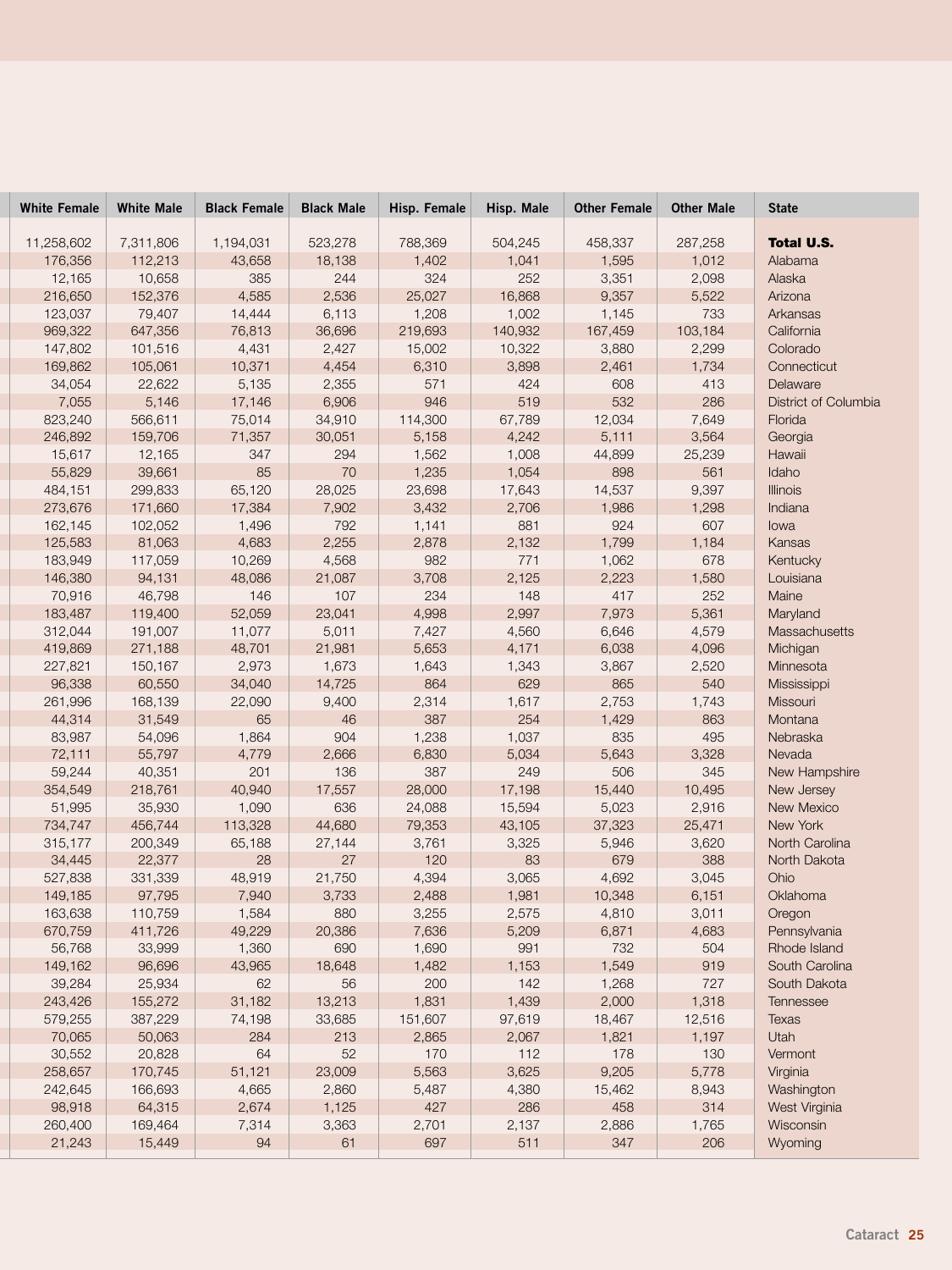#### **SECTION 5**

# **DiabeticRetinopathy**

Diabetic retinopathy is a common complication of diabetes. It affects the tiny blood vessels of the retina. Retinal blood vessels can break down, leak or become blocked affecting and impairing vision over time. In some people with diabetic retinopathy, serious damage to the eye can occur when abnormal new blood vessels grow on the surface of the retina.

Diabetic retinopathy can affect almost anyone with diabetes. The U.S. Centers for Disease Control and Prevention (CDC) estimate that 10.3 million Americans have diagnosed diabetes, while an additional 5.4 million have diabetes that has not been diagnosed.

In general, the longer someone has diabetes, the greater the risk of developing diabetic retinopathy. Eventually, almost everyone with juvenile-onset diabetes will develop some signs of diabetic retinopathy. Those who acquire diabetes later in life are also at risk of diabetic retinopathy, although they are somewhat less likely to develop advanced diabetic retinopathy.

Diabetes also increases the risk of other eye diseases such as cataract and glaucoma. Because of its dangers to good vision, people with diabetes are urged to seek annual dilated eye exams.

Research suggests that the risk of diabetic retinopathy can be reduced through careful control of blood sugar. People with diabetes are also encouraged to control their blood pressure.

Laser treatment, called photocoagulation, has been shown to reduce the risk of sight loss in advanced cases of diabetic retinopathy. Focal photocoagulation can be used to destroy leaking blood vessels. Scatter photocoagulation, where a large number of spots are destroyed by the laser, is used to control the growth of abnormal blood vessels. In some cases vitrectomy, a surgical procedure to remove clouded fluid and gel from inside the eye, can help.

The prevalence estimates for cases of diabetic retinopathy on pages 28 and 29 include those with mild or worse retinopathy (grade 14 or higher based on fundus photographs), including definite non-proliferative retinopathy (e.g., microaneurysms, blot hemorrhages), macular edema or proliferative changes.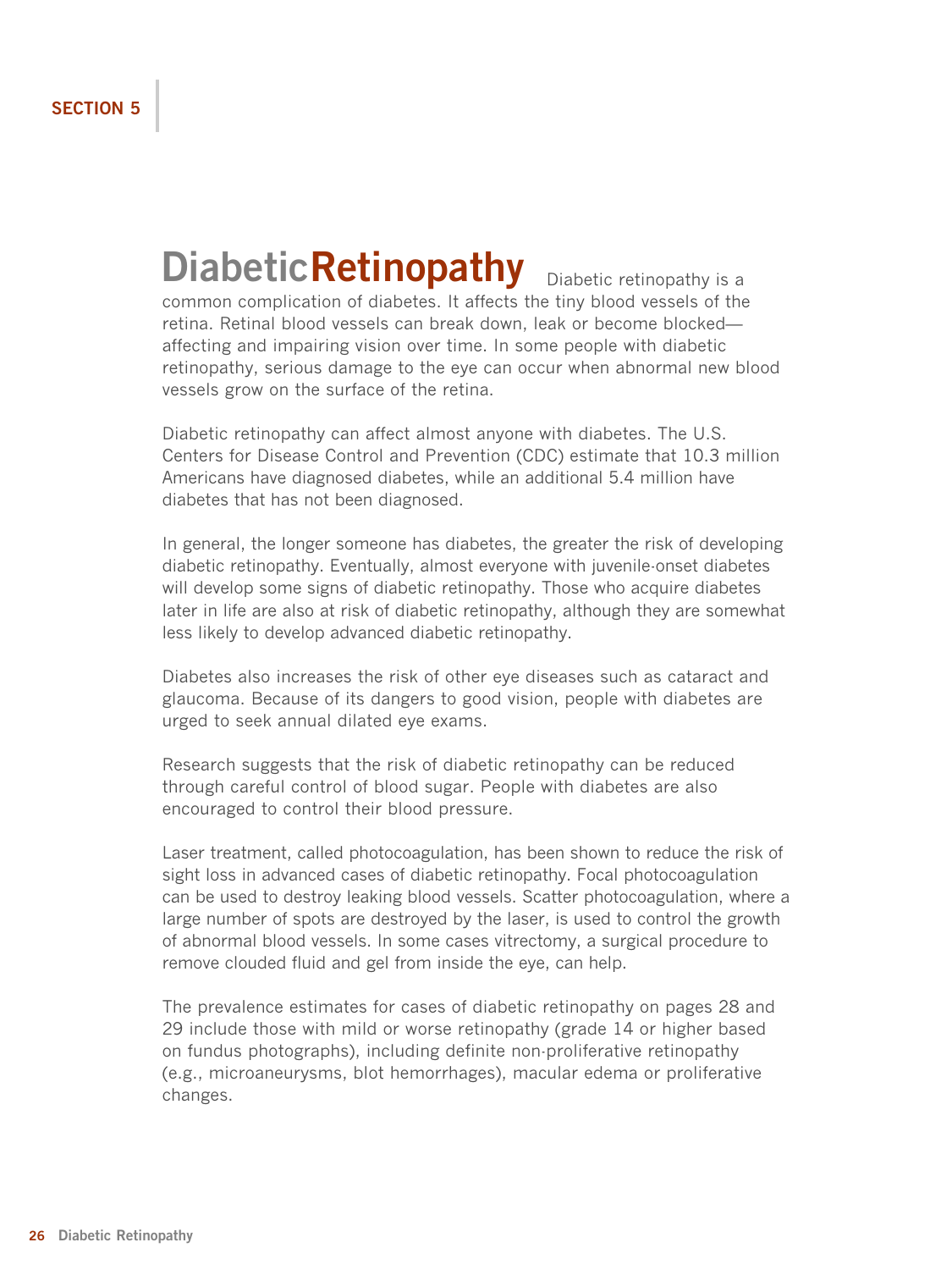Diabetic retinopathy affects over 4.4 million Americans age 40 and older. Prior to age 40, diabetic retinopathy affects Whites more frequently than other races. In later decades, Hispanics are most commonly affected by the disease.

Due to a lack of information about diabetic retinopathy in other races, the prevalence estimates for "other" races are the arithmetic average of those for Whites, Blacks and Hispanics.



**Estimated Specific Prevalence Rates for Diabetic Retinopathy**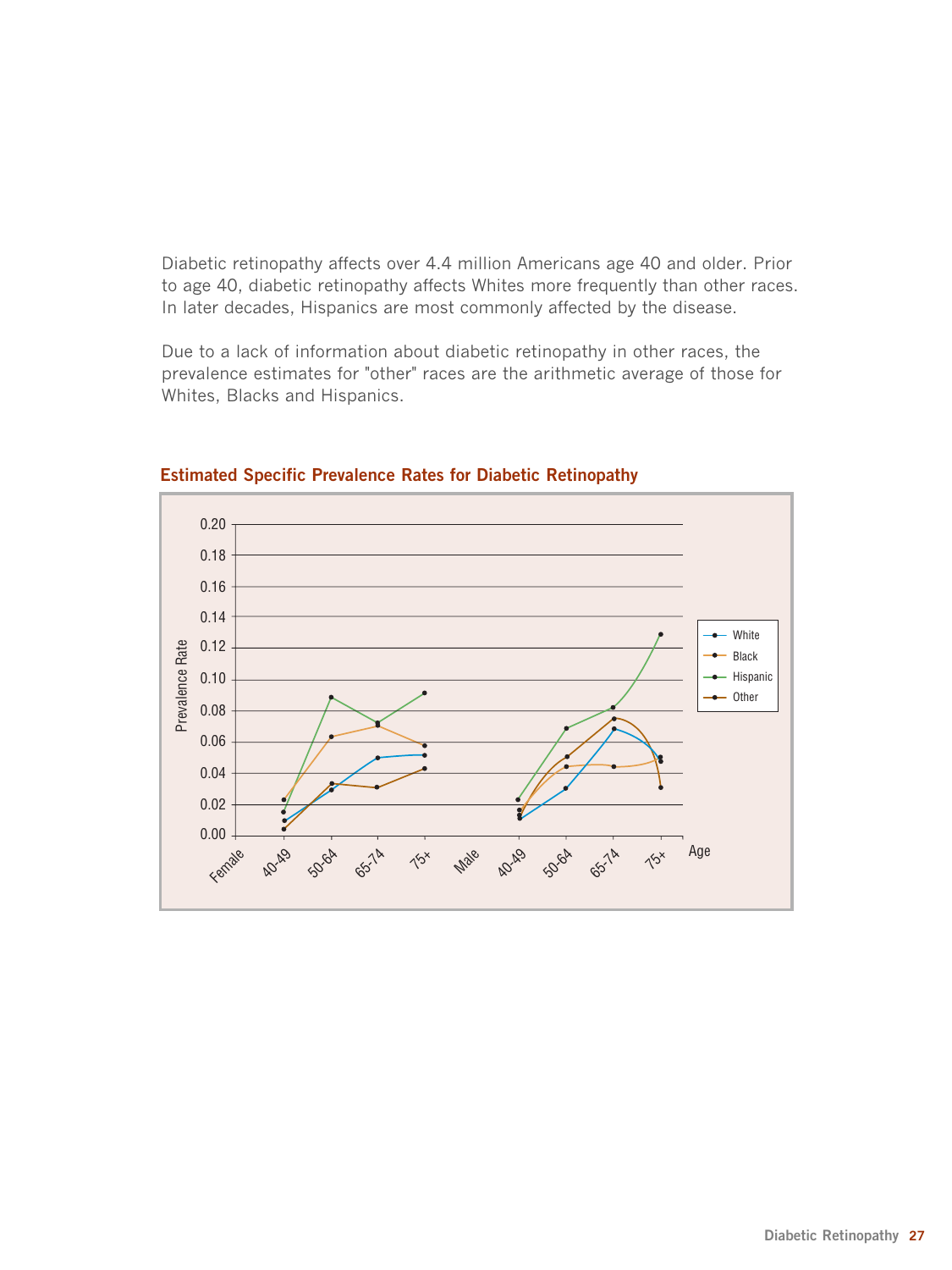#### **Estimated Number of Cases of Diabetic Retinopathy in the U.S. Population Age 40 and Older by State, Race and Sex**

| <b>State</b>          | <b>Total</b> | Female    | <b>Male</b> | White     | <b>Black</b> | <b>Hispanic</b> | <b>Other</b> |
|-----------------------|--------------|-----------|-------------|-----------|--------------|-----------------|--------------|
| <b>Total U.S.</b>     | 4,482,885    | 2,300,979 | 2,181,905   | 3,122,598 | 538,896      | 633,375         | 188,016      |
| Alabama               | 70,621       | 37,656    | 32,965      | 50,153    | 18,508       | 1,219           | 740          |
| Alaska                | 7,610        | 3,291     | 4,319       | 5,495     | 260          | 384             | 1,472        |
| Arizona               | 88,026       | 43,480    | 44,545      | 60,547    | 2,423        | 21,254          | 3,803        |
| Arkansas              | 42,305       | 21,701    | 20,604      | 34,364    | 6,176        | 1,245           | 520          |
| California            | 549,217      | 276,966   | 272,252     | 268,915   | 36,052       | 179,990         | 64,261       |
| Colorado              | 63,132       | 30,868    | 32,264      | 46,526    | 2,378        | 12,603          | 1,625        |
| Connecticut           | 55,483       | 28,882    | 26,600      | 44,050    | 4,789        | 5,444           | 1,199        |
| Delaware              | 12,824       | 6,638     | 6,186       | 9,549     | 2,449        | 546             | 280          |
| District of Columbia  | 9,471        | 5,667     | 3,804       | 2,161     | 6,368        | 742             | 200          |
| Florida               | 328,595      | 170,017   | 158,579     | 210,842   | 35,816       | 76,580          | 5,358        |
| Georgia               | 117,292      | 61,974    | 55,318      | 75,098    | 34,157       | 5,414           | 2,624        |
| Hawaii                | 20,531       | 9,609     | 10,922      | 5,163     | 252          | 1,335           | 13,781       |
| Idaho                 | 18,776       | 8,925     | 9,850       | 16,993    | 62           | 1,342           | 379          |
| <b>Illinois</b>       | 187,928      | 97,924    | 90,004      | 130,195   | 28,686       | 22,582          | 6,465        |
| Indiana               | 88,257       | 44,901    | 43,356      | 76,328    | 7,753        | 3,236           | 941          |
| lowa                  | 44,851       | 22,470    | 22,380      | 42,520    | 770          | 1,111           | 449          |
| Kansas                | 39,555       | 19,799    | 19,755      | 33,917    | 2,181        | 2,608           | 848          |
| Kentucky              | 59,863       | 30,192    | 29,671      | 53,838    | 4,589        | 932             | 504          |
| Louisiana             | 67,106       | 36,243    | 30,863      | 41,865    | 21,575       | 2,606           | 1,060        |
| Maine                 | 20,926       | 10,271    | 10,655      | 20,444    | 93           | 191             | 198          |
| Maryland              | 84,663       | 45,358    | 39,305      | 51,893    | 24,996       | 4,185           | 3,590        |
| <b>Massachusetts</b>  | 96,239       | 49,506    | 46,733      | 81,520    | 5,230        | 6,512           | 2,977        |
| Michigan              | 147,805      | 75,916    | 71,889      | 118,178   | 21,693       | 5,061           | 2,872        |
| Minnesota             | 70,223       | 34,358    | 35,865      | 64,807    | 1,873        | 1,728           | 1,816        |
| Mississippi           | 43,345       | 23,560    | 19,785      | 27,219    | 15,021       | 728             | 377          |
| <b>Missouri</b>       | 85,696       | 43,914    | 41,783      | 72,797    | 9,696        | 1,990           | 1,214        |
| Montana               | 14,446       | 6,843     | 7,602       | 13,433    | 38           | 334             | 640          |
| Nebraska              | 25,185       | 12,587    | 12,598      | 22,631    | 914          | 1,266           | 374          |
| Nevada                | 34,547       | 16,361    | 18,186      | 23,438    | 2,427        | 6,391           | 2,291        |
| New Hampshire         | 18,752       | 9,072     | 9,680       | 18,019    | 131          | 352             | 250          |
| New Jersey            | 140,099      | 73,503    | 66,596      | 91,845    | 18,245       | 22,721          | 7,288        |
| <b>New Mexico</b>     | 35,727       | 18,040    | 17,688      | 15,170    | 549          | 17,986          | 2,022        |
| <b>New York</b>       | 315,153      | 168,332   | 146,821     | 191,874   | 48,007       | 58,561          | 16,711       |
| <b>North Carolina</b> | 124,896      | 65,717    | 59,180      | 89,749    | 28,293       | 4,217           | 2,637        |
| North Dakota          | 9,547        | 4,696     | 4,851       | 9,115     | 28           | 105             | 299          |
| Ohio                  | 171,467      | 88,715    | 82,752      | 144,515   | 21,068       | 3,731           | 2,153        |
| Oklahoma              | 52,321       | 26,023    | 26,298      | 41,974    | 3,744        | 2,512           | 4,091        |
| Oregon                | 53,012       | 25,813    | 27,198      | 46,786    | 834          | 3,354           | 2,037        |
| Pennsylvania          | 200,754      | 104,511   | 96,243      | 170,715   | 20,143       | 6,709           | 3,187        |
| Rhode Island          | 16,579       | 8,613     | 7,967       | 14,127    | 686          | 1,437           | 329          |
| South Carolina        | 64,714       | 34,646    | 30,068      | 43,272    | 19,310       | 1,427           | 704          |
| South Dakota          | 11,259       | 5,489     | 5,770       | 10,499    | 48           | 173             | 539          |
| <b>Tennessee</b>      | 87,753       | 45,260    | 42,493      | 70,806    | 14,162       | 1,802           | 982          |
| <b>Texas</b>          | 337,117      | 173,019   | 164,098     | 171,077   | 35,568       | 121,459         | 9,012        |
| Utah                  | 25,255       | 12,129    | 13,126      | 21,629    | 186          | 2,657           | 783          |
| Vermont               | 9,545        | 4,630     | 4,915       | 9,280     | 45           | 125             | 96           |
| Virginia              | 109,608      | 56,677    | 52,932      | 77,193    | 23,011       | 5,227           | 4,177        |
| Washington            | 87,169       | 42,001    | 45,168      | 72,514    | 2,741        | 5,685           | 6,229        |
| <b>West Virginia</b>  | 29,685       | 14,761    | 14,924      | 28,114    | 1,050        | 311             | 210          |
| Wisconsin             | 80,310       | 39,848    | 40,462      | 72,610    | 3,769        | 2,665           | 1,266        |
| Wyoming               | 7,644        | 3,606     | 4,038       | 6,839     | 51           | 600             | 154          |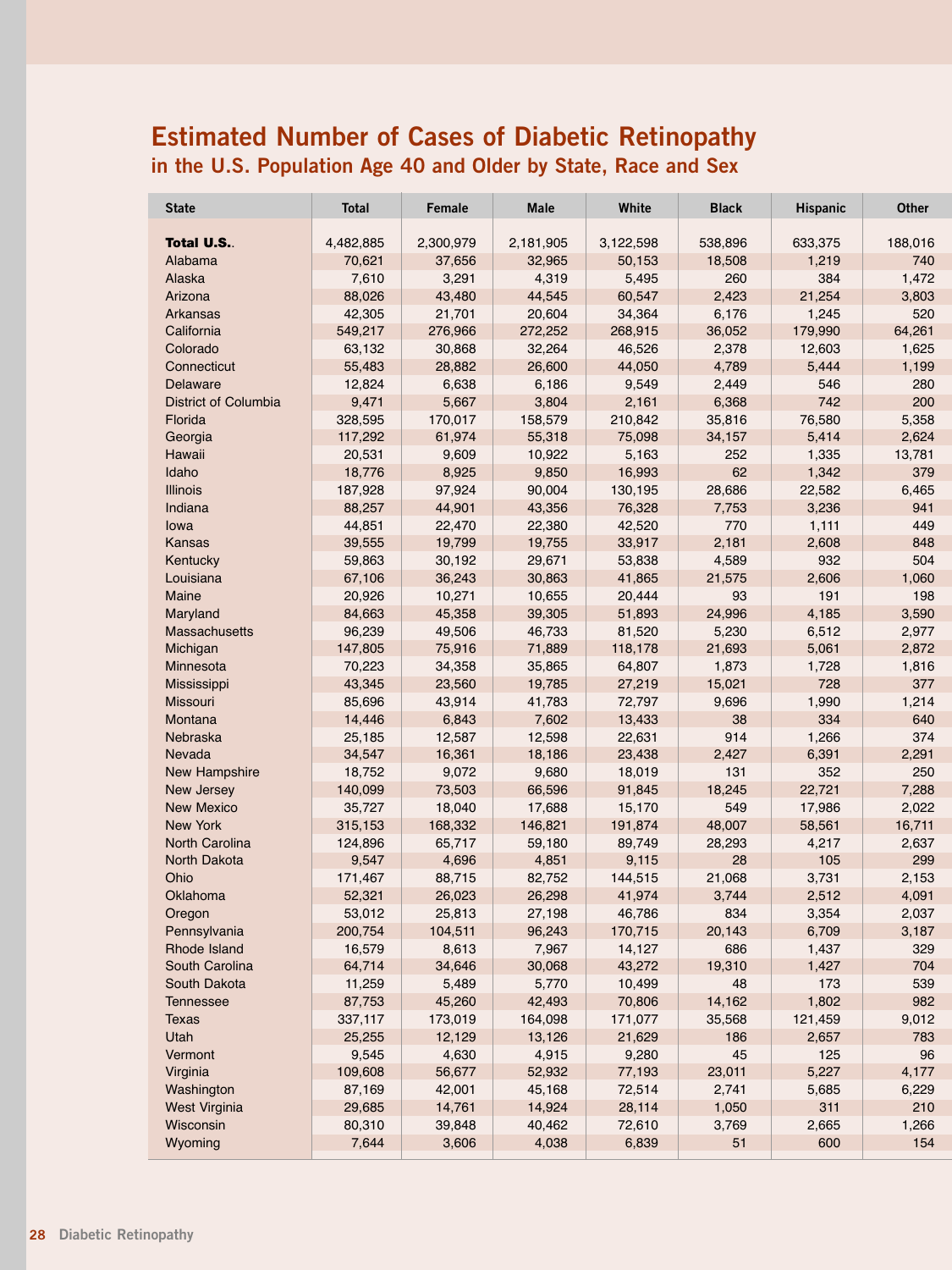| <b>White Female</b> | <b>White Male</b> | <b>Black Female</b> | <b>Black Male</b> | Hisp. Female | Hisp. Male | <b>Other Female</b> | <b>Other Male</b> | <b>State</b>         |
|---------------------|-------------------|---------------------|-------------------|--------------|------------|---------------------|-------------------|----------------------|
|                     |                   |                     |                   |              |            |                     |                   |                      |
| 1,545,887           | 1,576,711         | 342,059             | 196,837           | 333,815      | 299,561    | 79,219              | 108,797           | <b>Total U.S.</b>    |
| 24,837              | 25,317            | 11,922              | 6,586             | 587          | 632        | 311                 | 430               | Alabama              |
| 2,350               | 3,145             | 142                 | 117               | 194          | 189        | 605                 | 867               | Alaska               |
| 29,418              | 31,128            | 1,393               | 1,030             | 11,020       | 10,234     | 1,649               | 2,154             | Arizona              |
| 16,970              | 17,394            | 3,925               | 2,251             | 589          | 656        | 218                 | 302               | Arkansas             |
| 131,859             | 137,055           | 22,197              | 13,856            | 95,159       | 84,831     | 27,751              | 36,510            | California           |
| 22,373              | 24,153            | 1,360               | 1,017             | 6,432        | 6,171      | 702                 | 923               | Colorado             |
| 22,373              | 21,676            | 3,072               | 1,718             | 2,970        | 2,475      | 468                 | 732               | Connecticut          |
| 4,708               | 4,842             | 1,544               | 906               | 274          | 272        | 114                 | 166               | Delaware             |
| 995                 | 1,165             | 4,177               | 2,191             | 404          | 338        | 90                  | 110               | District of Columbia |
| 104,179             | 106,663           | 22,365              | 13,451            | 41,226       | 35,353     | 2,246               | 3,112             | Florida              |
| 36,694              | 38,403            | 21,765              | 12,392            | 2,491        | 2,923      | 1,024               | 1,600             | Georgia              |
| 2,340               | 2,823             | 116                 | 136               | 710          | 624        | 6,443               | 7,338             | Hawaii               |
| 8,100               | 8,893             | 29                  | 33                | 635          | 707        | 161                 | 217               | Idaho                |
| 65,436              | 64,759            | 18,570              | 10,116            | 11,284       | 11,298     | 2,634               | 3,831             | <b>Illinois</b>      |
| 38,074              | 38,254            | 4,887               | 2,866             | 1,557        | 1,679      | 383                 | 558               | Indiana              |
| 21,303              | 21,218            | 447                 | 323               | 536          | 575        | 185                 | 264               | lowa                 |
| 16,844              | 17,073            | 1,329               | 853               | 1,283        | 1,325      | 343                 | 505               | Kansas               |
| 26,673              | 27,165            | 2,876               | 1,713             | 438          | 494        | 205                 | 300               | Kentucky             |
| 20,673              | 21,192            | 13,758              | 7,817             | 1,397        | 1,209      | 416                 | 644               | Louisiana            |
| 10,040              | 10,404            | 45                  | 47                | 103          | 88         | 83                  | 115               | Maine                |
| 25,668              | 26,225            | 15,969              | 9,027             | 2,262        | 1,923      | 1,459               | 2,131             | Maryland             |
| 41,474              | 40,046            | 3,263               | 1,967             | 3,589        | 2,923      | 1,180               | 1,797             | Massachusetts        |
| 58,452              | 59,726            | 13,800              | 7,893             | 2,523        | 2,538      | 1,141               | 1,732             | Michigan             |
| 31,756              | 33,051            | 1,048               | 824               | 821          | 907        | 733                 | 1,083             | Minnesota            |
| 13,486              | 13,732            | 9,564               | 5,457             | 347          | 381        | 162                 | 214               | Mississippi          |
| 36,154              | 36,643            | 6,245               | 3,451             | 1,008        | 982        | 506                 | 708               | Missouri             |
| 6,383               | 7,050             | 18                  | 20                | 178          | 156        | 264                 | 376               | Montana              |
| 11,272              | 11,359            | 556                 | 358               | 599          | 667        | 160                 | 214               | Nebraska             |
| 10,734              | 12,704            | 1,434               | 993               | 3,192        | 3,199      | 1,002               | 1,289             | Nevada               |
| 8,716               | 9,303             | 69                  | 62                | 188          | 164        | 99                  | 151               | New Hampshire        |
| 46,659              | 45,186            | 11,757              | 6,488             | 12,237       | 10,484     | 2,850               | 4,438             | New Jersey           |
| 7,384               | 7,787             | 304                 | 245               | 9,467        | 8,519      | 885                 | 1,137             | <b>New Mexico</b>    |
| 97,137              | 94,737            | 31,606              | 16,401            | 32,976       | 25,585     | 6,613               | 10,099            | New York             |
| 44,618              | 45,131            | 18,122              | 10,171            | 1,878        | 2,339      | 1,099               | 1,538             | North Carolina       |
| 4,501               | 4,614             | 12                  | 16                | 54           | 51         | 129                 | 170               | North Dakota         |
| 72,516              | 71,999            | 13,416              | 7,652             | 1,907        | 1,824      | 876                 | 1,278             | Ohio                 |
| 20,746              | 21,228            | 2,308               | 1,436             | 1,217        | 1,295      | 1,752               | 2,340             | Oklahoma             |
| 22,878              | 23,908            | 465                 | 369               | 1,611        | 1,743      | 860                 | 1,178             | Oregon               |
| 86,739              | 83,976            | 13,018              | 7,126             | 3,482        | 3,228      | 1,273               | 1,914             | Pennsylvania         |
| 7,276               | 6,851             | 409                 | 277               | 797          | 640        | 131                 | 198               | Rhode Island         |
| 21,304              | 21,968            | 12,372              | 6,938             | 671          | 756        | 299                 | 405               | South Carolina       |
| 5,153               | 5,346             | 21                  | 28                | 85           | 88         | 231                 | 308               | South Dakota         |
| 34,967              | 35,840            | 9,056               | 5,106             | 842          | 960        | 395                 | 588               | Tennessee            |
| 83,320              | 87,756            | 22,199              | 13,369            | 63,925       | 57,534     | 3,574               | 5,438             | <b>Texas</b>         |
| 10,379              | 11,249            | 91                  | 95                | 1,327        | 1,330      | 332                 | 451               | Utah                 |
| 4,506               | 4,774             | 22                  | 23                | 65           | 60         | 38                  | 58                | Vermont              |
| 37,707              | 39,486            | 14,462              | 8,548             | 2,760        | 2,467      | 1,747               | 2,431             | Virginia             |
| 35,008              | 37,506            | 1,491               | 1,250             | 2,775        | 2,910      | 2,727               | 3,502             | Washington           |
| 13,869              | 14,245            | 650                 | 400               | 158          | 153        | 84                  | 126               | <b>West Virginia</b> |
| 35,671              | 36,939            | 2,368               | 1,401             | 1,286        | 1,379      | 523                 | 743               | Wisconsin            |
| 3,216               | 3,623             | 26                  | 25                | 298          | 302        | 66                  | 88                | Wyoming              |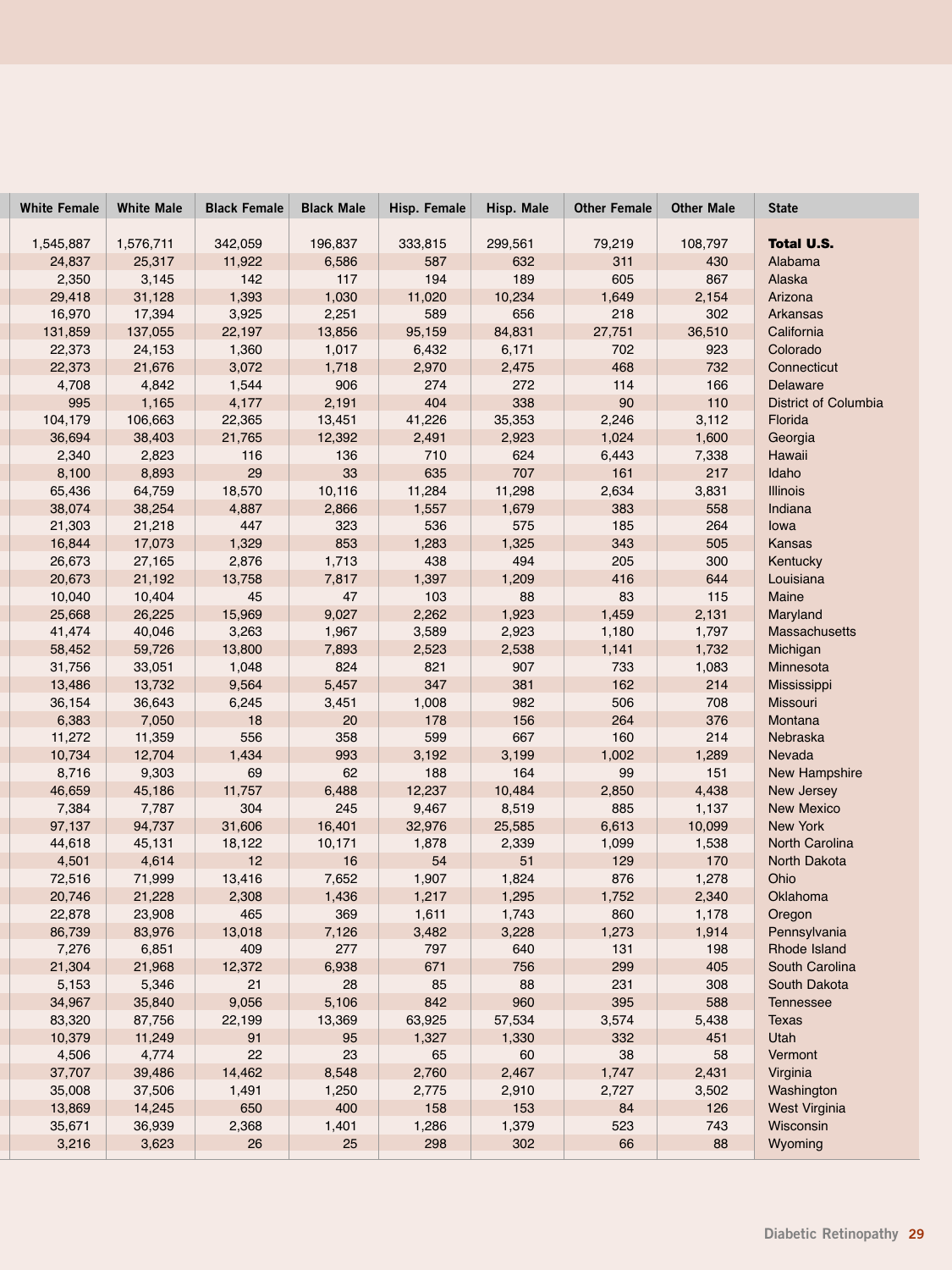# **Glaucoma**

Glaucoma is a disease that causes a gradual degeneration of cells that make up the optic nerve, which carries visual information from the eye to the brain. As the nerve cells die, vision is slowly lost, usually beginning in the periphery. Often, the loss of vision is unnoticeable until a significant amount of nerve damage has occurred. For this reason, as many as half of all people with glaucoma may be unaware of their disease.

The exact cause of primary open-angle glaucoma, the most common form of the disease, is uncertain. Other forms of glaucoma (such as angle-closure, secondary and congenital glaucoma) occur in relation to specific physical causes.

Elevated fluid pressure within the eye (intraocular pressure) seems related in some way to all cases of glaucoma. The majority of cases of glaucoma exhibit intraocular pressure outside normal limits at some time. However, even those cases with apparently normal pressure seem to benefit from treatment aimed at lowering pressure.

Most cases of glaucoma can be controlled and vision loss slowed or halted by treatment. Medications, laser treatments and surgery can be used to lower intraocular pressure. However, any vision lost to glaucoma cannot be restored.

Unfortunately, glaucoma cannot be prevented. Factors that increase the risk of glaucoma include age, race, diabetes, eye trauma and long-term use of steroid medications.

Glaucoma is traditionally defined by a triad of signs, including the presence of at least two of the following: elevated intraocular pressure, optic disc cupping and visual field loss. However, case definitions used in the various epidemiologic studies of the disease have differed on specific criteria. Only cases of primary open-angle glaucoma that had clear signs of optic nerve head damage and/or reproducible visual field loss (definite open-angle glaucoma) are included in the prevalence estimates.

The table on pages 32 and 33 lists state-by-state prevalence estimates for glaucoma by race and sex. Glaucoma affects almost 2.3 million Americans age 40 and older, or about 1.9% of this population. Glaucoma prevalence is clearly related to age and race (on p. 31). In general, glaucoma is more common in Blacks, Hispanics and with increasing age.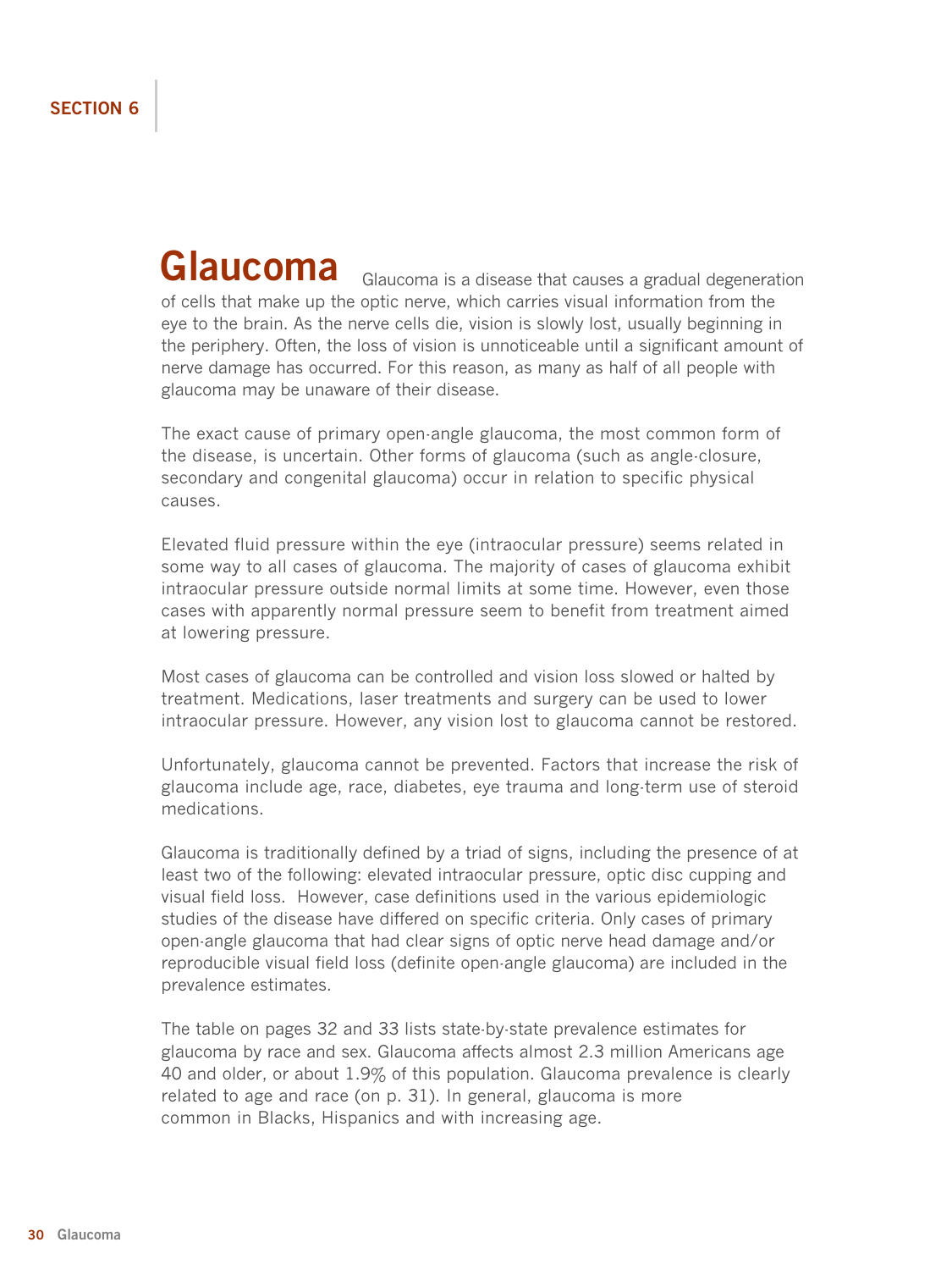In the 65-69 age group, the prevalence rate for White females is about 1.6%, while in Black females the rate is almost three times higher at 4.6%. For those age 80 and older, glaucoma affects more than 10% of Black men and Hispanic women.

Glaucoma appears to be more common initially in women, but by age 65, prevalence becomes more comparable between the sexes.



**Estimated Specific Prevalence Rates for Open-Angle Glaucoma**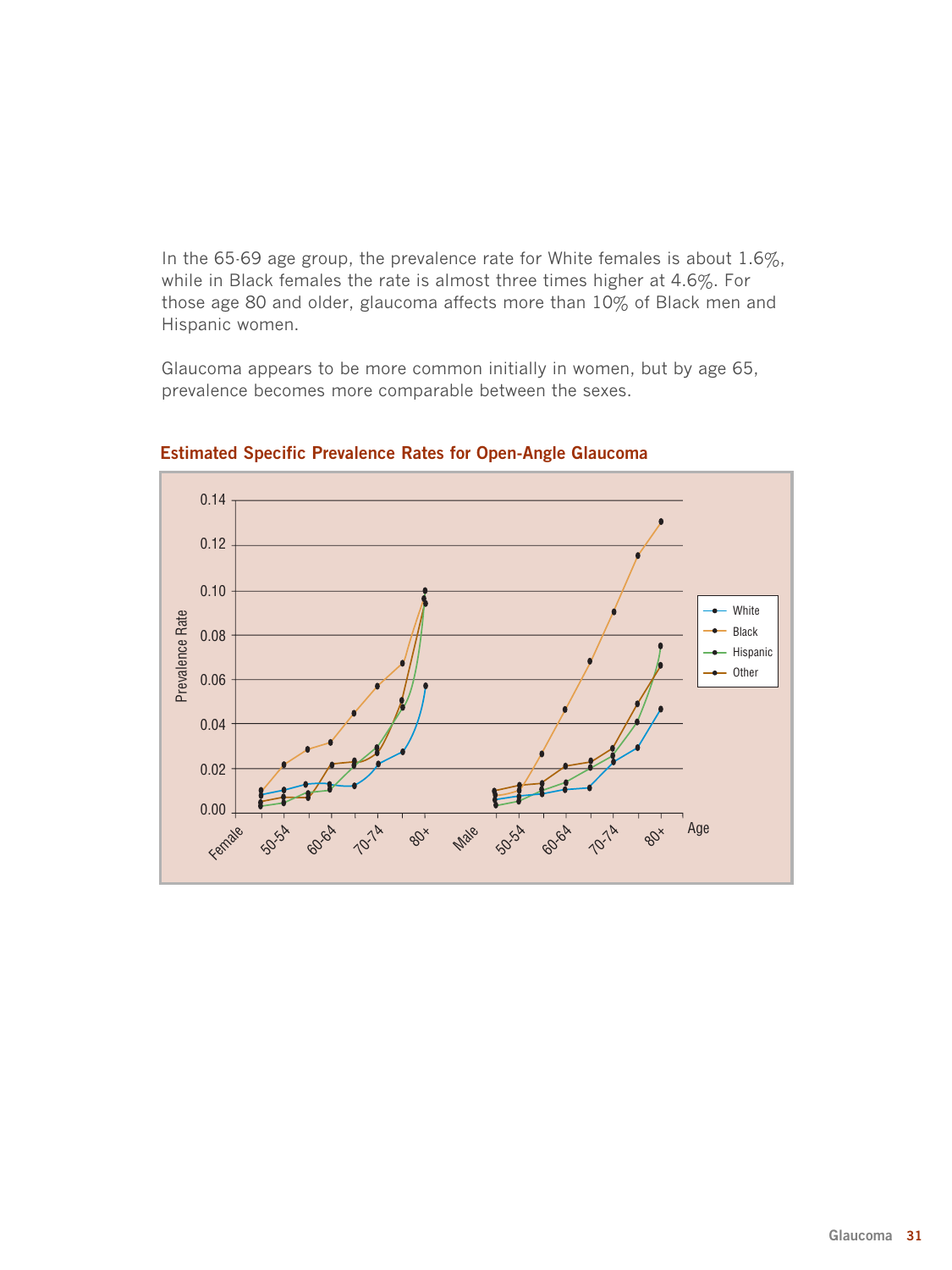#### **Estimated Number of Cases of Definite Primary Open Angle Glaucoma in the U.S. Population Age 40 and Older by State, Race and Sex**

| <b>State</b>                   | <b>Total</b>    | <b>Female</b>   | <b>Male</b>     | White           | <b>Black</b> | <b>Hispanic</b> | <b>Other</b> |
|--------------------------------|-----------------|-----------------|-----------------|-----------------|--------------|-----------------|--------------|
| <b>Total U.S.</b>              | 2,290,846       | 1,388,698       | 902,148         | 1,589,670       | 440,861      | 153,860         | 106,455      |
| Alabama                        | 40,621          | 24,489          | 16,131          | 24,387          | 15,548       | 297             | 389          |
| Alaska                         | 3,281           | 1,858           | 1,424           | 2,230           | 184          | 70              | 798          |
| Arizona                        | 39,674          | 23,485          | 16,189          | 30,660          | 1,926        | 4,963           | 2,125        |
| Arkansas                       | 22,742          | 13,813          | 8,929           | 17,007          | 5,189        | 269             | 277          |
| California                     | 249,602         | 148,472         | 101,130         | 139,063         | 29,533       | 43,221          | 37,785       |
| Colorado                       | 27,989          | 16,870          | 11,119          | 22,197          | 1,860        | 3,026           | 906          |
| Connecticut                    | 29,434          | 18,367          | 11,068          | 23,737          | 3,834        | 1,225           | 638          |
| Delaware                       | 7,037           | 4,207           | 2,830           | 4,801           | 1,968        | 120             | 149          |
| District of Columbia           | 7,157           | 4,111           | 3,046           | 1,062           | 5,804        | 176             | 115          |
| Florida                        | 166,640         | 99,070          | 67,570          | 113,539         | 28,847       | 21,402          | 2,853        |
| Georgia                        | 64,469          | 38,861          | 25,608          | 35,475          | 26,506       | 1,156           | 1,331        |
| Hawaii                         | 12,317          | 7,221           | 5,096           | 2,459           | 189          | 305             | 9,364        |
| Idaho                          | 8,832           | 5,308           | 3,525           | 8,298           | 46           | 278             | 211          |
| <b>Illinois</b>                | 99,577          | 60,820          | 38,756          | 67,449          | 23,737       | 4,929           | 3,462        |
| Indiana                        | 46,142          | 28,511          | 17,630          | 38,416          | 6,488        | 742             | 495          |
| lowa                           | 23,651          | 14,814          | 8,837           | 22,559          | 612          | 248             | 232          |
| Kansas                         | 20,611          | 12,681          | 7,931           | 17,758          | 1,799        | 607             | 447          |
| Kentucky                       | 30,265          | 18,699          | 11,566          | 25,995          | 3,797        | 211             | 262          |
| Louisiana                      | 39,541          | 23,522          | 16,019          | 20,581          | 17,712       | 689             | 559          |
| Maine                          | 10,374          | 6,422           | 3,952           | 10,154          | 72           | 46              | 102          |
| Maryland                       | 48,909          | 29,234          | 19,675          | 26,317          | 19,686       | 968             | 1,937        |
| Massachusetts                  | 50,610          | 31,770          | 18,841          | 43,329          | 4,183        | 1,441           | 1,658        |
| Michigan                       | 80,583          | 48,971          | 31,612          | 59,827          | 18,059       | 1,177           | 1,520        |
| Minnesota                      | 35,695          | 22,046          | 13,649          | 33,037          | 1,323        | 369             | 966          |
| Mississippi                    | 26,059          | 15,552          | 10,507          | 13,237          | 12,436       | 180             | 205          |
| Missouri                       | 45,943          | 28,233          | 17,710          | 36,797          | 8,019        | 472             | 655          |
| Montana                        | 7,009           | 4,217           | 2,793           | 6,564           | 31           | 76              | 338          |
| Nebraska                       | 13,013          | 8,043           | 4,970           | 11,807          | 731          | 278             | 198          |
| Nevada                         | 15,517          | 8,789           | 6,728           | 10,859          | 1,999        | 1,410           | 1,249        |
| New Hampshire                  | 9,118           | 5,609           | 3,509           | 8,814           | 97           | 77              | 130          |
| New Jersey                     | 73,158          | 44,851          | 28,307          | 48,990          | 14,959       | 5,348           | 3,861        |
| New Mexico                     | 13,754          | 8,157           | 5,596           | 7,463           | 459          | 4,688           | 1,143        |
| New York                       | 164,395         | 101,075         | 63,320          | 101,305         | 39,592       | 14,374          | 9,123        |
| North Carolina                 | 69,683          | 42,199          | 27,484          | 44,002          | 23,381       | 884             | 1,416        |
| North Dakota                   | 5,045           | 3,135           | 1,911           | 4,843           | 17           | 25              | 160          |
| Ohio                           | 93,852          | 57,763          | 36,089          | 73,894          | 17,918       | 894             | 1,146        |
| Oklahoma                       | 26,767          | 16,185          | 10,582          | 20,861          | 3,038        | 537             | 2,332        |
| Oregon                         | 26,212          | 15,953          | 10,258          | 23,700          | 662          | 715             | 1,135        |
| Pennsylvania                   | 112,325         | 70,012          | 42,313          | 91,756          | 17,321       | 1,544           | 1,705        |
| Rhode Island                   | 8,852           | 5,610           | 3,242           | 7,800           | 545          | 325<br>321      | 182          |
| South Carolina<br>South Dakota | 37,509          | 22,413          | 15,096          | 20,922          | 15,898<br>35 | 42              | 367<br>294   |
| Tennessee                      | 5,923<br>46,496 | 3,651<br>28,436 | 2,272<br>18,061 | 5,552<br>34,186 | 11,407       | 401             | 502          |
|                                | 145,790         | 86,920          | 58,870          | 83,327          | 28,242       | 29,566          | 4,655        |
| <b>Texas</b><br>Utah           | 11,648          | 6,971           | 4,677           | 10,470          | 142          | 594             | 442          |
| Vermont                        | 4,631           | 2,844           | 1,786           | 4,513           | 34           | 35              | 48           |
| Virginia                       | 59,790          | 35,730          | 24,060          | 37,404          | 19,063       | 1,114           | 2,209        |
| Washington                     | 42,820          | 25,876          | 16,944          | 36,025          | 2,095        | 1,204           | 3,497        |
| West Virginia                  | 14,954          | 9,210           | 5,744           | 13,828          | 929          | 86              | $111$        |
| Wisconsin                      | 41,344          | 25,566          | 15,778          | 37,194          | 2,868        | 589             | 693          |
| Wyoming                        | 3,486           | 2,080           | 1,406           | 3,218           | 42           | 144             | 81           |
|                                |                 |                 |                 |                 |              |                 |              |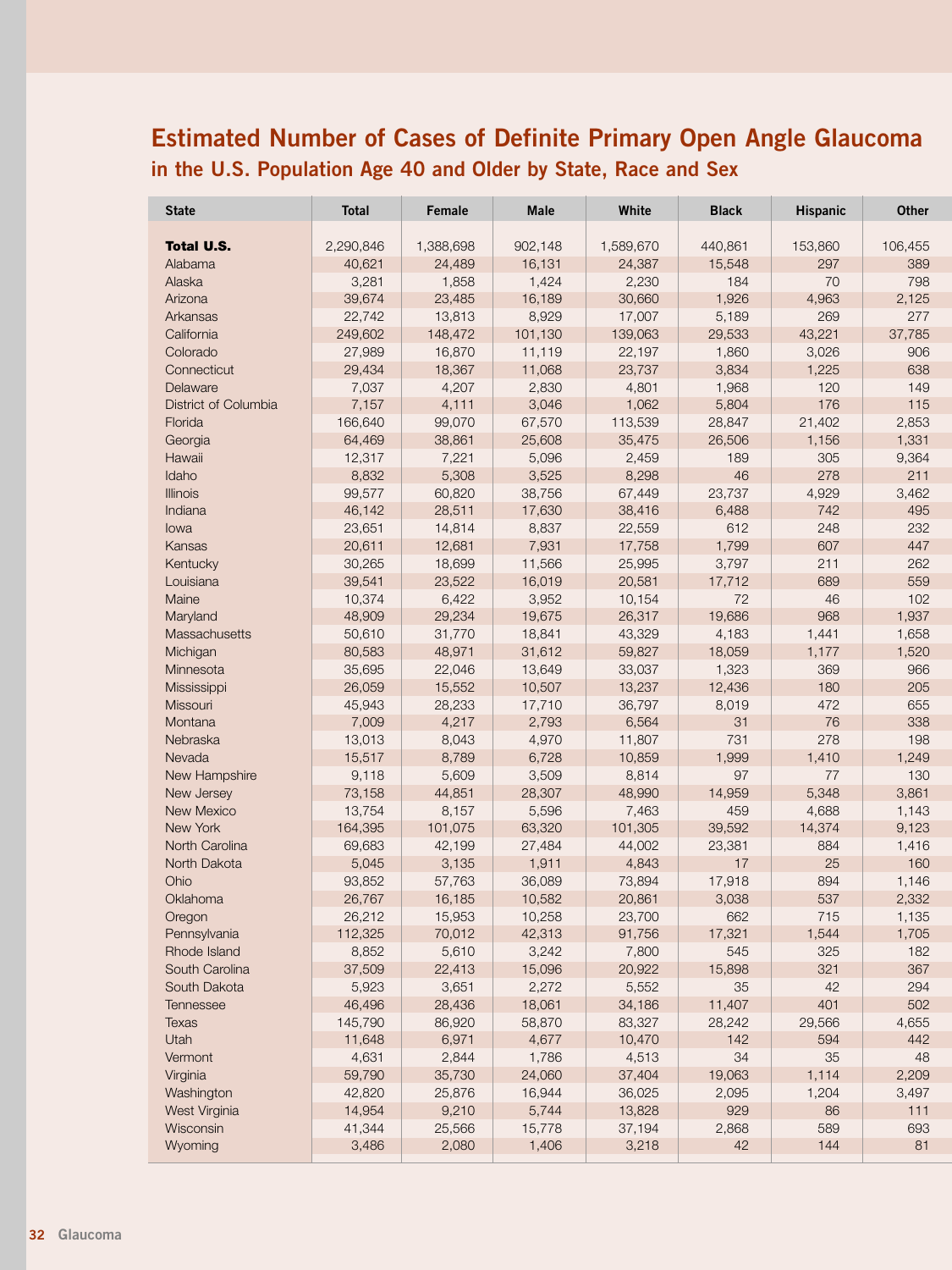| <b>White Female</b> | <b>White Male</b> | <b>Black Female</b> | <b>Black Male</b> | Hisp. Female | Hisp. Male | <b>Other Female</b> | <b>Other Male</b> | <b>State</b>         |
|---------------------|-------------------|---------------------|-------------------|--------------|------------|---------------------|-------------------|----------------------|
|                     |                   |                     |                   |              |            |                     |                   |                      |
| 991,193             | 598,477           | 247,981             | 192,881           | 89,804       | 64,056     | 59,721              | 46,735            | <b>Total U.S.</b>    |
| 15,222              | 9,165             | 8,886               | 6,661             | 163          | 134        | 218                 | 171               | Alabama              |
| 1,281               | 948               | 93                  | 91                | 37           | 33         | 446                 | 351               | Alaska               |
| 18,453              | 12,206            | 981                 | 945               | 2,830        | 2,134      | 1,221               | 904               | Arizona              |
| 10,566              | 6,441             | 2,953               | 2,236             | 139          | 130        | 154                 | 123               | Arkansas             |
| 85,909              | 53,154            | 16,000              | 13,533            | 25,201       | 18,020     | 21,362              | 16,424            | California           |
| 13,680              | 8,517             | 955                 | 904               | 1,716        | 1,310      | 519                 | 387               | Colorado             |
| 15,119              | 8,618             | 2,183               | 1,651             | 724          | 501        | 340                 | 298               | Connecticut          |
| 2,967               | 1,835             | 1,094               | 874               | 65           | 54         | 81                  | 68                | Delaware             |
| 634                 | 427               | 3,299               | 2,505             | 109          | 67         | 69                  | 46                | District of Columbia |
| 68,678              | 44,860            | 15,849              | 12,997            | 12,948       | 8,454      | 1,595               | 1,258             | Florida              |
| 22,174              | 13,301            | 15,371              | 11,135            | 600          | 556        | 715                 | 616               | Georgia              |
| 1,436               | 1,023             | 81                  | 107               | 176          | 129        | 5,527               | 3,837             | Hawaii               |
| 5,027               | 3,271             | 20                  | 26                | 142          | 136        | 119                 | 92                | Idaho                |
| 42,818              | 24,631            | 13,409              | 10,328            | 2,677        | 2,252      | 1,916               | 1,546             | <b>Illinois</b>      |
| 24,260              | 14,157            | 3,584               | 2,905             | 395          | 347        | 273                 | 221               | Indiana              |
| 14,234              | 8,325             | 319                 | 293               | 133          | 115        | 128                 | 104               | lowa                 |
| 11,127              | 6,631             | 974                 | 825               | 333          | 274        | 246                 | 201               | Kansas               |
| 16,322              | 9,673             | 2,120               | 1,677             | 112          | 99         | 145                 | 117               | Kentucky             |
| 12,846              | 7,735             | 9,956               | 7,756             | 423          | 267        | 297                 | 262               | Louisiana            |
| 6,304               | 3,850             | 33                  | 39                | 27           | 19         | 58                  | 44                | Maine                |
| 16,461              | 9,857             | 11,133              | 8,554             | 578          | 390        | 1,062               | 874               | Maryland             |
| 27,684              | 15,645            | 2,338               | 1,845             | 855          | 586        | 893                 | 764               | Massachusetts        |
| 37,456              | 22,371            | 10,046              | 8,014             | 645          | 531        | 824                 | 697               | Michigan             |
| 20,617              | 12,419            | 705                 | 618               | 193          | 176        | 530                 | 436               | Minnesota            |
| 8,298               | 4,939             | 7,039               | 5,398             | 100          | 81         | 115                 | 90                | Mississippi          |
| 23,041              | 13,756            | 4,561               | 3,459             | 265          | 207        | 366                 | 289               | Missouri             |
| 3,968               | 2,596             | 13                  | 17                | 44           | 32         | 191                 | 147               | Montana              |
| 7,390               | 4,418             | 396                 | 334               | 144          | 134        | 113                 | 84                | Nebraska             |
| 6,299               | 4,559             | 1,001               | 998               | 770          | 640        | 718                 | 531               | Nevada               |
| 5,447               | 3,366             | 46                  | 51                | 45           | 32         | 71                  | 60                | New Hampshire        |
| 31,131              | 17,860            | 8,464               | 6,495             | 3,171        | 2,177      | 2,085               | 1,776             | New Jersey           |
| 4,539               | 2,924             | 224                 | 236               | 2,733        | 1,955      | 661                 | 482               | New Mexico           |
| 64,120              | 37,185            | 23,094              | 16,498            | 8,945        | 5,428      | 4,915               | 4,208             | New York             |
| 27,577              | 16,425            | 13,374              | 10,007            | 445          | 439        | 803                 | 613               | North Carolina       |
| 3,020               | 1,823             | 8                   | 10                | 14           | 11         | 93                  | 68                | North Dakota         |
| 46,669              | 27,225            | 9,955               | 7,962             | 503          | 391        | 636                 | 510               | Ohio                 |
| 12,903              | 7,958             | 1,663               | 1,374             | 281          | 255        | 1,337               | 995               | Oklahoma             |
| 14,601              | 9,099             | 336                 | 326               | 378          | 336        | 638                 | 496               | Oregon               |
| 58,322              | 33,434            | 9,886               | 7,435             | 879          | 665        | 925                 | 780               | Pennsylvania         |
| 5,023               | 2,777             | 292                 | 253               | 197          | 128        | 98                  | 83                | Rhode Island         |
| 13,000              | 7,922             | 9,030               | 6,868             | 172          | 149        | 211                 | 156               | South Carolina       |
| 3,443               | 2,109             | 14                  | 21                | 23           | 18         | 170                 | 124               | South Dakota         |
| 21,404              | 12,783            | 6,542               | 4,865             | 214          | 187        | 276                 | 226               | Tennessee            |
| 51,423              | 31,904            | 15,792              | 12,450            | 17,185       | 12,381     | 2,520               | 2,135             | <b>Texas</b>         |
| 6,335               | 4,135             | 64                  | 78                | 328          | 265        | 244                 | 199               | Utah                 |
| 2,783               | 1,731             | 15                  | 19                | 21           | 15         | 26                  | 22                | Vermont              |
| 23,246              | 14,158            | 10,600              | 8,464             | 641          | 473        | 1,244               | 965               | Virginia             |
| 22,174              | 13,852            | 1,038               | 1,056             | 637          | 566        | 2,027               | 1,470             | Washington           |
| 8,578               | 5,250             | 521                 | 408               | 50           | 36         | 61                  | 50                | West Virginia        |
| 23,250              | 13,943            | 1,612               | 1,256             | 313          | 276        | 391                 | 302               | Wisconsin            |
| 1,934               | 1,285             | 19                  | 23                | 80           | 64         | 47                  | 35                | Wyoming              |
|                     |                   |                     |                   |              |            |                     |                   |                      |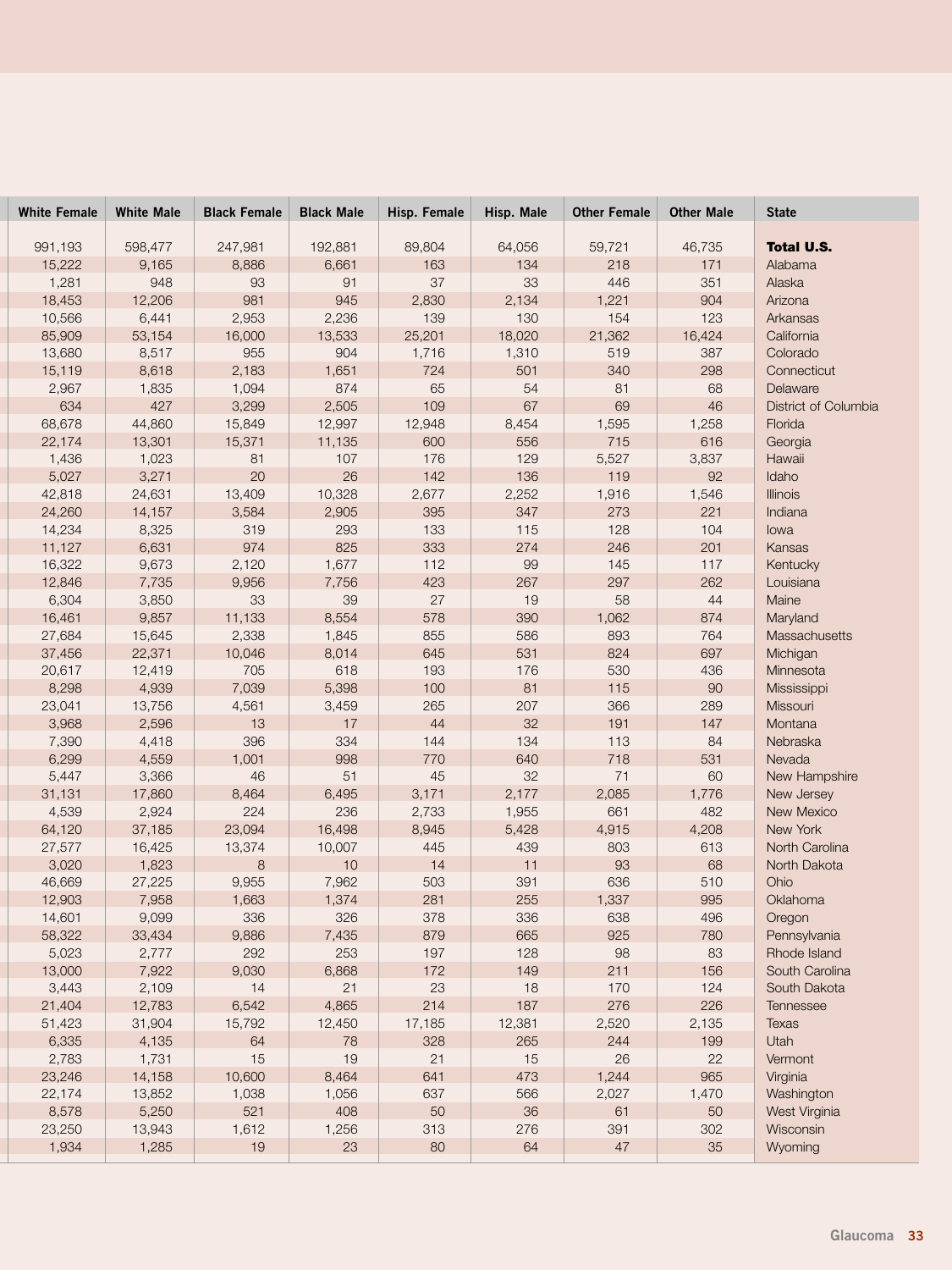

**accommodation:** ability of the lens to adjust its shape for vision at various distances in order to produce a clear image on the retina

**anterior chamber:** space in front portion of the eye between the cornea and the iris and lens, which is filled with aqueous humor

**aqueous humor:** clear, watery fluid that fills the anterior chamber and the posterior chamber in the front part of the eye and provides nutrients to structures in the anterior chamber

**aqueous outflow pathway:** the main exit route of aqueous humor from the eye, including the trabecular meshwork and Schlemm's canal

**astigmatism:** irregular curvature of the cornea or lens resulting in a distorted image because light rays are not focused on a single point on the retina

**binocular vision:** coordinated use of the two eyes to see a single fused three-dimensional image

**blindspot:** in testing the visual field, this is the blind area corresponding to the optic disk where the optic nerve fibers exit the eye and where there are no light-sensitive cells

**central visual field:** the area of objects in space seen without moving the head or eyes; corresponds to an area within 30 degrees of the fixation point (fovea)

**choroid:** the middle layer of the eye containing blood vessels that furnish nourishment to the other parts of the eye, especially the retina

**ciliary body:** a ring of tissue between the iris and the choroid consisting of muscles and blood vessels that changes the shape of the lens and manufactures aqueous humor

**color vision deficiency (color blindness):** inability to recognize certain colors, primarily red or green, but rarely blue

**cones:** cone-shaped, light-sensitive cells in the retina particularly in the macula area; cone function predominates in daylight with a small pupil allowing one to make out details and shapes, especially colors

**congenital:** present at birth

**conjunctiva:** delicate tissue that lines the inside of the eyelids and covers the front part of the eye except the cornea

**cornea:** the clear, curved structure that comprises the front of the eye, a refractive surface through which light enters

**degeneration:** tissue changes that make it less able to carry out its function

**depth perception:** the blending of slightly dissimilar images from the two eyes for the perception of three–dimensional depth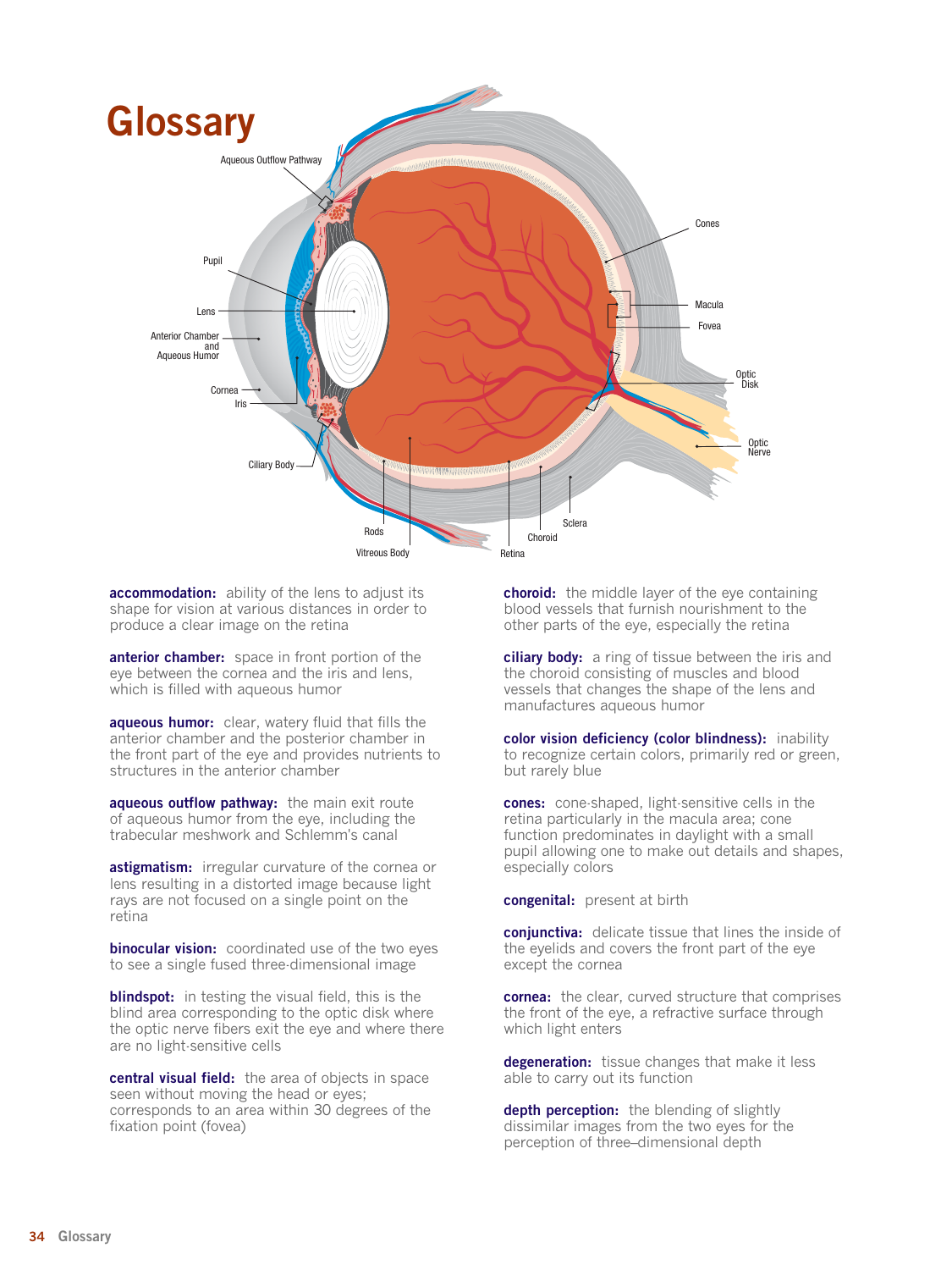**diopter:** metric unit used to denote the refractive error of the eye or lens

**distance vision:** ability to distinctly perceive objects at a distance, usually tested at 20 feet

**farsightedness:** also called hyperopia; a refractive error in which the focal point for light rays is behind the retina; distant objects are seen more clearly than near objects

**focus:** the point at which light rays meet after passing through the cornea and lens; in normal eyes this point is on the fovea of the retina

**hereditary:** appearing in, or characteristic of, successive generations; individual differences in human beings passed from parent to offspring

**incidence:** number of new cases of a particular problem or disease that occurs within a period of time

**iris:** colored, circular membrane that is in front of the lens and controls the size of the opening at its center (pupil), thereby regulating the amount of light entering the eye

**laser:** surgical tool using an intense beam of light energy to close rips, make holes, destroy new vessels (photocoagulation) or to open channels as in the treatment of glaucoma

**legal blindness:** visual acuity that does not exceed 20/200 in the better eye with correcting lens; field of vision no greater than 20 degrees in its widest angle (visual acuity of 20/200 means that a person can see at a distance of 20 feet what one with "normal" sight can see at 200 feet)

**low-vision aids:** powerful optical devices useful to persons with vision impairments that are not successfully corrected by the usual prescription lenses

**macula:** a rod-free area at the center of the retina that surrounds the fovea and is responsible for best central vision

**myopia:** see nearsightedness

**nearsightedness:** also called myopia; a refractive error of the eye where the image of a distant object is formed in front of the retina and cannot be seen distinctly; near objects are seen more clearly than distant objects

**near vision:** the ability to perceive objects distinctly at normal reading distance (usually about 14 inches from the eye)

**night blindness:** condition in which sight is good by day but deficient at night and in any faint light **optic disk:** head of optic nerve; formed by the meeting of all retinal nerve fibers in the retina

**optic nerve:** special nerve of sight beginning in the retina as the optic disk, which carries messages from the retina to the brain, resulting in visual images

**peripheral vision:** the ability to perceive the presence or motion of objects outside the direct line of vision

**presbyopia:** decreased elasticity of the lens due to advancing age which moves the near point of vision farther from the eye, making it difficult to focus on near objects

**prevalence:** total number of cases of a problem or disease in the population at a given time

**pupil:** the opening in the center of the iris that appears as a black dot and through which light enters the eye

**refraction:** measurement of the focusing characteristics of the eye to determine refractive error and the need for prescription glasses

**retina:** innermost layer of the eye containing lightsensitive nerve cells and fibers connecting with the brain through the optic nerve and nourished by a network of blood vessels; receives image and sends it to the brain

**rods:** light-sensitive cells in the retina that work best in darkness or dim illuminations

**sclera:** the white part of the eye; a tough covering that along with the cornea forms the external protective layer of the eye

severe vision impairment: inability to read ordinary newspaper print, even with the aid of glasses, and impairment indicating no useful vision in either eye; includes those who are legally blind

**20/20 vision:** the ability to correctly perceive an object or letter of a designated size from a distance of 20 feet; normal visual acuity

**visual acuity:** measurement of the ability of the eye to perceive the shape of objects in the direct line of vision and to distinguish detail; generally determined by finding the smallest symbol on an eye chart that can be recognized at a given distance

**vision impaired:** persons who have some difficulty seeing with one or two eyes even when wearing glasses

**vitreous body:** transparent, colorless mass of soft, gelatinous material filling the globe of the eye between the lens and the retina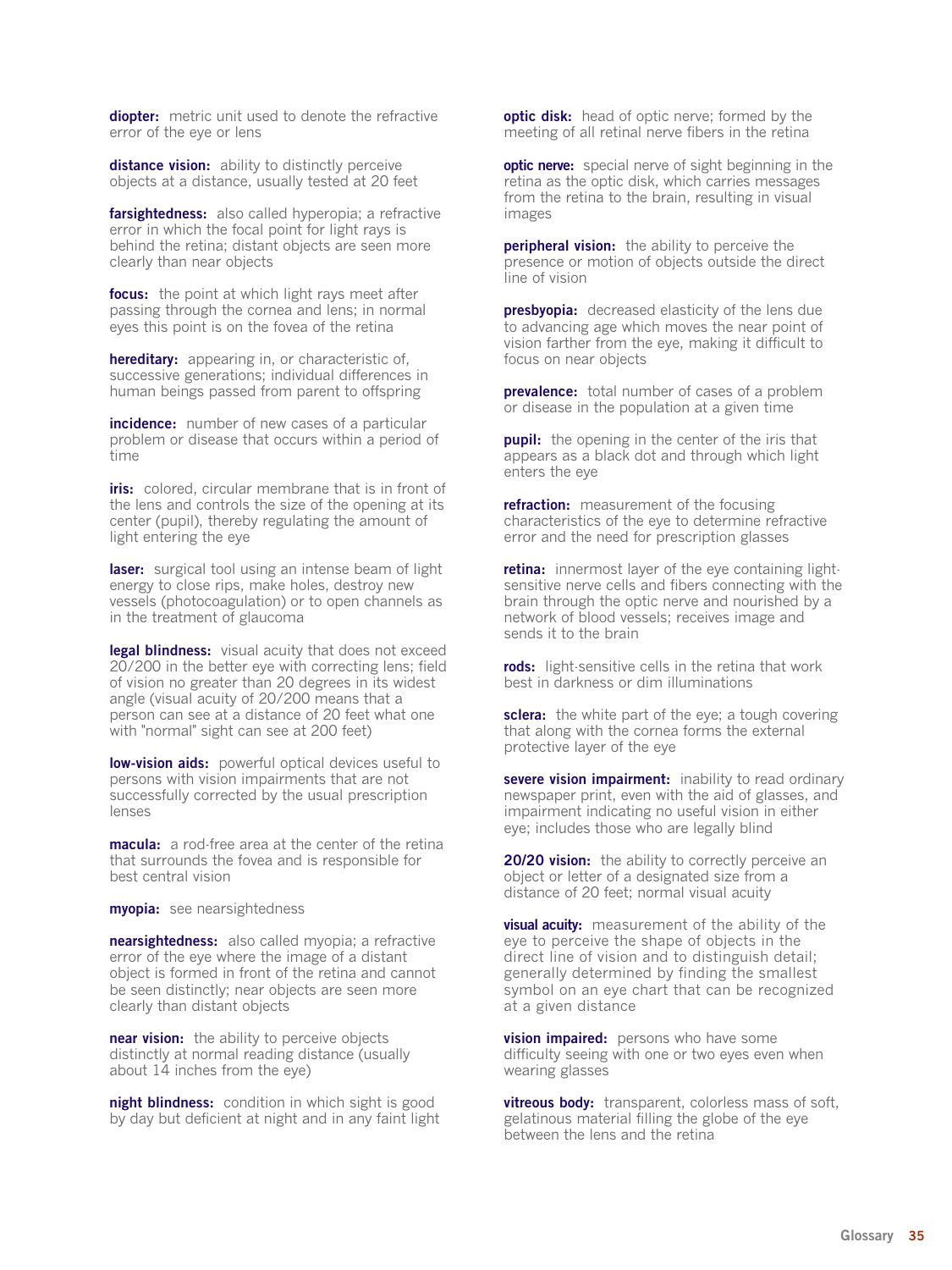## **MethodsandSources**

In 2001, a consensus meeting was convened by the National Eye Institute at which many of the world's leading ophthalmic epidemiologists created standard case definitions for the eye conditions included in this report. Data was obtained from a review of the major epidemiological studies with the cooperation of their authors (see Table of Sources below).

The number of individuals with each disease and the total number at risk were provided in five-year age increments by race and sex for the adult population from each of the studies. These age, race and sex-specific prevalence rates were then combined using a meta-analysis technique for reducing the overall variance of the pooled rate. Appropriate logistic regression models were fit to the age, race and sex-specific pooled prevalence rates. These models were applied to the state level U.S. Census 2000 populations for each year of age to arrive at the number of individuals with disease by race and sex for each state. The state-level prevalence rates were then derived by dividing the number of individuals with disease in each state by the total population in each state. To estimate the prevalence of disease in the "other" race category, the age and sex-specific rates for Whites, Blacks and Hispanics were averaged, then logistic regression models were developed based on these averages.

While the methods used in this report are similar to those used in previous editions of Vision Problems in the U.S., there are minor differences. Changes in statistical techniques and significantly broader source data have resulted in the most accurate estimates Prevent Blindness America has ever produced. For these reasons, however, direct comparisons between current and previous estimates are inappropriate.

Obtaining an actual count of the number of eye disease cases in America would be virtually impossible. While these estimates do not represent exact measurements, they provide the best available information on the scope of the most serious threats to good vision for American adults in the 21st century.

|                                                          |                                  |             |     |            | <b>Eye Condition</b> |              |          |
|----------------------------------------------------------|----------------------------------|-------------|-----|------------|----------------------|--------------|----------|
| <b>Study</b>                                             | <b>Location</b>                  | <b>B/VI</b> | R/E | <b>AMD</b> | Cataract             | D/R          | Glaucoma |
| <b>Baltimore Eye Survey</b>                              | Baltimore, MD                    | B W         | B W | B W        |                      |              | B W      |
| Barbados Eye Study                                       | Barbados, West Indies            |             |     | B          | $\overline{B}$       | <sub>B</sub> |          |
| Beaver Dam Eye Study                                     | Beaver Dam, WI                   | W           | W   | W          | W                    | W            | W        |
| <b>Blue Mountains Eye Study</b>                          | <b>Blue Mountains, Australia</b> | W           |     | W          | W                    | W            | W        |
| Kongwa Eye Survey                                        | Kongwa, Tanzania                 |             |     |            |                      |              | B        |
| Proyecto Ver                                             | Tucson, AZ                       | H           | H   |            |                      | H            | H        |
| Rotterdam Study                                          | Rotterdam, Netherlands           | W           | W   | W          |                      |              | W        |
| <b>Salisbury Eye Evaluation Project</b>                  | Salisbury, MD                    | B W         |     | <b>BW</b>  | B W                  |              |          |
| San Antonio Heart Study                                  | San Antonio, TX                  |             |     |            |                      | HW           |          |
| San Luis Valley Diabetes Study                           | San Luis Valley, CO              |             |     |            |                      | H W          |          |
| Visual Impairment Project                                | Melbourne, Australia             | W           |     | W          | W                    | W            | W        |
| Wisconsin Epidemiologic Study<br>of Diabetic Retinopathy | Madison, WI                      |             |     |            |                      | W            |          |

#### **Table of Sources**

Primary prevalence rate source for:  $B =$  Blacks, W = Whites, H = Hispanics

 $B/VI = 0$  blindness and vision impairment,  $R/E =$  refractive errors,  $AMD = age$ -related macular degeneration,

 $D/R =$  diabetic retinopathy

The Tables in this 2008 Update to the Fourth Edition of *Vision Problems in the U.S.* were updated using revised prevalence numbers from a meta-analysis of multiple smaller studies of blindness and vision impairment published in a special issue on blindness in the *Archives of Ophthalmology* in 2004. The population numbers were also updated using the 2004 census estimates of the U.S. population.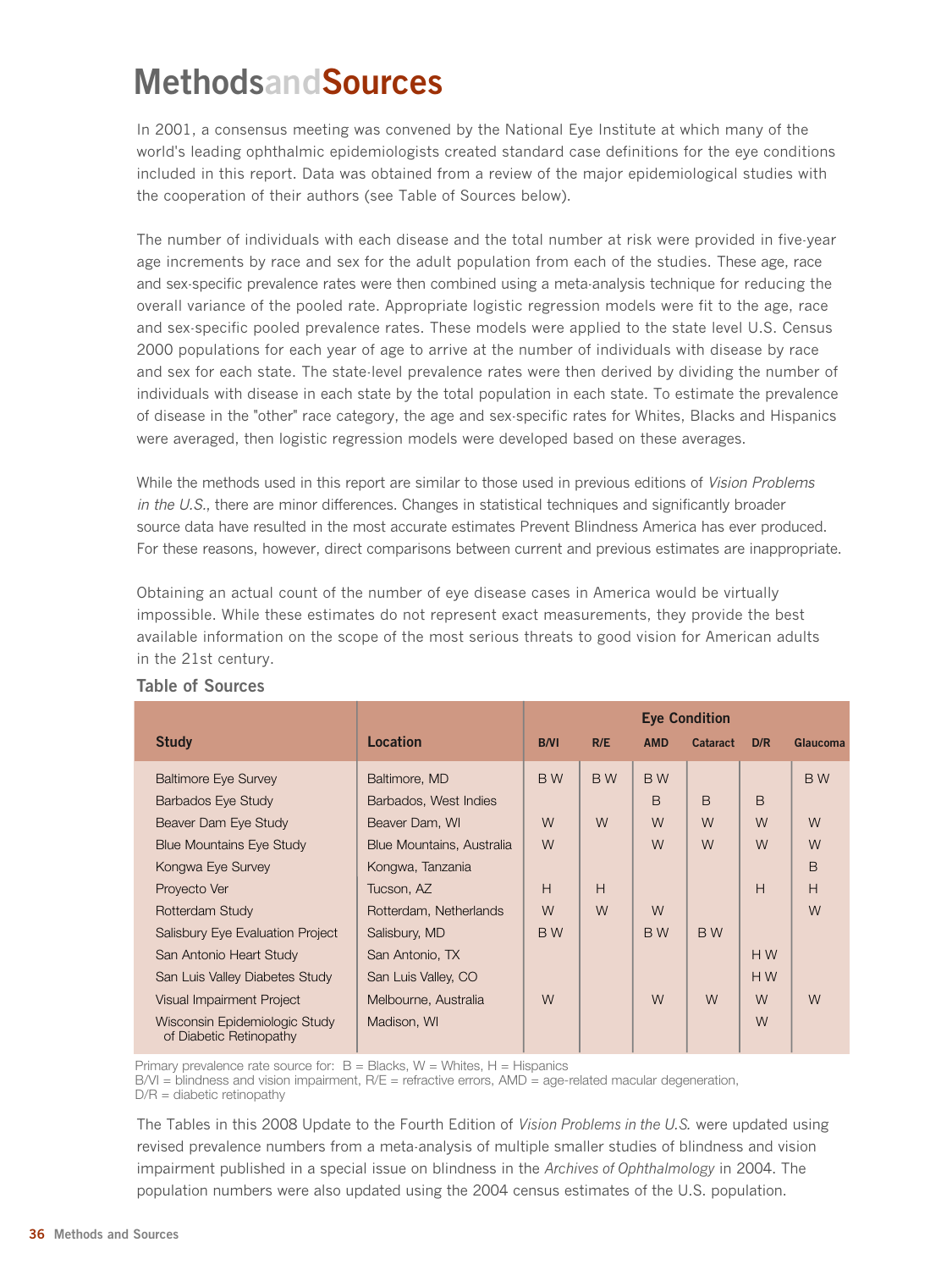#### **Acknowledgements**

Funding for Vision Problems in the U.S. and the 2008 Update to the Fourth Edition, was provided through a subcontract from the National Eye Institute, National Institutes of Health, and the U.S. Department of Health and Human Services.

Research described in this report was conducted by dozens of scientists from all over the world. We gratefully acknowledge the invaluable contribution of data from their work.

Prevalence estimates for Vision Problems in the U.S. were created under a grant from Prevent Blindness America to Johns Hopkins University. We offer our appreciation to the investigators:

| <b>Principal Investigator</b> | David S. Friedman, MD, MPH<br>Assistant Professor of Ophthalmology<br>Wilmer Eye Institute<br>Johns Hopkins University |
|-------------------------------|------------------------------------------------------------------------------------------------------------------------|
| Co-investigators              | Nathan Congdon, MD, MPH                                                                                                |

Assistant Professor of Ophthalmology Wilmer Eye Institute Johns Hopkins University

**John Kempen, MD, PhD** Assistant Professor of Ophthalmology Wilmer Eye Institute Johns Hopkins University

**James M. Tielsch, PhD** Professor Bloomberg School of Public Health Johns Hopkins University

Dr. Tielsch also serves on the board of directors of Prevent Blindness America and was project leader for this publication.

The investigators were assisted by staff at ORC Macro International, including:

**Benita J. O'Colmain, MPH, PhD Wanda Parham, MPA Arlen Rosenthal, MA Adrienne Y. Semidey, MA Saundra Townsend Ceres Wright, BS**

Text written by **John A. Shoemaker**

2008 Updates to the Fourth Edition provided by:

**Kevin D. Frick, PhD Christine S. Spencer, ScD** Associate Professor **Associate Professor Bloomberg School of Public Health School of Public Affairs Johns Hopkins University University of Baltimore**

Cover design

donated by **Saatchi & Saatchi Healthcare** 

Illustrations **Soumya Netrabile**